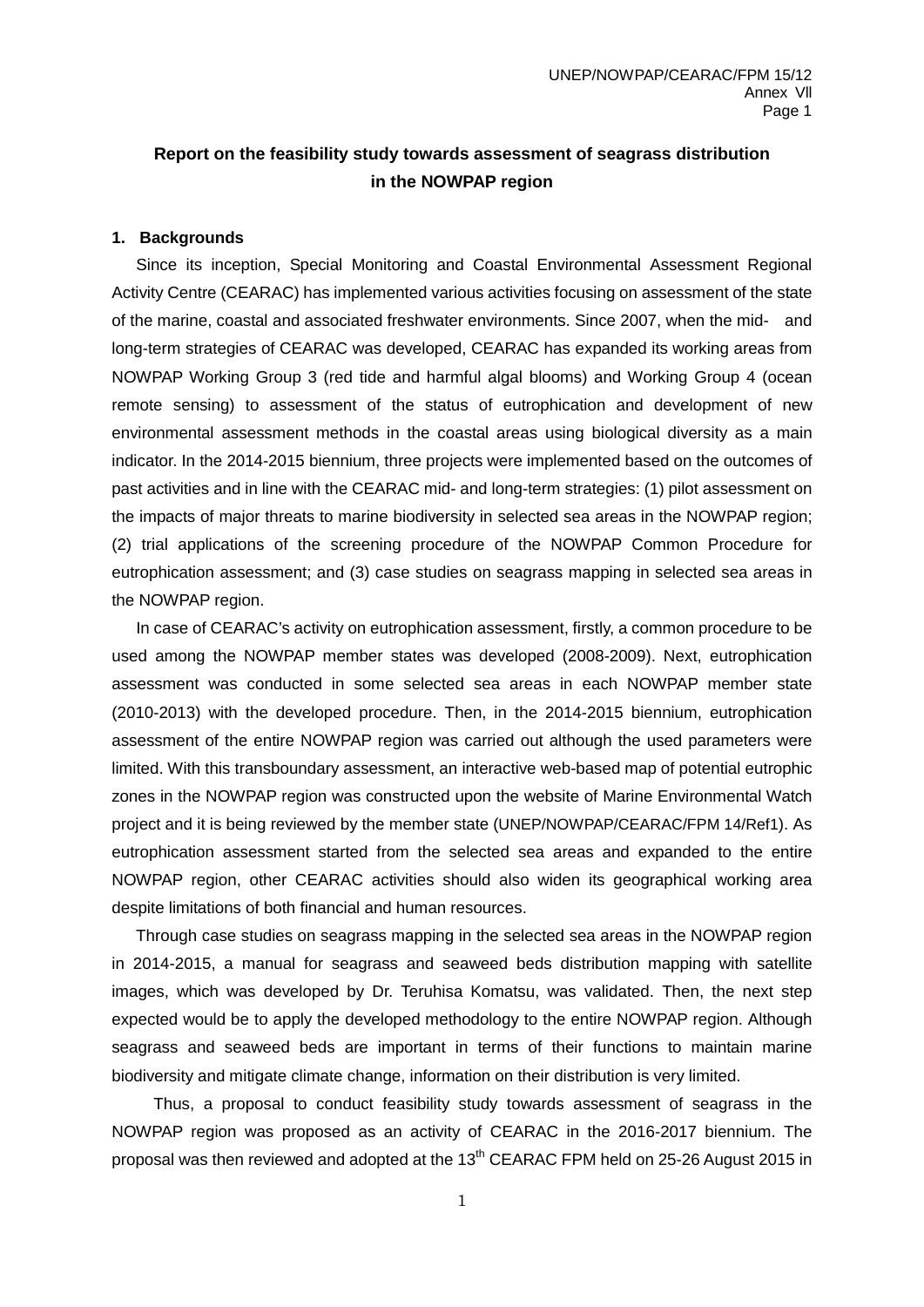Toyama. CEARAC workplan and budget including this proposal was then approved at the 20<sup>th</sup> NOWPAP Inter Governmental Meeting (28-30 October 2015, Beijing, China).

#### **2. Objective**

Objective of this activity is to investigate the feasibility for assessment of seagrass distribution in the NOWPAP region, including identifying obstacles and required resources and/or tasks for implementing the assessment.

## **3. Tasks**

#### 3.1 **Review of literatures on seagrass distribution and threats to seagrass**

The following national experts nominated by CEARAC FPs (table 1) concluded MoUs for collection and review of literatures on seagrass distribution and threats to seagrass in each member state. Collected information was organized in accordance with a tabular format CEARAC prepared (Annex 1). Analyzing collected information with spatial and temporal scale will further identify dominant seagrass species and their distribution, and threats to seagrass in the NOWPAP regions.

Through the literature review process, applicability of remote sensing techniques to detect identified threats will also be reviewed for future monitoring.

Table 1. List of national experts who conduct review of literatures on seagrass distribution and threats to seagrass in the NOWPAP region

| Country | Organization                                          | <b>Experts</b>       |
|---------|-------------------------------------------------------|----------------------|
| China   | State Key Laboratory of Tropical Ocenography,         | Dr. Dingtian Yang    |
|         | South China Sea Institute of Oceanology,              |                      |
|         | <b>Chinese Academy of Sciences</b>                    |                      |
| Japan   | Department of Commerce,                               | Dr. Teruhisa Komatsu |
|         | Yokohama College of Commerce                          |                      |
| Korea   | Korea Ocean Satellite Center,                         | Dr. Jong-Kuk Choi    |
|         | Korea Institute of Ocean Science and Technology       |                      |
| Russia  | Pacific Geological Institute,                         | Dr. Vasily Zharikov  |
|         | Far Eastern Branch of the Russian Academy of Sciences |                      |

#### **3.2 Development of a seagrass database in the NOWPAP region**

CEARAC will construct a database of seagrass based on collected literature information in section 3.1. The database will include author names, year, title of publication, abstract, type of publication (paper, report, book, etc.), name of journal, volume, pages, seagrass species, name of location, coordinates (latitude and longitude), threats to seagrass and availability of GIS polygon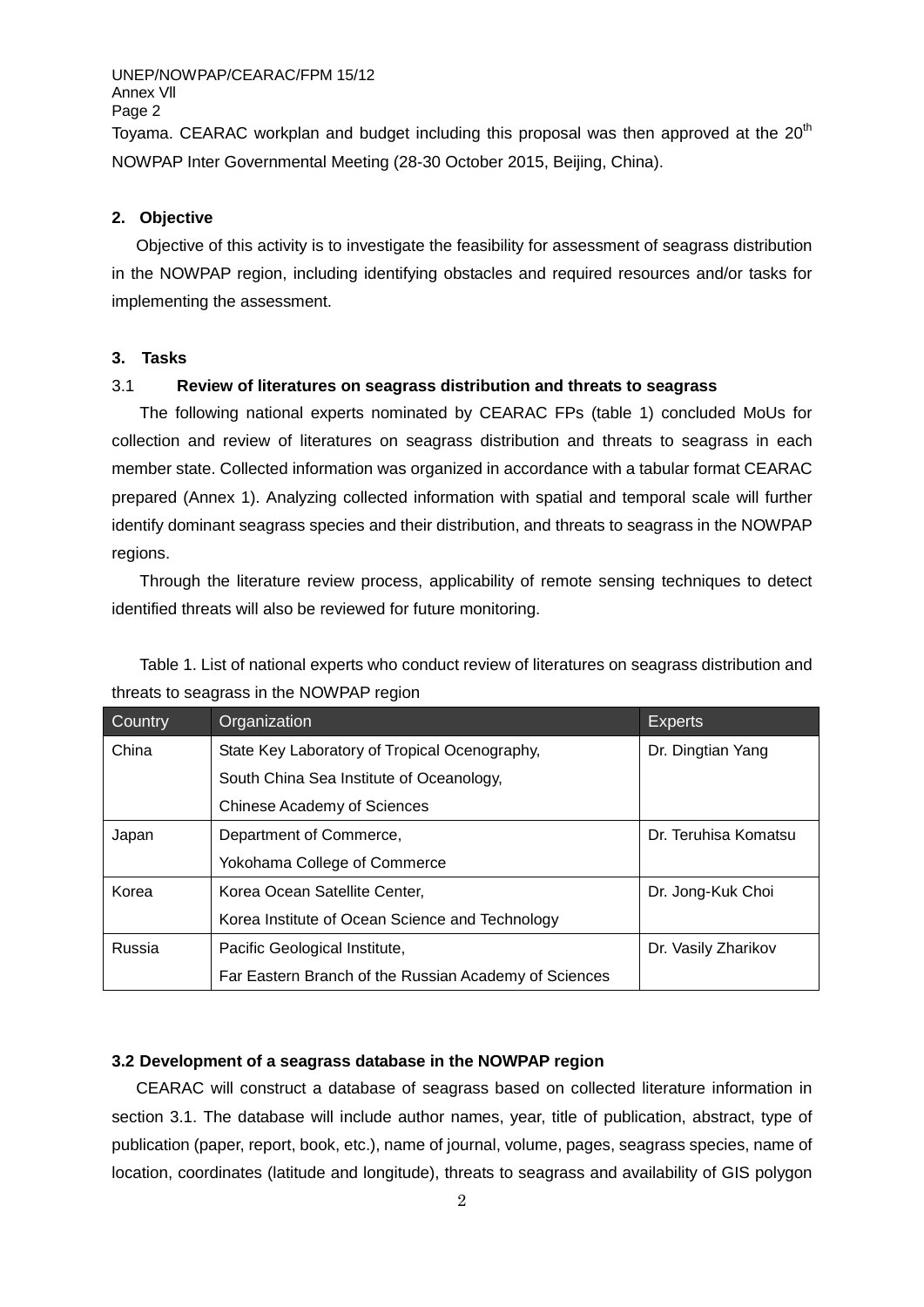data. Structure of the database is being designed for construction of the database upon the website of Marine Environmental Watch project. The database will have a function for its users to easily and voluntarily update information so that organizations and/or groups which work for restoration of seagrass can monitor their efforts in conservation and restoration of seagrass. Involvement of organizations/groups will be promoted through possible opportunities such as the National Amamo (seagrass) Summit in Japan or other meetings of NGOs that promote conservation and restoration of seagrass in the NOWPAP region. Collected information in the database will also be registered to Ocean Biogeographic Information System (ORBIS).

#### **3.3 Estimation of image analysis cost**

CEARAC has estimated the cost of image analysis to assess seagrass distribution in the NOWPAP region based on the case studies in the selected sea areas in the 2014-2015 biennium (Annex 2). Analysis of satellite images is a long-time process. The whole processes include selecting and obtaining satellite images from spaces agencies, carrying out sea truth survey or collecting existing field data, preparing training data sets for classification, removing sun glint, correcting radiance by depth, classifying images and assessing accuracy of obtained classification results. Considering the costs and time spent to study the distribution of seagrass in the selected sea areas in the NOWPAP region, it is not realistic to apply the same conventional method to study the distribution of seagrass in the coastal area of the whole NOWPAP region.

While cost of purchasing some commercial satellite sensors' images are expensive, there are freely available satellite sensors that can be used for detecting seagrass. In the case studies in Nanao Bay, Jangheung Bay and eastern section of the Far Eastern Marine Reserve in Russia. satellite images of NASA Landsat optical sensors such as Thematic Mapper, Enhanced Thematic Mapper Plus and Operational Land Imager were used to study distribution of seagrass. Although spatial resolution of these Landsat optical sensors is up to 30 m, these sensors can detect seagrass beds that distribute in a large scale. Spatial limitation of freely available satellite sensors is improving up to 10 m with the advent of Multispectral Imager (MSI) on board Sentinel-2 satellite of European Space Agency that has similar wavelengths and the same geographic coordinate system as the Landsat optical sensors.

Thus, it is expected to start using freely available satellite sensors for detection of seagrass beds in coastal area of the whole NOWPAP region. Reducing the time and manpower cost to analyze satellite data is other things which need to be considered.

# **3.4 Organization of International Workshop on assessment of seagrass distribution in the Northwest Pacific region**

First international workshop on assessment of seagrass distribution in the NOWPAP region was organized in Himi, Toyama, Japan on August 3, 2017 with inviting researchers in and out of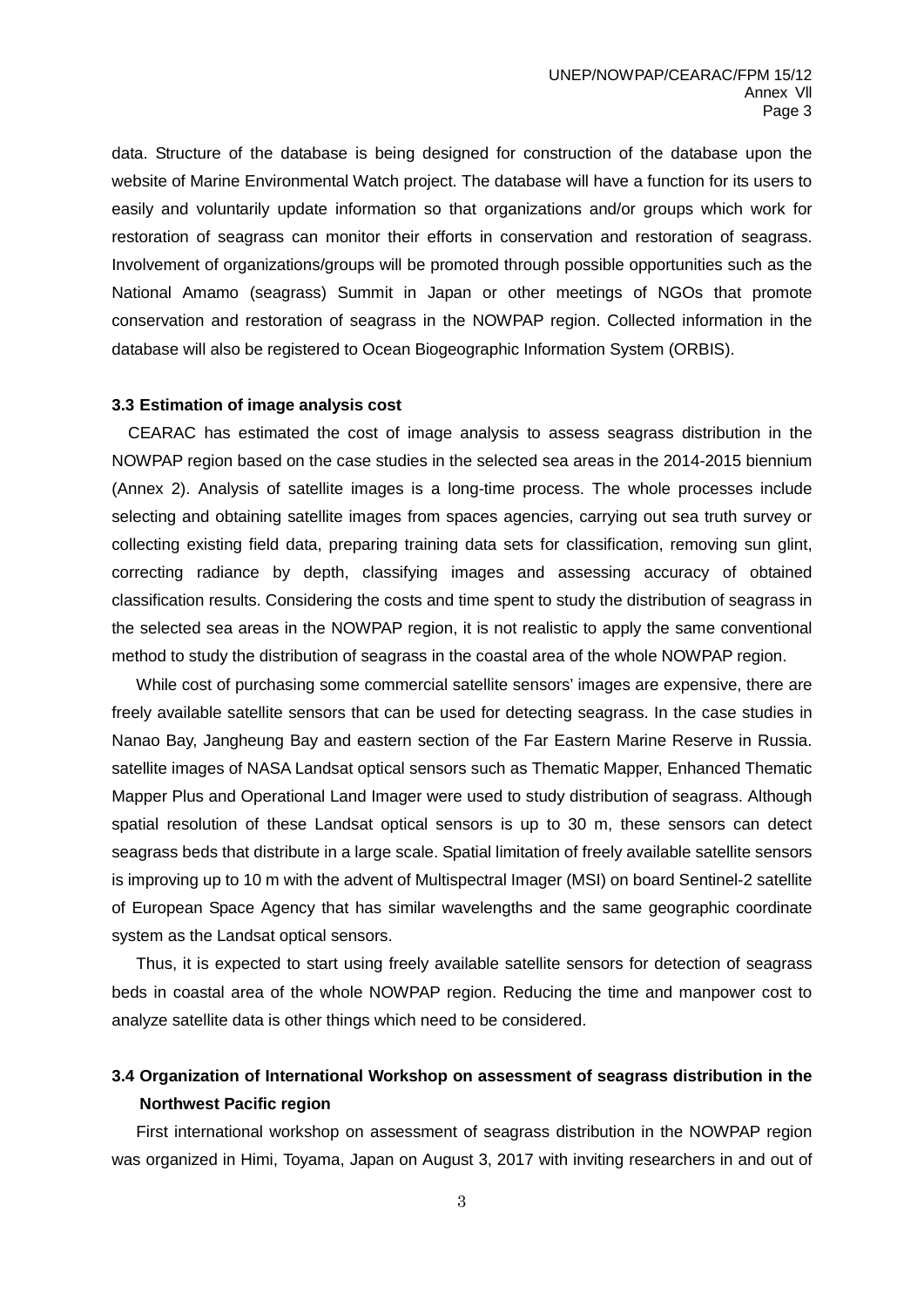the NOWPAP region. 30 people including local scientists, local government officers and NGO members involved in restoring seagrass participated in the workshop.

Dr. Maria Potouroglou of UNEP/GRID-Arendal gave a keynote speech titled "Carbon Storage Potential of Blue Forest: prospects for developing blue carbon initiatives in the NOWPAP region". Dr. Teruhisa Komatsu of Yokohama College of Commerce gave another keynote speech titled "Estimating candidate EBSA for seagrasses and projecting future distribution of seagrasses in Japan." Country reports on the status of seagrass distribution and threats to seagrass in the NOWPAP region was presented by the nominated national experts who are involved in the literature review in section 3.1. Dr. Tatsuyuki Sagawa of Remote Sensing Technology Center of Japan presented "Large scale seagrass mapping using satellite images in Japan and Dr. Gregory N. Nishihara of Nagasaki University presented "Monitoring seagrass productivity using low-cost data logging technology".

At the end of the workshop, provisional table of contents of the feasibility study report was presented by CEARAC and required future actions for mapping distribution of seagrass in the NOWPAP region was discussed among the participants. Consensus was formed on the use of freely available satellite images, cloud computing technology and involvement of the public to collect field survey information.

#### **3.5 Publication of a feasibility study report.**

Based on the tasks from 3.1-3.4, CEARAC will prepare and publish a feasibility study report including future actions for assessment of seagrass distribution in the NOWPAP region and share it among the NOWPAP member states as well as the NOWPAP partners. Provisional table of contents of the feasibility study report is attached in Annex 3. CEARAC will hire a consultant to prepare the draft to complete this task.

#### **4. Expected outcomes**

Development of the seagrass database in the NOWPAP region will help mapping seagrass distribution with satellite images in the future. A feasibility study report to be published includes future actions to be taken for assessment of seagrass distribution, and it enables for CEARAC to mobilize a wide range of funding for the assessment. Collected information will also be contributed to Ocean Biogeographic Information System (OBIS) so as to increase information worldwide as well as to be utilized for setting marine protected areas.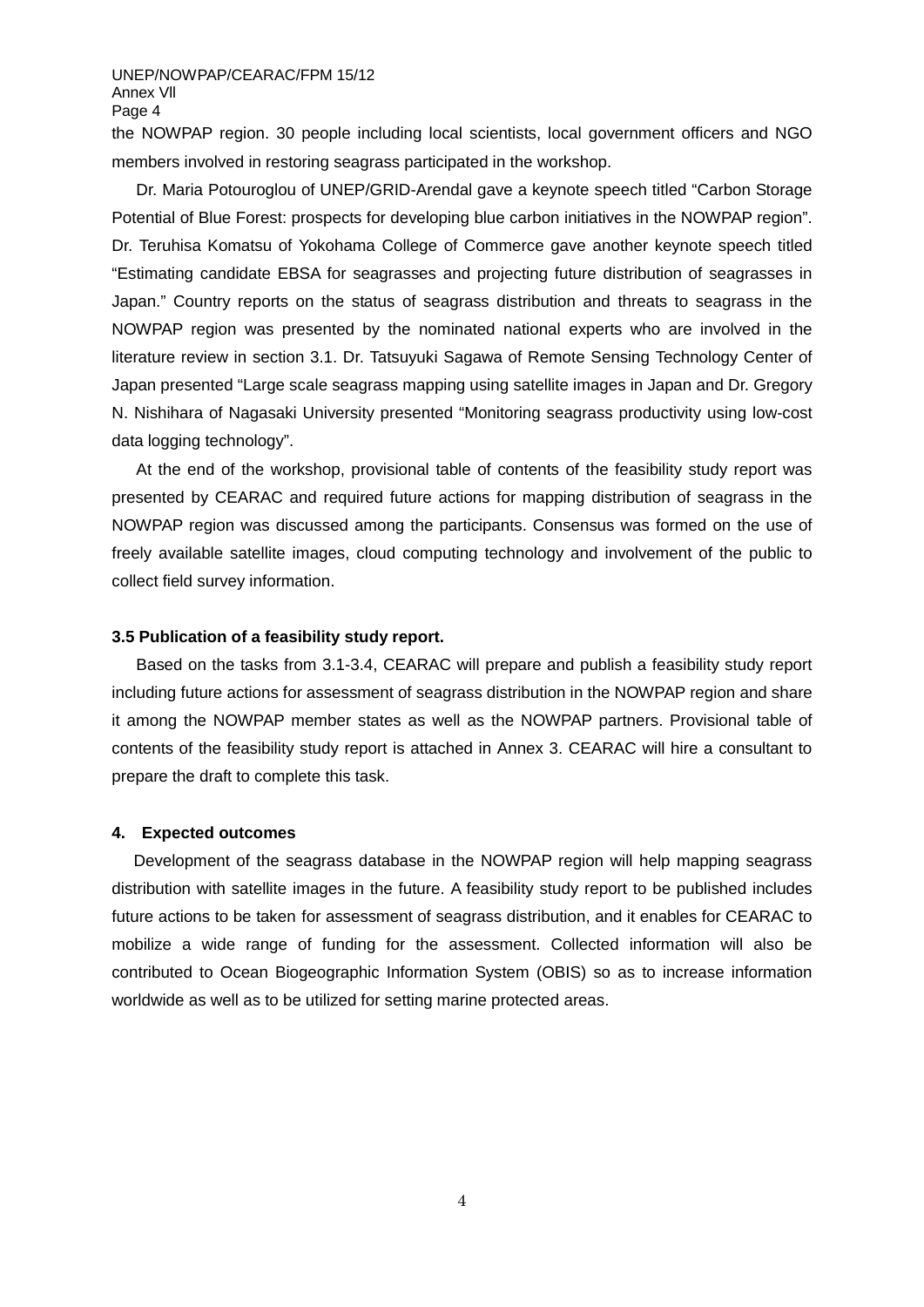## **5. Schedule**

The time line of tasks in this activity is shown as follows.

|      | <b>Time</b>          | Action                                        | Main body                    |
|------|----------------------|-----------------------------------------------|------------------------------|
| 2016 | April                | 14th CEARAC FPM                               | <b>CEARAC Secretariat</b>    |
|      | $14^{\text{th}}$ FPM | - Reviewed and approved the workplan          | and FPs                      |
|      | <b>June 3-5</b>      | - Participated seagrass summit in Japan       | <b>CEARAC Secretariat</b>    |
|      |                      |                                               |                              |
|      |                      |                                               |                              |
|      | Q <sub>4</sub>       | - Collected and reviewed literatures on       | National experts and         |
| 2017 | Q <sub>3</sub>       | segrass distribution and threats              | <b>CEARAC</b>                |
|      |                      | - Making a list of satellite data archives in |                              |
|      |                      | each case study area (cancelled)              |                              |
|      | Aug 3                | - Organized an international workshop for     |                              |
|      |                      | assessment of the of seagrass distribution    |                              |
|      |                      | in the NOWPAP region                          |                              |
|      |                      |                                               |                              |
|      |                      |                                               |                              |
|      |                      |                                               |                              |
|      | Q3                   | - Estimated image analysis cost for           |                              |
|      |                      | implementing assessment                       |                              |
|      |                      | - Evaluating applicability of remote sensing  |                              |
|      |                      | techniques to detect identified threats to    |                              |
|      |                      | seagrass (in progress)                        |                              |
|      | Q3 to Q4             | - Constructing seagrass database              | <b>CEARAC</b> and consultant |
|      |                      | - Preparing/Publishing a feasibility study    |                              |
|      |                      | report                                        |                              |
|      |                      |                                               |                              |
|      |                      |                                               |                              |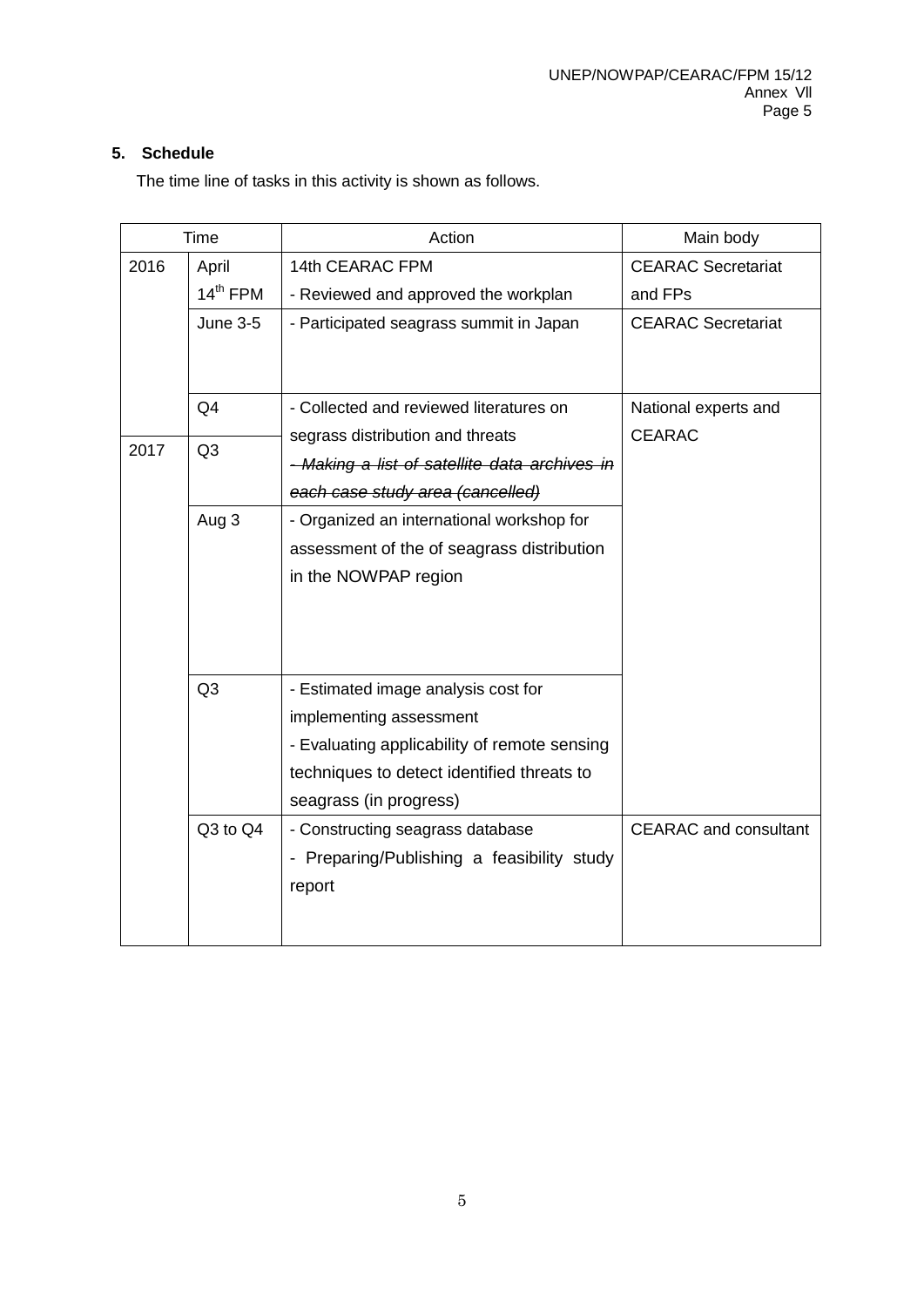# **6. Budget**

| <b>Task</b>                                                                                                     | <b>Time</b>            | Outcome                                                                                                                              | To<br>be<br>completed  | Main body                      | <b>Budget</b><br>(US\$) |
|-----------------------------------------------------------------------------------------------------------------|------------------------|--------------------------------------------------------------------------------------------------------------------------------------|------------------------|--------------------------------|-------------------------|
|                                                                                                                 |                        | - List of literatures<br>seagrass<br>on                                                                                              |                        | Expert in China                | 4,000                   |
| Collecting/reviewing<br>literatures on                                                                          |                        | distribution<br>and<br>changes<br>the<br>in                                                                                          |                        | Expert in<br>Japan             | 4,000                   |
| seagrass distribution<br>and changes                                                                            | 2016<br>Q4             | NOWPAP region                                                                                                                        | 2017<br>Q1 to Q3       | Expert in Korea                | 4,000                   |
| -Making list of<br>satellite data<br>archives in each-<br>case study area-                                      |                        | - List of available<br>satellite images in<br>selected sea areas<br>in the NOWPAP<br>region                                          |                        | Expert in Russia               | 4,000                   |
| - Evaluation of<br>applicability of<br>remote sensing<br>techniques for<br>assessment of<br>threats to seagrass | 2017<br>Q <sub>3</sub> | - List of parameters<br>for assessment of<br>threats to seagrass                                                                     | 2016<br>Q <sub>3</sub> | <b>CEARAC</b>                  |                         |
| - Estimating image<br>analysis cost for<br>assessment                                                           | 2017<br>Q <sub>3</sub> | - Estimation of<br>image analysis cost                                                                                               | 2017<br>Q <sub>3</sub> | <b>CEARAC</b>                  | 4,000                   |
| - Organizing<br>International<br>Workshop                                                                       | 2017<br>August         | - Proceedings of<br>International<br>Workshop                                                                                        | 2017<br>August         | National experts<br>and CEARAC | 15,000                  |
| Preparing and<br>publishing report                                                                              | 2017<br>Q <sub>3</sub> | - A feasibility study<br>report including<br>future actions for<br>assessment of<br>seagrass distribution<br>in the NOWPAP<br>region | 2017<br>$Q3-4$         | <b>CEARAC</b>                  | 5,000                   |
|                                                                                                                 |                        | Total                                                                                                                                |                        |                                | 40,000                  |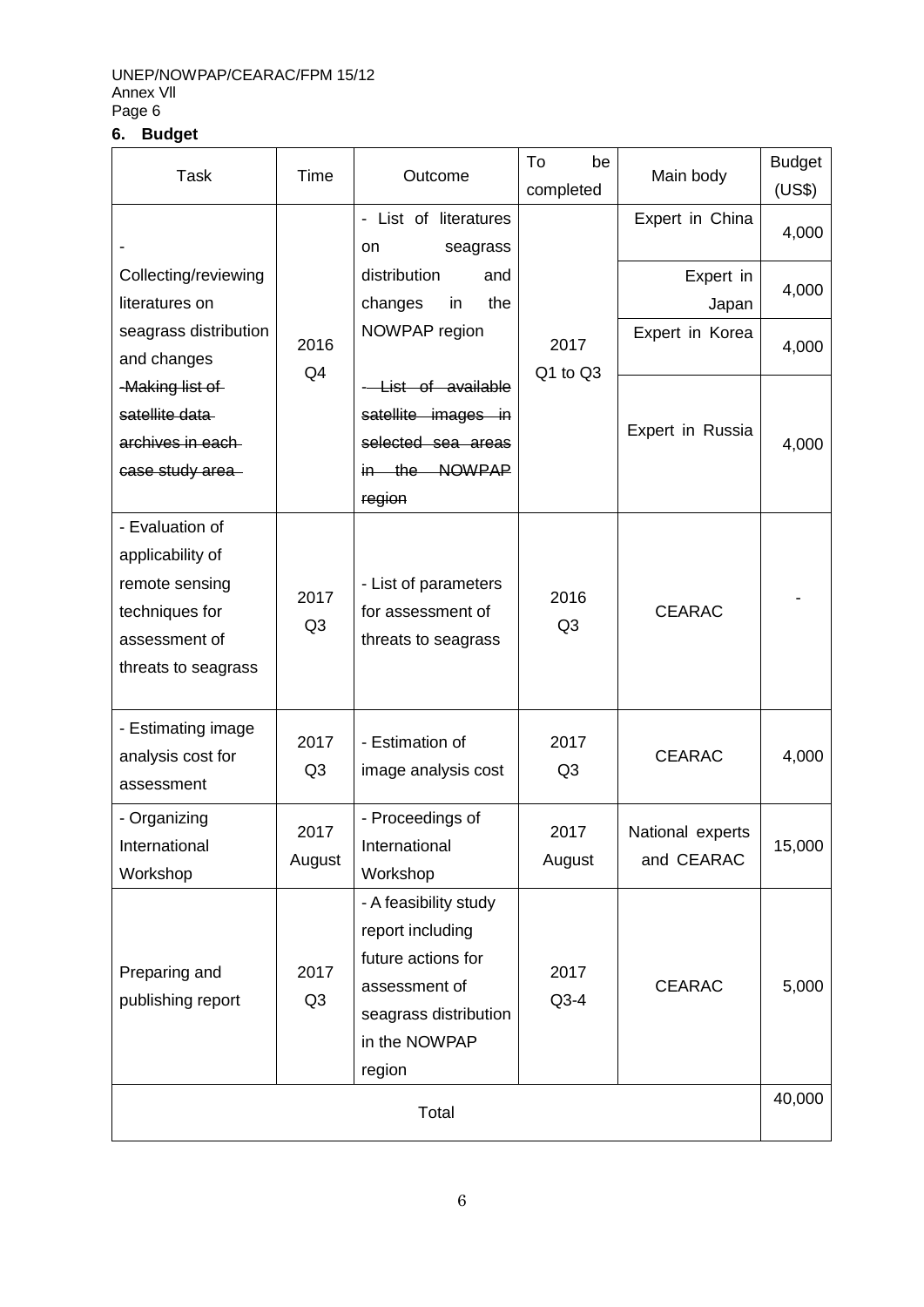# Annex 1

| imes                                                                |      | itle of publication                                                                                     | Abstract (If English abstract is not availabe, please copy and past Chinese version)                                                                                                                                                                                                                                                                                                                                                                                                                                                                                                                                                                                                                                                                                                                                                                                                                                                                                                                                                                                                                                                                                                                                                                                                                                                                                                                                                                                                                                                                                                                                                                                                                                                                                                                                                                                                                                                                                                                                                                                                                                                                                                                                                                                                                                                                                                                                                                                                                                                                                                                                                                                                                                                                                                                                                                                                                                                                                                       | ublication(pap<br>report, book | ame of journal                          |       |                | Segrass species                                                                                                                                                        | me of location                                                                                                           | Coordinates (latititude and lontitude in<br>lecimal format) for mapping a pin.<br>Latitude      |                                                                                          | hreats of seagrass<br>eported? (Yes or No | Describe details of<br>ose threats if<br>norted                                                                               | Are GIS polygon<br>ata for mapping<br>ailahla? |
|---------------------------------------------------------------------|------|---------------------------------------------------------------------------------------------------------|--------------------------------------------------------------------------------------------------------------------------------------------------------------------------------------------------------------------------------------------------------------------------------------------------------------------------------------------------------------------------------------------------------------------------------------------------------------------------------------------------------------------------------------------------------------------------------------------------------------------------------------------------------------------------------------------------------------------------------------------------------------------------------------------------------------------------------------------------------------------------------------------------------------------------------------------------------------------------------------------------------------------------------------------------------------------------------------------------------------------------------------------------------------------------------------------------------------------------------------------------------------------------------------------------------------------------------------------------------------------------------------------------------------------------------------------------------------------------------------------------------------------------------------------------------------------------------------------------------------------------------------------------------------------------------------------------------------------------------------------------------------------------------------------------------------------------------------------------------------------------------------------------------------------------------------------------------------------------------------------------------------------------------------------------------------------------------------------------------------------------------------------------------------------------------------------------------------------------------------------------------------------------------------------------------------------------------------------------------------------------------------------------------------------------------------------------------------------------------------------------------------------------------------------------------------------------------------------------------------------------------------------------------------------------------------------------------------------------------------------------------------------------------------------------------------------------------------------------------------------------------------------------------------------------------------------------------------------------------------------|--------------------------------|-----------------------------------------|-------|----------------|------------------------------------------------------------------------------------------------------------------------------------------------------------------------|--------------------------------------------------------------------------------------------------------------------------|-------------------------------------------------------------------------------------------------|------------------------------------------------------------------------------------------|-------------------------------------------|-------------------------------------------------------------------------------------------------------------------------------|------------------------------------------------|
| Guo D.<br>Zhang P.<br>Zhang X <sub>1</sub><br>W. Zhang<br>Xand Yuar |      | Preliminary investigation and study<br>2010 on seagrass species of inshore areas<br>n shandong province | Seagrasses are a type of submerged aquatic vegetation which have evolved from terrestrial plants and have become<br>specialized to live in the marine environment. Seagrasses perform a variety of functions within ecosystems, and have<br>ath economic and ecological value<br>reliminary survey for seagrass species was performed in inshore areas of Shandong province in July 2008. In the<br>eantime, morpho logical characte ristics of seag rasses distributing in inshore areas of Shandong province were<br>escribed. Also, status and degeneration causes of seagrass resources in inshore areas of Shandong province were<br>analyzed .Four species of seagrasses including Zostera marina L., Zostera caespitosa Miki, Phyllospadix iwatensis<br>Makino, and Phyllospadix japonicus were found during the present investigation .The results in the present research<br>vill provide data for further resources investigation and restoration of injured biotic community of seagrasses.                                                                                                                                                                                                                                                                                                                                                                                                                                                                                                                                                                                                                                                                                                                                                                                                                                                                                                                                                                                                                                                                                                                                                                                                                                                                                                                                                                                                                                                                                                                                                                                                                                                                                                                                                                                                                                                                                                                                                                                     | aper                           | Transactions of Oceanology and Limnolog |       | $217 - 21$     | Zostera marina L.,<br>Zostera caespitosa<br>Miki, Phyllospadix<br>iwatensis Makino,<br>and Phyllospadix<br>iaponicus                                                   | Cenli County of<br>Donavina<br>City;Lidao<br>Bay;Dongchu<br>sland;Shuangda<br>o Bay;H uiquan<br>Bay o f Qing dao<br>City |                                                                                                 |                                                                                          | Yes                                       | human activites or natiNo                                                                                                     |                                                |
| Yang Z.                                                             | 1979 | The geographical diatribution of<br>seagrass                                                            | <b>Vo abstract</b>                                                                                                                                                                                                                                                                                                                                                                                                                                                                                                                                                                                                                                                                                                                                                                                                                                                                                                                                                                                                                                                                                                                                                                                                                                                                                                                                                                                                                                                                                                                                                                                                                                                                                                                                                                                                                                                                                                                                                                                                                                                                                                                                                                                                                                                                                                                                                                                                                                                                                                                                                                                                                                                                                                                                                                                                                                                                                                                                                                         | Paper                          | Fransactions of Oceanology and Limnolog |       | $241 - 46$     | Zostera marina<br>Linn., Zostera<br>aponica Asch. et<br>Graebn, Zostera<br>caespitosa Miki,<br>Phyllospadix<br>watensis Makino<br>and Phyllospadix<br>onicus Makin     | along the coast<br>area of<br>Shandong<br>rovinces,<br>aning<br>Province and<br>Hebei Province                           |                                                                                                 |                                                                                          |                                           |                                                                                                                               |                                                |
| Nie M. Li<br>W., LiY.,<br>Zhang X.<br>Qin L.                        |      | 2014 Chinese Journal of Ecology                                                                         | In order to study the structural characteristics of the epiphytic algal community of eelgrass( Zostera marina) along<br>Shandong Peninsula, we conducted investigations at Zhanqiao, Qingdao, Shuangdao Bay, Weihai, and Moon<br>ake, Rongcheng in March (spring), June (summer), September(autumn) and December (winter) 2012.<br>Epiphytic algal communities of eelgrassin different seasons were comparatively analyzed regarding its diversity index<br>and evennessindex using cluster analysis and multi-dimensional scaling analysis (MDS). In total, 17 species were<br>lentified, belonging to 3 classes and 14 genera, Among them, there were 4 genera and 5 species of R<br>hodophyceae, 4 genera and 4 species of Phaeophyceae, and 6 genera and 8 species of Chlorophyceae, The<br>preatest number of species (7) was found at Zhanqiao and Shuangdao in spring, and the lowest (1) at Moon Lake in Paper<br>oth autumn and winter. The greatest biomass was found in spring, and the lowest in autumn (Zhanqiao), winter<br>(Shuangdao) and summer (MoonLake). The Shannon diversity index and Pielou's evenness index were the lowest<br>at Zhanqiao, while the diversity index was the highest at Shuangdao. The species diversity index and<br>vennessindex at the six locations were highest in summer, and lowest in winter. The epiphytic algal community<br>structure varied significantly between at the different locations and at most of the different sampling sites of same<br>cations in different seasons, indicating that seasonal variations and geographical differences played important<br>les in the variations of community structure,                                                                                                                                                                                                                                                                                                                                                                                                                                                                                                                                                                                                                                                                                                                                                                                                                                                                                                                                                                                                                                                                                                                                                                                                                                                                                                                 |                                | Chinese Journal of Ecology              | 33(7) | 1786<br>1794   | Zostera marina L                                                                                                                                                       | Shuangdao Bay;<br>Jiaozhou<br>Bay; Swan lake                                                                             | 36°03. 5'N.<br>jiaozhou Bay)<br>37° 21. 0' N. (Swan<br>ake)<br>37°28.<br>/'N(Shuangdao<br>Bay), | 120°18. 9' E<br>(jiaozhou Bay)122°<br>34. 0'E(Swan<br>ake:121°34. 8'<br>E(Shuangdao Bay) |                                           |                                                                                                                               | Yes                                            |
| Zheng F.,<br>Qiu G., Fan<br>H., Zhang<br>w                          |      | Diversity, distribution and<br>2013 conservation of Chinese seagrass<br>aning                           | Seagrass beds are one of the most productive ecosystems on Earth and an important source of ecosystem services.<br>Accurate mapping of spatial patterns of seagrass species diversity are lacking at the national scale in China, while<br>axonomic information on Chinese seagrass species requires an urgent update. This lack of information hinders<br>ational conservation and restoration programs for seagrass biodiversity. In this article we review studies of diversity.<br>distributions and degradation of seagrass in China. A total of 22 seagrass species distributed along China's coastal<br>egions belong to ten genera and four families, and account for about 30% of known seagrass species worldwide.A<br>check of herbarium material stored in Sun Yat-sen University showed that the seagrass species previously identified<br>s Posidonia australis in Hainan is in factEnhalus acoroides.From our analyses,two Chinese seagrass biotas are<br>proposed. These include the South China Sea Bioregion (SCSBR) and China's Yellow Sea and Bohai Sea Bioregion<br>CYSBSBR). The SCSBR includes Hainan, Guangxi, Guangdong, Hongkong, Taiwan and Fujian provinces, and<br>ontains 15 seagrass species representing nine genera with Halophila ovalis being most widely distributed. The<br>CYSBSBR in-cludes Shandong, Hebei, Tianjin and Liaonin provinces and contains nine seagrass species belonging<br>o three genera with Zostera marina being most widely distributed. The total distribution area for China's seagrass<br>headows is estimated to be 8.765.1 ha, with Hainan, Guangdong and Guangxi provinces accounting for 64%, 11%<br>and 10% of the area, respectively. Both the number and area of seagrass meadows are much higher in the SCSBR<br>han in the CYSBSBR. In the SCSBR, seagrass meadows are mainly located in the eastern Hai-nan coast, Zhanjiang<br>n Guangdong, Beihai in Guangxi and Dongsha Island in Taiwan, whereas in the CYSBSBR they predominate in<br>Rongcheng in Shandong and Changhai in Liaoning. Halophila ovalis, Thalassia hemprichii and Z. marina are the<br>dominated species in seagrass meadows in Guangdong and Guangxi, Hainan and Taiwan, Shandong and Liaoning<br>espectively. Seagrass degradation in China is mainly attributed to human disturbances caused by fishing,<br>aquaculture and sea reclamation. For conservation purposes we advise the following: (1) initiate an extensive national<br>survey of spatial patterns of seagrass species diversity: (2) conduct long-term monitoring of typical seagrass<br>eadows and establish a national seagrass monitoring network; (3) accelerate legislation for seagrass conservation<br>and include some ecologically-significant seagrass meadows as reserves; (4) invest more finance in research on the<br>estoration of seagrass beds and conservation of seagrass germplasm resources; (5) standardize the Chinese names<br>f seagrassesin China. | aper                           | <b>Biodiversity Science</b>             | 21(5) | $517 -$<br>526 | Zostera marina<br>inn., Zostera<br>iaponica Asch, et<br>Graebn, Zostera<br>caespitosa Miki,<br>Phyllospadix<br>watensis Makino<br>and Phyllospadix<br>ianonicus Makino | along the coast<br>area of<br>Shandong<br>rovinces.<br>iaoning<br>rovince, and<br><b>Jehei Province</b><br>and Tianjing  |                                                                                                 |                                                                                          | Yes                                       | human activites such<br>as seafish catch,<br>enclosed as land.<br>sand digging and<br>natural enviromental<br>change, typhoon |                                                |
| Gao Y., Fang<br>J., Zhang J.,<br>Li F., Mao Y.<br>. Du M.           |      | Seasonal variation of fouling<br>2010 organisms on eelgrass Zostera<br>marina L.in Sanggou Bay          | In order to understand the ecological function of seagrass in coastal ecosystems in China fouling organisms on the<br>eaves of eelgrass Zosteramarina L .in the area of Chu Island of Sanggou Bay was investigated from September 2008<br>o August 2009. Twenty-nine species of organisms were found and the dominant species were Cocconeis scutellum<br>C.scutellum var .Pava, Halothrix lumbricalis, Punctaria lati folia, Chlorostoma rustica, Australaba sp .and Stenotis sp<br>In the spring, 9 diatom species, 7 macroalge species and 8 invertebrate species were found.Phaeophyta dominated<br>e fouling species of eelgrass and the biomass reached the peak in April.Species of epiphytic macroalgae decreased paper<br>summer and the dominant fouling organisms were gastropoda .The number of diatom, macroalgae and<br>ivertebrate species were 8, 4 and 6, respectively .In autumn, diatom abundance reached the peak, while there were<br>only four species of invertebrates. The number of epiphytic macroalgae species was the same as that of summer while<br>nelou's evenness index were the lowest at Zhangiao, while the diversity index was the highest at Shuangdao. The<br>pecies diversity index and evennessindex at t                                                                                                                                                                                                                                                                                                                                                                                                                                                                                                                                                                                                                                                                                                                                                                                                                                                                                                                                                                                                                                                                                                                                                                                                                                                                                                                                                                                                                                                                                                                                                                                                                                                                                                                                         |                                | Progress in fishery sciences            | 31(4) | 59-64          | Zostera marina<br>Linn., Zostera<br>aponica Asch. et<br>Graebn, Zostera<br>caespitosa Miki<br>Phyllospadix<br>watensis Makino                                          | Sanggou Bay, Qi 37°02'N<br>island                                                                                        |                                                                                                 | 122°32'~ 122°33'E                                                                        |                                           |                                                                                                                               | Yes                                            |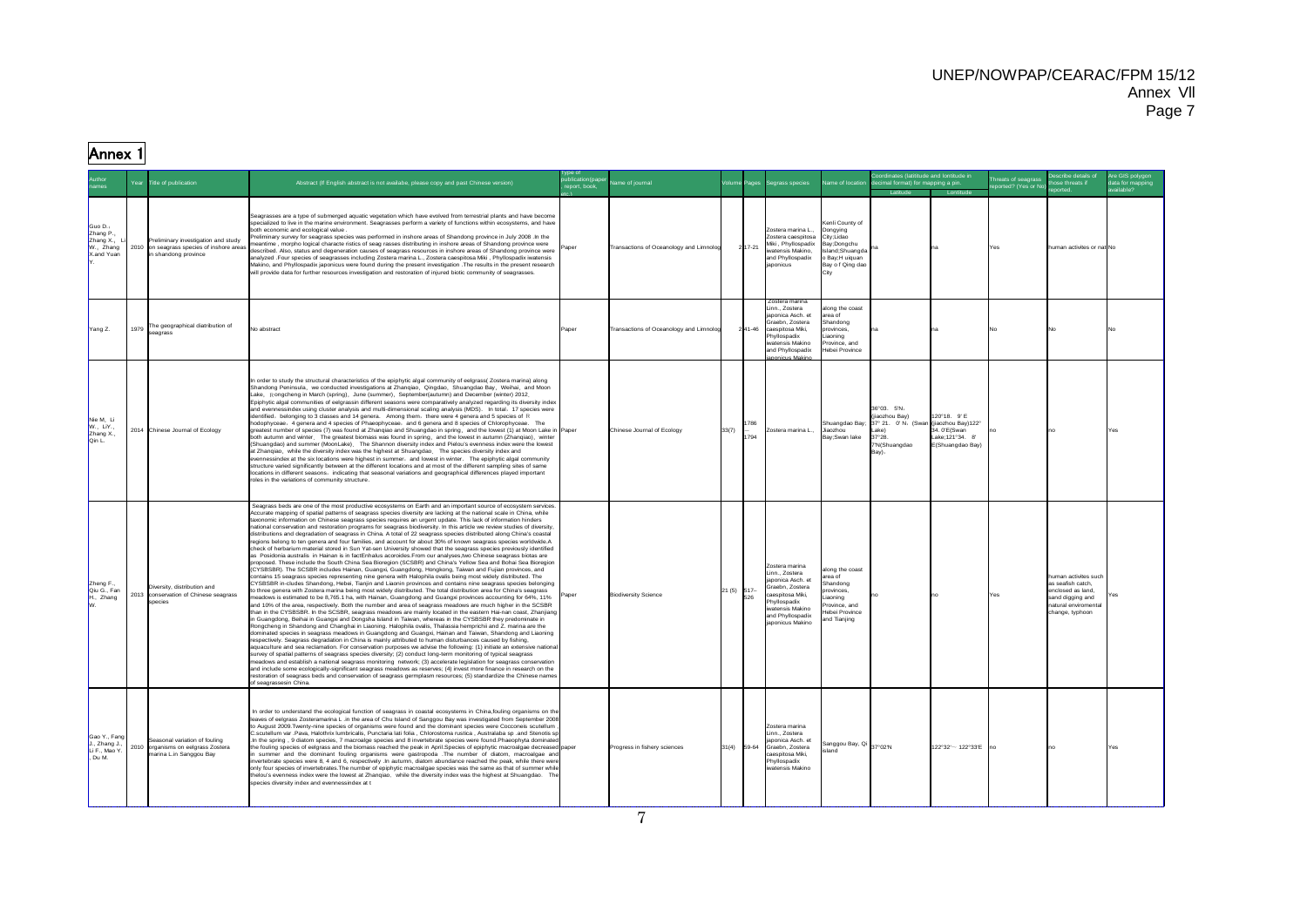| ames                                                      | Yea  | itle of publication                                                                                      | Abstract (If English abstract is not availabe, please copy and past Chinese version)                                                                                                                                                                                                                                                                                                                                                                                                                                                                                                                                                                                                                                                                                                                                                                                                                                                                                                                                                                                                                                                                                                                                                                                                                                                                                                                                                                                                                                                                                                                                                                                                                                                                                                                                                                                                                                                                                                                                                                                                                                                                                                                                                                                                                                                                                                                                                                                                                                                                                                                                                                                                                                                                                                                                                                                                                                                                                                                   | ublication(pape<br>report, book | ame of journal                          |             | Pages        | egrass species                                                                                                                                                        | ame of location                                                                                                       | coordinates (latititude and lontitude in<br>ecimal format) for mapping a pin.                   |                                                                                            | hreats of seagrass<br>eported? (Yes or No | <b>Describe details of</b><br>those threats if                                                                               | Are GIS polygon<br>data for mapping |
|-----------------------------------------------------------|------|----------------------------------------------------------------------------------------------------------|--------------------------------------------------------------------------------------------------------------------------------------------------------------------------------------------------------------------------------------------------------------------------------------------------------------------------------------------------------------------------------------------------------------------------------------------------------------------------------------------------------------------------------------------------------------------------------------------------------------------------------------------------------------------------------------------------------------------------------------------------------------------------------------------------------------------------------------------------------------------------------------------------------------------------------------------------------------------------------------------------------------------------------------------------------------------------------------------------------------------------------------------------------------------------------------------------------------------------------------------------------------------------------------------------------------------------------------------------------------------------------------------------------------------------------------------------------------------------------------------------------------------------------------------------------------------------------------------------------------------------------------------------------------------------------------------------------------------------------------------------------------------------------------------------------------------------------------------------------------------------------------------------------------------------------------------------------------------------------------------------------------------------------------------------------------------------------------------------------------------------------------------------------------------------------------------------------------------------------------------------------------------------------------------------------------------------------------------------------------------------------------------------------------------------------------------------------------------------------------------------------------------------------------------------------------------------------------------------------------------------------------------------------------------------------------------------------------------------------------------------------------------------------------------------------------------------------------------------------------------------------------------------------------------------------------------------------------------------------------------------------|---------------------------------|-----------------------------------------|-------------|--------------|-----------------------------------------------------------------------------------------------------------------------------------------------------------------------|-----------------------------------------------------------------------------------------------------------------------|-------------------------------------------------------------------------------------------------|--------------------------------------------------------------------------------------------|-------------------------------------------|------------------------------------------------------------------------------------------------------------------------------|-------------------------------------|
| Guo D.<br>Zhang P.<br>Zhang X.:<br>W., Zhang<br>Xand Yuar |      | Preliminary investigation and study<br>2010 on seagrass species of inshore areas<br>in shandong province | Seagrasses are a type of submerged aguatic vegetation which have evolved from terrestrial plants and have become<br>specialized to live in the marine environment. Seagrasses perform a variety of functions within ecosystems, and have<br>ooth economic and ecological value<br>Preliminary survey for seagrass species was performed in inshore areas of Shandong province in July 2008 .In the<br>meantime, morpho logical characte ristics of seag rasses distributing in inshore areas of Shandong province were<br>lescribed. Also, status and degeneration causes of seagrass resources in inshore areas of Shandong province were<br>analyzed .Four species of seagrasses including Zostera marina L., Zostera caespitosa Miki, Phyllospadix iwatensis<br>Makino, and Phyllospadix japonicus were found during the present investigation . The results in the present research<br>will provide data for further resources investigation and restoration of injured biotic community of seagrasses.                                                                                                                                                                                                                                                                                                                                                                                                                                                                                                                                                                                                                                                                                                                                                                                                                                                                                                                                                                                                                                                                                                                                                                                                                                                                                                                                                                                                                                                                                                                                                                                                                                                                                                                                                                                                                                                                                                                                                                                            | aper                            | Transactions of Oceanology and Limnolog |             | 217-21       | ostera marina L.,<br>Zostera caespitosa<br>Miki, Phyllospadix<br>watensis Makino.<br>and Phyllospadix<br><b>aponicus</b>                                              | Cenli County of<br>Dongying<br>City:Lidao<br>Bay; Dongchu<br>land:Shuangda<br>Bav:H ujquan<br>Bay of Qing dad<br>City | <b>Latitude</b>                                                                                 |                                                                                            | Yes                                       | human activites or nat No                                                                                                    |                                     |
| Yang Z.                                                   | 1979 | The geographical diatribution of<br>seagrass                                                             | No abstract                                                                                                                                                                                                                                                                                                                                                                                                                                                                                                                                                                                                                                                                                                                                                                                                                                                                                                                                                                                                                                                                                                                                                                                                                                                                                                                                                                                                                                                                                                                                                                                                                                                                                                                                                                                                                                                                                                                                                                                                                                                                                                                                                                                                                                                                                                                                                                                                                                                                                                                                                                                                                                                                                                                                                                                                                                                                                                                                                                                            | Paper                           | Transactions of Oceanology and Limnolog |             | $2 41 - 46$  | Zostera marina<br>Linn., Zostera<br>aponica Asch. et<br>Graebn, Zostera<br>caespitosa Miki,<br>hyllospadix<br>vatensis Makino<br>and Phyllospadix<br>aponicus Makino  | long the coast<br>area of<br>Shandong<br>rovinces,<br>iaoning<br>Province, and<br>Hebei Province                      |                                                                                                 |                                                                                            |                                           |                                                                                                                              |                                     |
| Nie M. Ii<br>W., LiY.,<br>Zhang X.,<br>Qin L.             |      | 2014 Chinese Journal of Ecology                                                                          | Shandong Peninsula, we conducted investigations at Zhangiao, Qingdao, Shuangdao Bay, Weihai, and Moon<br>Lake, Rongcheng in March (spring), June (summer), September(autumn) and December (winter) 2012.<br>Epiphytic algal communities of eelgrassin different seasons were comparatively analyzed regarding its diversity index<br>and evennessindex using cluster analysis and multi-dimensional scaling analysis (MDS). In total, 17 species were<br>identified, belonging to 3 classes and 14 genera. Among them, there were 4 genera and 5 species of R<br>hodophyceae, 4 genera and 4 species of Phaeophyceae, and 6 genera and 8 species of Chlorophyceae. The<br>greatest number of species (7) was found at Zhanqiao and Shuangdao in spring, and the lowest (1) at Moon Lake in<br>both autumn and winter. The greatest biomass was found in spring and the lowest in autumn (Zhangiao), winter<br>(Shuangdao) and summer (MoonLake). The Shannon diversity index and Pielou's evenness index were the lowest<br>at Zhangiao, while the diversity index was the highest at Shuangdao.  The species diversity index and<br>evennessindex at the six locations were highest in summer, and lowest in winter. The epiphytic algal community<br>structure varied significantly between at the different locations and at most of the different sampling sites of same                                                                                                                                                                                                                                                                                                                                                                                                                                                                                                                                                                                                                                                                                                                                                                                                                                                                                                                                                                                                                                                                                                                                                                                                                                                                                                                                                                                                                                                                                                                                                                                                                           | aper                            | Chinese Journal of Ecology              | 33(7)       | 1786<br>1794 | Zostera marina L.,                                                                                                                                                    | Shuangdao Bay;<br>Jiaozhou<br>Bay; Swan lake                                                                          | 36°03. 5'N.<br>iiaozhou Bav)<br>37° 21. 0' N. (Swan<br>ake)<br>37°28.<br>7'N(Shuangdao<br>Bay). | 120°18. 9' F<br>(jiaozhou Bay)122°<br>34. 0'E(Swan<br>Lake: 121°34. 8'<br>E(Shuangdao Bay) |                                           |                                                                                                                              |                                     |
| Zheng F<br>Qiu G., Fan<br>H., Zhang                       |      | Diversity, distribution and<br>2013 conservation of Chinese seagrass<br>species                          | Seagrass beds are one of the most productive ecosystems on Earth and an important source of ecosystem services.<br>Accurate mapping of spatial patterns of seagrass species diversity are lacking at the national scale in China, while<br>taxonomic information on Chinese seagrass species requires an urgent update. This lack of information hinders<br>national conservation and restoration programs for seagrass biodiversity. In this article we review studies of diversity,<br>distributions and degradation of seagrass in China. A total of 22 seagrass species distributed along China's coastal<br>regions belong to ten genera and four families, and account for about 30% of known seagrass species worldwide.A<br>check of herbarium material stored in Sun Yat-sen University showed that the seagrass species previously identified<br>as Posidonia australis in Hainan is in factEnhalus acoroides. From our analyses, two Chinese seagrass biotas are<br>proposed. These include the South China Sea Bioregion (SCSBR) and China's Yellow Sea and Bohai Sea Bioregion<br>(CYSBSBR). The SCSBR includes Hainan, Guangxi, Guangdong, Hongkong, Taiwan and Fujian provinces, and<br>contains 15 seagrass species representing nine genera with Halophila ovalis being most widely distributed. The<br>CYSBSBR in-cludes Shandong, Hebei, Tianiin and Liaonin provinces and contains nine seagrass species belonging<br>o three genera with Zostera marina being most widely distributed. The total distribution area for China's seagrass<br>eadows is estimated to be 8,765.1 ha, with Hainan, Guangdong and Guangxi provinces accounting for 64%, 11%<br>and 10% of the area, respectively. Both the number and area of seagrass meadows are much higher in the SCSBR<br>than in the CYSBSBR. In the SCSBR, seagrass meadows are mainly located in the eastern Hai-nan coast, Zhanjiang<br>in Guangdong, Beihai in Guangxi and Dongsha Island in Taiwan, whereas in the CYSBSBR they predominate in<br>Rongcheng in Shandong and Changhai in Liaoning. Halophila ovalis, Thalassia hemprichii and Z. marina are the<br>dominated species in seagrass meadows in Guangdong and Guangxi, Hainan and Taiwan, Shandong and Liaoning<br>respectively. Seagrass degradation in China is mainly attributed to human disturbances caused by fishing,<br>aquaculture and sea reclamation. For conservation purposes we advise the following: (1) initiate an extensive nationa<br>survey of spatial patterns of seagrass species diversity; (2) conduct long-term monitoring of typical seagrass<br>meadows and establish a national seagrass monitoring network; (3) accelerate legislation for seagrass conservation<br>and include some ecologically-significant seagrass meadows as reserves; (4) invest more finance in research on the<br>restoration of seagrass beds and conservation of seagrass germplasm resources; (5) standardize the Chinese names<br>of seagrassesin China. | aper                            | <b>Biodiversity Science</b>             | 21 (5) 517- | 526          | Zostera marina<br>Linn., Zostera<br>aponica Asch. et<br>Graebn, Zostera<br>caespitosa Miki,<br>Phyllospadix<br>atensis Makino<br>and Phyllospadix<br>ianonicus Makino | long the coast<br>area of<br>Shandong<br>rovinces.<br>iaoning<br>rovince, and<br>lebei Province<br>nd Tianjing        |                                                                                                 |                                                                                            | Yes                                       | human activites such<br>as seafish catch.<br>enclosed as land.<br>sand digging and<br>natural enviromenta<br>change, typhoon |                                     |
| Gao Y., Fang<br>J., Zhang J.,<br>Li F., Mao Y<br>Du M.    |      | Seasonal variation of fouling<br>2010 organisms on eelgrass Zostera<br>marina L.in Sanggou Bay           | In order to understand the ecological function of seagrass in coastal ecosystems in China, fouling organisms on the<br>leaves of eelgrass Zosteramarina L .in the area of Chu Island of Sanggou Bay was investigated from September 2008<br>to August 2009. Twenty-nine species of organisms were found and the dominant species were Cocconeis scutellum<br>C.scutellum var .Pava, Halothrix lumbricalis, Punctaria lati folia, Chlorostoma rustica, Australaba sp .and Stenotis sp<br>In the spring, 9 diatom species, 7 macroalge species and 8 invertebrate species were found.Phaeophyta dominated<br>the fouling species of eelgrass and the biomass reached the peak in April. Species of epiphytic macroalgae decreased paper<br>summer and the dominant fouling organisms were gastropoda . The number of diatom, macroalgae and<br>vertebrate species were 8, 4 and 6, respectively .In autumn, diatom abundance reached the peak, while there were<br>only four species of invertebrates. The number of epiphytic macroalgae species was the same as that of summer while<br>thelou's evenness index were the lowest at Zhangiao. while the diversity index was the highest at Shuangdao. The<br>species diversity index and evennessindex at t                                                                                                                                                                                                                                                                                                                                                                                                                                                                                                                                                                                                                                                                                                                                                                                                                                                                                                                                                                                                                                                                                                                                                                                                                                                                                                                                                                                                                                                                                                                                                                                                                                                                                                                                             |                                 | Progress in fishery sciences            | 31(4)       | 59-64        | Zostera marina<br>Linn., Zostera<br>aponica Asch. et<br>Graebn, Zostera<br>caespitosa Miki.<br>hyllospadix<br>vatensis Makino                                         | Sanggou Bay, Qi 37°02'N<br>sland                                                                                      |                                                                                                 | 122°32'~ 122°33'E no                                                                       |                                           |                                                                                                                              | Yes                                 |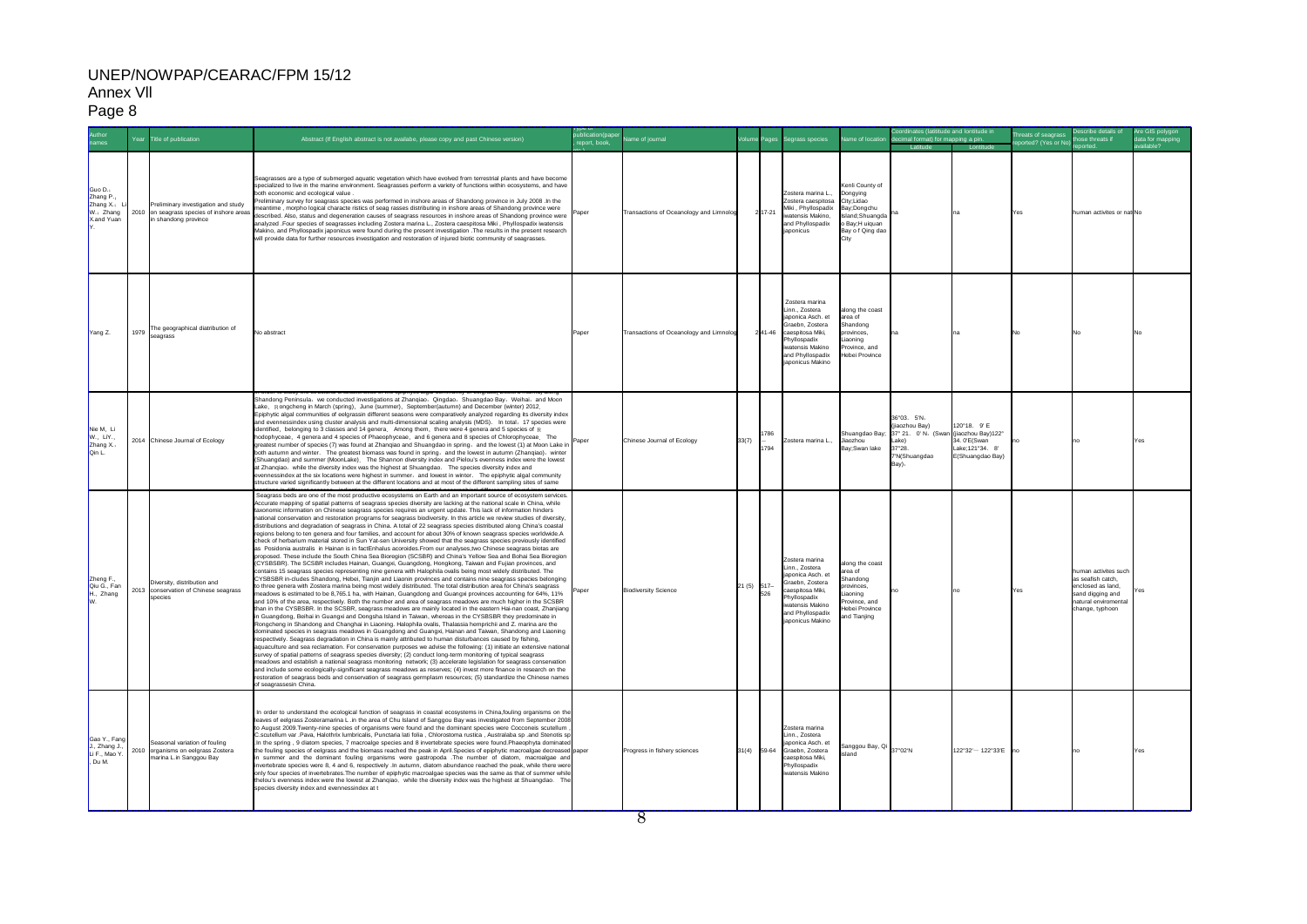|                                                                                  | Year | Title of publication                                                                                                                | Abstract (If English abstract is not availabe, please copy and past Chinese version)                                                                                                                                                                                                                                                                                                                                                                                                                                                                                                                                                                                                                                                                                                                                                                                                                                                                                                                                                                                                                                                                                                                                                                                                                                                                                                                                                                                                                                                                                                                                                                  | report, book  | ame of journal               |       |                  | egrass species                       | ame of location           | ordinates (latititude and lontitude i<br>decimal format) for mapping a pin |                          | hreats of seagrass<br>reported? (Yes or No | escribe details o<br>ose threats if                                       | ve GIS polygon<br>data for mapping |
|----------------------------------------------------------------------------------|------|-------------------------------------------------------------------------------------------------------------------------------------|-------------------------------------------------------------------------------------------------------------------------------------------------------------------------------------------------------------------------------------------------------------------------------------------------------------------------------------------------------------------------------------------------------------------------------------------------------------------------------------------------------------------------------------------------------------------------------------------------------------------------------------------------------------------------------------------------------------------------------------------------------------------------------------------------------------------------------------------------------------------------------------------------------------------------------------------------------------------------------------------------------------------------------------------------------------------------------------------------------------------------------------------------------------------------------------------------------------------------------------------------------------------------------------------------------------------------------------------------------------------------------------------------------------------------------------------------------------------------------------------------------------------------------------------------------------------------------------------------------------------------------------------------------|---------------|------------------------------|-------|------------------|--------------------------------------|---------------------------|----------------------------------------------------------------------------|--------------------------|--------------------------------------------|---------------------------------------------------------------------------|------------------------------------|
| Zhang<br>X., .Zhou Y<br>Wang F.<br>Liu P., Liu<br><b>B.</b> , Liu X.,<br>Yang H. |      | Ecological characteristics of Zostera<br>japonica population in Swan Lake of<br>2013 Rongcheng, Shan-<br>dong Province of China     | In this study, a large area of well preserved Zostera japonica dominated meadow was<br>found in a coastal lagoon, Swan Lake, in Rongcheng of Shandong Province. Due to its unique geographical<br>position and high biomass, this meadow may act as a typical Z, iaponica bed in the coastal area of Shandong.<br>.<br>From September, 2011 to October, 2012, an annual investigation was conducted on the Z. japonica and its<br>abitats in east coast of Swan Lake, and the distribution of the Z. japonica and its habitats ecological<br>characteristics were preliminarily understood. The major ingredients of sediments particles in the Z. japonica bed<br>was sand (81%) and silt (14%). The C and N contents in the sediments were the highest in winter, and the C/N<br>ratio was the highest in autumn. The shoot density, shoot height, and biomass of the Z. japonica were all<br>significantly correlated with water temperature ( $P < 0$ , 05). There was an obvious change in the Z, japonica<br>growth among seasons, with the peak biomass obtained in August - September, The C and N contents and C/N<br>in Z. japonica leaves also varied with seasons. The leaf C content was significantly higher in autumn than in spring<br>and summer ( $P < 0$ , 05), the leaf N content was significantly lower in summer than in spring and autumn ( $P < 0$ ,<br>01), whereas the leaf C/N ratio was significantly higher in summer than in spring (P < 0, 05). The annual carbon<br>sequestration by the Z. japonica in the Swan Lake was estimated to be 111. 4 g Com-2.                                                            | Paper         | Chin. J. Appl. Ecol.         | 24(7) | $2033 -$<br>2039 | Zostera japonica<br>Asch. et Graebn, | The Swan Lake 37°21' N    | <b>Latitude</b>                                                            | $I$ onti<br>122°34' F    |                                            |                                                                           | Yes                                |
| Zhou Y.<br>Zhang X., Xu<br>S., Song<br>X.Lin H.<br>Wang P., Gu                   |      | the Yellow River estuary                                                                                                            | The dwarf eelgrass Zostera japonica was common in the intertidal zone along the coast of China.<br>Nowadays, larger Z. japonica beds are very rare because of the rapid decline resulting from increasingly severe<br>New discovery of larger seagrass <sup> </sup> habitat destruction. iPower, in this study, a large and continuous Z. japonica bed with an area > 1000 ha was found<br>beds with areas > 50 ha in temperate p the Yellow River estuary of<br>waters of China: An unusual large<br>seagrass (Zostera japonica) bed in unique ecological landscape. The basic biological indicators, including biomass and recruitment of Z. japonica, were<br>seagrass (Zostera japonica) bed in o<br>distribution databases of China and provide a unique site for further research on this species.                                                                                                                                                                                                                                                                                                                                                                                                                                                                                                                                                                                                                                                                                                                                                                                                                                              | 'aper         | Marine Sciences              | 40(9) | 95-97            | Zostera japonica<br>Asch. et Graebn  | Huanghe River<br>nouth    |                                                                            |                          |                                            |                                                                           | res                                |
| P., Zhang X.                                                                     |      | Zostera marina L. in Sanggou Bay                                                                                                    | The ecological characteristics of Zostera marina L. in Sanggou Bay was studied from August 2010 to September<br>2011. The results showed that the annual mean shoot height of eelgrass ranged from (16.97±5.99) cm to (87.60±<br>20.68) cm, the mean density was (613±201) ind/m 2, and the individual biomass was 0.97-5.31 g/ind. The average<br>biomass of eelgrass meadow changed from 594.61 to 3255.03 g/m 2 . The average height and wet weight of the<br>Liu B., Zhou   Ecological characteristics research of eelgrass changed with water temperature. The water temperature range of the eelgrass habitat was 5.3-25.6°C with<br>Y., Liu X, Liu   2013   Ecological characteristics rese<br>main sediment was gravel sand. The annual average contents of carbon in rhizome, leaf sheath and leaf of eelgrass<br>were 32.68%±1.27%, 33.78%±3.06% and 37.01%±1.86%, respectively. Similarly, the annual average contents of<br>nitrogen were 1.62%±0.63%, 2.79%±0.81%, and 3.10%±0.81 %, respectively, and the annual average contents of<br>phosphorus were 0.28%±0.04%, 0.51%±0.10%, 0.48%±0.07% respectively in rhizome, leaf sheath and leaf of<br>eelgrass.                                                                                                                                                                                                                                                                                                                                                                                                                                                                             |               | marine Sciences              | 37(1) | 42-48            | Zostera marina L.                    | Qi island;<br>Sanggou Bay | 37° 02'483"N; 37°02'<br>529"N                                              | 122°34'129"E ; 122°3 Yes |                                            | monsoon storm tide:<br>typhoon, enclosed as Yes<br>land, sand digging     |                                    |
| Liu H<br>Huang X.,<br>Wang Y<br>Liang Z., Gu<br><b>B., Su J.</b>                 | 2016 | hne hed aanneed search viwely<br>its ecological characteristics in the<br>coastal area of Caofeidian, Bohai                         | A field study was conducted in the coastal area of Caofeidian, Bohai Sea in October 2015. A broad seagrass bed<br>covering approximately 10 km2 was discovered in the northwestern area of Longdao Island, It is the largest seagras<br>bed discovered so far in Bohai Sea and Yellow Sea, China, with Zostera marina as the dominant species. Z.<br>narina on the shoal showed patchy distribution, with coverage of 2.8±1.1% and shoot density ranging between<br>28.21±6.35-101.33±17.99 shoots m-2. The number of leaves per plant, canopy height, rhizome length and root<br>length ranged between 2.00±0.00-4.70±0.64, 15.20±5.84-62.10±7.34 cm, 2.67±1.70-22.20±3.92 cm and 3, 67±<br>2. 36-8. 00±1. 90 cm, respectively. The average seagrass biomass was 100.48±47.16 g DW=m-2, and the total<br>biomass was estimated to be 1.0x106 kg (dry weight). A great diversity of nekton and benthic animals was observed<br>during this survey, including a large quantity of juvenile and young fish and molluscs, as well as adult fish and<br>shellfish species. However, the coverage and shoot density of the seagrass were relatively low, and the number of<br>pranches and leaves per plant were also relatively few, which indicated a trend of serious decline in the seagrass<br>bed, possibly attributing to seasonal changes as well as excessive anthropogenic activities. This is the first report on<br>the species identification, distribution and ecological characteristics of seagrass in the Caofeidian area, providing an<br>important basis to initiate further study for protecting the seagrass ecosystem in this region | Paper         | Chinese Journal of Ecology   | 35(7) | $1677 -$<br>1683 | Zostera marina L                     | Caofeidian                | 39°00' N-39°05' N                                                          | 118°41'E-118°44' E yes   |                                            | seafish catch, oil<br>exploitation, enclosed Yes<br>as land, sand digging |                                    |
| Gao Y., Fang<br>J., Tang W.,<br>Zhang J.,<br>Ren L., and<br>Du M.                | 2013 | Seagrass meadow carbon sink and<br>amplification of the carbon sink for<br>eelgrass bed in Sanggou Bay                              | Seagrass meadows occupy less than 0.2% of the area of the world 's oceans but are estimated to contribute 10% of<br>the yearly estimated organic carbon burial. Globally, seagrass ecosystems could store as much as 19.9Pg organic<br>carbon. The high carbon storage capacity in seagrass meadows may result from the high primary production of<br>eagrass meadows and their capacity to filter out particles from the water column and store them in<br>soils.Eelgrass,Zostera marinais one of the common seagrass species in the northern hemisphere.Investigation in<br>Sanggou Bay showed that the biomass of eelgrass varied between 313.5and 769.3g DW /m2 from 2011to 2012, with<br>the maximum of 738.1g DW /m2 in summer Primary production was about 2.0~6.4g DW /m2.d and tissue carbon<br>content was 35.5%in the plant.Stored carbon in the eelgrass meadow from primary production was about 543.5gC<br>/m2.yr.Biomass of algal epiphyte was small, with a wet weight of 21.2g/m2 and contributed 30g C /m2.yr carbon<br>storage.As a Ruditapesp hilippinarumstock enhancement area,the carbon sink contribution from the clam was 63.15g<br>C /m2.yr.In addition, when other carbon source, such as stripped particles was considered, the carbon pool capacity<br>was 1 180g C /m 2 yr and the whole of the bed can reach 290Mg C /yr.<br>In this paper, zostera marina L. on typical seagrass beds in Zhangzi island , ballan city was the research object                                                                                                                                                                        | aper          | Progress in Fishery Sciences | 34(1) | 17-21            | Zostera marina L.                    | Sanggou Bay               |                                                                            |                          |                                            |                                                                           |                                    |
| Yang G.                                                                          | 2014 | Ecological Characteristics of<br>Seagrass and Trophical Dynamical<br>Analysis of Zostera marina L. in<br>Littoral of Zhangzi Island | Morphological experiment ecological and physiological ecological methods were adopted and community of<br>seagrasses in Zhangzi island were preliminary understood .Ecological characteristics and nutrition dynamic<br>characteristic of Z.marina L. on typical seagrass beds in Zhangzi island were studied. ash contents, caloric values,<br>ement contents (carbon, nitrogen and phosphorus) and correlations of the roots, rhizomes and leaves at the<br>different growth stages of eelgrass (Z.marina L.) were determined and analyzed. The main results are summarized as<br>cllows .<br>Preliminary survey for seagrass beds was performed on coastal of Zhangzi island from May 2012 to June 2013. Three<br>species of seagrasses were found, and there were Zostera marina L., Zostera caespitosa Miki and Phyllospadix<br>japonicas Makino. By quarterly surveying from May 2012 to June 2013, the average spacing density of eelgrass<br>(Z.marina L.) on typical seagrass beds in Zhangzi island is 298.60±94.35ind/m2. The average height of eelgrass<br>(Z.marina L.) was 39.27 ± 21.20cm. The height of eelgrass (Z.marina L.) in different tidal zone was significant<br>difference. Height of eelgrass(Z.marina L.): upper tidal zone <mid <lower="" annual="" average<br="" the="" tidal="" zone="" zone.="">cc.bod.upc.1562.40.005.28g/m2.and.oversee.bior</mid>                                                                                                                                                                                                                                                                  | Master thesis | 9                            |       |                  | Zostera marina L.                    | Zhangzi island            | 39°2'N                                                                     | 122°43'F                 |                                            |                                                                           |                                    |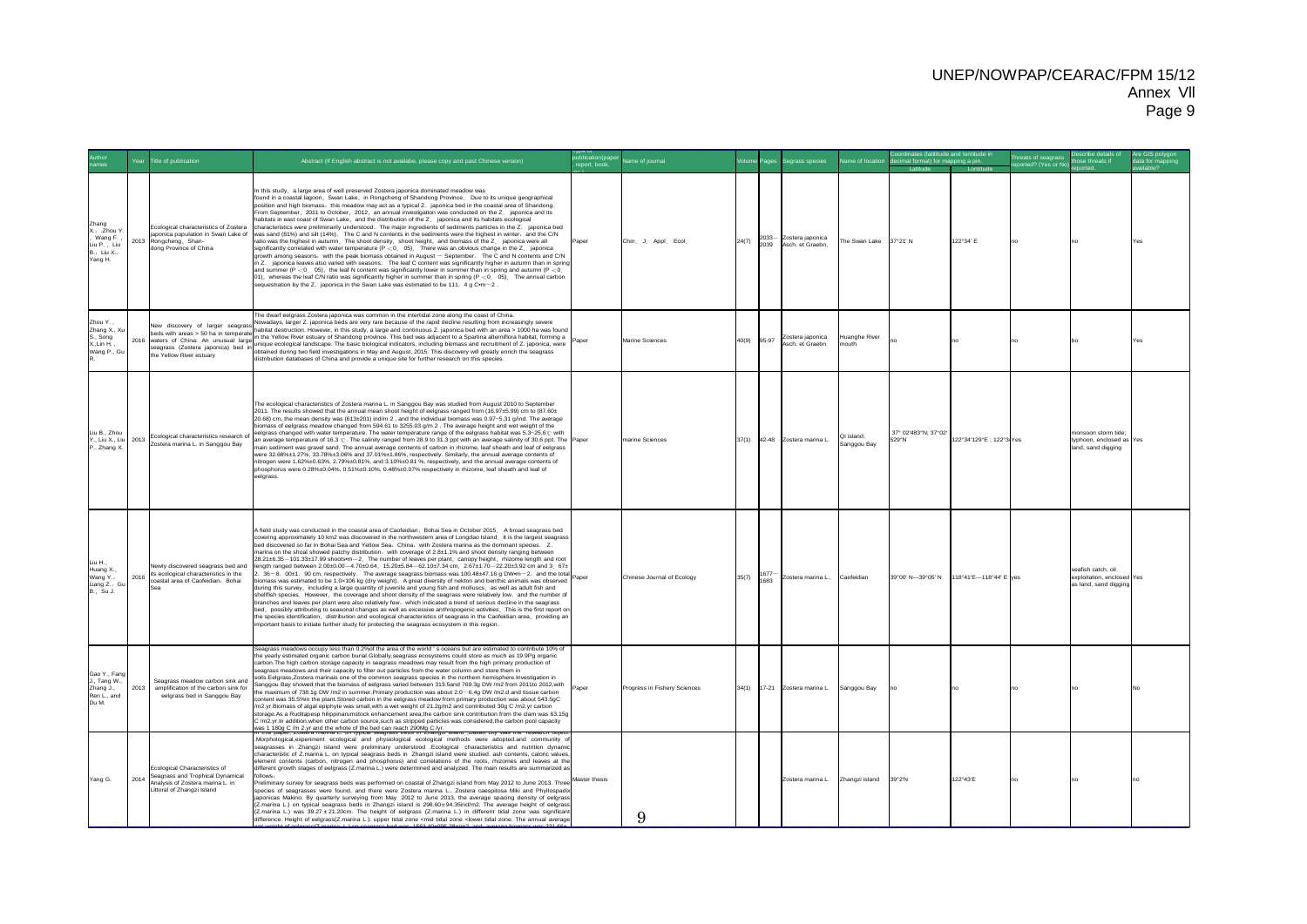|                                                                                 |      | itle of publication                                                                                       |                                                                                                                                                                                                                                                                                                                                                                                                                                                                                                                                                                                                                                                                                                                                                                                                                                                                                                                                                                                                                                                                                                                                                                                                                                                                                                                                                                                                                                                                                                                                                                                                                                                                                                                                                                                                                   | ame of journal<br>report, book | egrass species                                 | me of locatio | pordinates (latititude and lontitude in<br>decimal format) for mapping a pin                        |                                                                                                                                                            | hreats of seagrass     | Describe details of<br>those threats if | Are GIS polygon<br>data for mapping |                                                      |                      |
|---------------------------------------------------------------------------------|------|-----------------------------------------------------------------------------------------------------------|-------------------------------------------------------------------------------------------------------------------------------------------------------------------------------------------------------------------------------------------------------------------------------------------------------------------------------------------------------------------------------------------------------------------------------------------------------------------------------------------------------------------------------------------------------------------------------------------------------------------------------------------------------------------------------------------------------------------------------------------------------------------------------------------------------------------------------------------------------------------------------------------------------------------------------------------------------------------------------------------------------------------------------------------------------------------------------------------------------------------------------------------------------------------------------------------------------------------------------------------------------------------------------------------------------------------------------------------------------------------------------------------------------------------------------------------------------------------------------------------------------------------------------------------------------------------------------------------------------------------------------------------------------------------------------------------------------------------------------------------------------------------------------------------------------------------|--------------------------------|------------------------------------------------|---------------|-----------------------------------------------------------------------------------------------------|------------------------------------------------------------------------------------------------------------------------------------------------------------|------------------------|-----------------------------------------|-------------------------------------|------------------------------------------------------|----------------------|
|                                                                                 |      |                                                                                                           | Abstract (If English abstract is not availabe, please copy and past Chinese version)                                                                                                                                                                                                                                                                                                                                                                                                                                                                                                                                                                                                                                                                                                                                                                                                                                                                                                                                                                                                                                                                                                                                                                                                                                                                                                                                                                                                                                                                                                                                                                                                                                                                                                                              |                                |                                                |               |                                                                                                     |                                                                                                                                                            | Latitude               | Lontitude                               | eported? (Yes or No)                |                                                      |                      |
| Li L., Zheng<br>F., Liu X.,<br>Jin Y., Han                                      |      | exual reproductive characteristics of<br>2015 Zostera marina L. in Shuangdao                              | We studied sexual reproductive characteristics of a population of eelgrass (Zostera marina L. ) in Shuangdao Bay<br>Weihai, China, At population scale, reproductive shoots were first observed in late March or early April, Initial<br>inthesis occurred in early May, and seed release peaked in late June. Senescent reproductive shoots were<br>etached around early July and the fertile season ended in late July. The phenophases of this species were closely<br>orrelated with water temperature and 15°C was required for initial anthesis. At individual scale, the maximu<br>umbers of reproductive branch and rhipidium were recorded in the initial appearance of reproductive shoots, and<br>ney were 4.4 and 4.9 per shoot, respectively. The maximum number of spathes pershoot (18.6) and the maximum<br>eight of reproductive shoots (96.2 cm) were observed during the initial seed release with a mean abortion rate of<br>40%. The average mature seed production of eelgrass was 44.8 per shoot. The maximum density of reproductive<br>shoot (64 shoots m-2) was fot above- and below-ground productivity were all observed in June, and the lowest value<br>I January and February, respectively. Statistics showed that eelgrass grew slowly and was small in winter as a result<br>of low temperature, and the growth accelerated with temperature rising in spring. The water temperature in early<br>ummer was optimal for eelgrass growth, and as a result, the biomass and productivity reached the maximum values<br>While the biomass, shoot density and producti                                                                                                                                                                                                               | aper                           | Chinese Journal of Ecology                     | 34(10)        | 2866-<br>Zostera marina L.,<br>2872                                                                 | Shuangdao Bay                                                                                                                                              | 37°28'44"N             | 121°57'48"E                             |                                     |                                                      | no (only shrimp pono |
| Liu K., Li<br>F., Wang<br>F., Sun X.,<br>Wang W.,<br>Ding<br>- C<br>Liang Z, Ma | 2013 | Analysis of genetic diversity and<br>structure of Zostera marina<br>opulations in Shandong Peninsula      | In the present study, random amplified polymorphic DNA (RAPD) molecular marker was used to study the<br>opulation genetic diversity and structure of five Zostera marina L. populations distributed in Shandong Peninsula:<br>aizhou bay, Xiaoshi Island, Li Island, Chu Island and Huiquan Bay. Based on the obtained results, suggestions<br>or Z. marina population protection and for seaweed meadow restoration in Shandong peninsula were put forward,<br>n the experiment, 42 bands were obtained by RAPD markers amplified through 10 selected primers. The<br>ercentage of polymorphic bands was 92. 86%. The results showed that the populations in Shandong Peninsula<br>ad high genetic diversity and high genetic differentiation. The AMOVA demonstrated that the inter-population<br>omponent accounted for 99.68% of the total variation, while the intra population component accounted for 0.32%.<br>lantel tests showed that 5 populations of Z. marina L. had no correlation between genetic distance and<br>eographic distance. The population in Laizhou Bay that shlgrass is monosexual flower and hermaphrodite. There<br>are two female flowers between two male flowers. The numbers of male flowers and female flowers are 13~19 and7<br>11 ind/reproductive line, respectively . The character in sediment of eelgrass is gravel                                                                                                                                                                                                                                                                                                                                                                                                                                                      | aper                           | Journal of Shanhai Ocean University 22(3)      |               | 334-<br>Zostera marina L.<br>340                                                                    | long the coast<br>Shandong<br>rovinceLidao.<br>aoshidao, and<br>Chudao:<br>aizhou Bay<br>Huiquan Bay                                                       |                        |                                         |                                     |                                                      |                      |
| Yu H. Ma Y.<br>Zhang Y.                                                         | 2007 | cological characteristics of eelgrass<br>(Zostera marina L.) and Its response<br>to environmental changes | elgrass (Zostera marina L.) is an important elementary producer in the inshore ecosysytem. Its ecological<br>ergrass (Zoorera manna L.) is an important changes are reviewed and discussed in this paper as following<br>aspects: (1) adaptation to submerged life, (2)propagation strategy in resource allocation, (3) nutritional sal<br>etabolism, (4)contribution to the inshore ecosystem, (5) the reason of eelgrass decline in population.                                                                                                                                                                                                                                                                                                                                                                                                                                                                                                                                                                                                                                                                                                                                                                                                                                                                                                                                                                                                                                                                                                                                                                                                                                                                                                                                                                 |                                | Transactions of Oceanology and<br>Limnology    | Suppl.        | $112 -$<br>Zostera marina L.<br>120                                                                 |                                                                                                                                                            |                        |                                         | Yes                                 | water transparency<br>decrease: pollution<br>disease |                      |
| Guo D.:<br>Zhang P.<br>Zhang X.:<br>W.: Zhang >                                 |      | cological Study on Eelgrass of<br>2010 Inshore Areas in Lidao Town of<br>Ronachena City                   | Distribution, biomass, morphology, seed and habitat of eelgrass (Zostera marina L.) were surveyed within the water<br>epth of 2 m of inshore areas in Lidao Town of Rongcheng City (between MataJiao and"Waizhe Dao" of Lidao Bay) in<br>une 2008. Eelgrasses in the survey areas show a patch-shape distribution and area for each patch is between 1.5<br>nd 2.0 m2. Average spacing, density, and biomass of eelgrass are 1650 ind/m2, and 3.75 g/ind, respectively. For<br>oot, root length range is 2~14 cm and average root weight, root length, and diameter of root are 0.43 g/ind, 4.83cm<br>and 0.1 mm, respectively. For rhizome, average rhizome weight, rhizome length and diameter of rhizome are<br>4609 g/ind, 4.407cm/ind and 2.159 mm, respectively. For node, average numbers of node and node length are<br>.27nodes/ind and 5.144 mm, respectively .For leaf, leaf length range is 17~70 cm and average leaf weight, leaf<br>width, leaf length and sheath length are 2,294 g/ind, 5,28 cm, 45,23 cm and 6,824 cm, respectively. Flower of<br>elgrass is monosexual flower and hermaphrodite. There are two female flowers between two male flowers. The<br>umbers of male flowers and female flowers are 13~19 and7~11 ind/reproductive line, respectively .The character<br>sediment of eelgrass is gravel sand. The results in this paper enrich the knowledge of eelgrass ecology and<br>ovide data for study on restoration of injured eelgrass biome                                                                                                                                                                                                                                                                                                                                   | aper                           | perodical of ocean univeristy of China 40(9)   |               | $051 -$<br>Zostera marina L.<br>055                                                                 | Lidao town                                                                                                                                                 |                        |                                         | Yes                                 | aguaculture and encig No                             |                      |
| liY liW<br>Nie M<br>Zhang X.                                                    |      | easonal variations in the<br>2014 morphology and growth of Zostera<br>arina in Swan Lake, Shandong        | The morphological characteristics, density, biomass and productivity of Zostera marina L. in Swan Lake were<br>nonitored monthly from August 2012 to July 2013. The results showed that the highest and lowest values of shoot<br>eight were observed in July and January, respectively. The highest values of sheath height, sheath and leaf width<br>were all observed in July, and the lowest value of sheath height in January, and the lowest values of sheath and leaf<br>ridth were all observed in February. The highest values of terminal, lateral and flowering shoot density were<br>observed in June, April and May, respectively, and the lowest values were observed in January, August and July,<br>spectively. The highest values of shoot biomass and above-ground biomass of eelgrass all appeared in July, and<br>e highest value of below-ground biomass appeared in October, while the lowest values of shoot and above-ground<br>iomass all appeared in January, and the lowest value of below-ground biomass appeared in March. The highest<br>alues of shoot above- and below-ground productivity were all observed in June, and the lowest value in January and<br>ebruary, respectively. Statistics showed that eelgrass grew slowly and was small in winter as a result of low<br>emperature, and the growth accelerated with temperature rising in spring. The water temperature in early summer<br>vas optimal for eelgrass growth, and as a result, the biomass and productivity reached the maximum values. While<br>the biomass, shoot density and productivity of eelgrass began to decrease in late summer and early autumn because<br>of the extremely high water temperature. These seasonal variations were strongly correlated with seasonally varied<br>vater temperature | aner                           | Marine Sciences                                | 38(9)         | 39-46<br>Zostera marina I                                                                           | the Swan Lake                                                                                                                                              | 37°20.3'-<br>37°21.6'N | 122°33.2'~122°35.0'                     |                                     |                                                      |                      |
| Yang Z                                                                          | 1984 | epiphytes in the Qingdao coast                                                                            | Seagrass beds are one of the characteristics of shallow coastal waters in tropical and temperate zones, since<br>eagrasses are green, photosynthesizing organisms occurring as mass vegetation, they must play an important part<br>is primary producers. According to our own survey, the seagraa beds in the Qindao coast area distributed in<br>iangezhuang, Shilaoren, Maidao, Zhanshan, Taipingwan, Huiquanwan, Tuandao, Xuejiadao, Huangdao,<br>The studies on seagrass beds and its Zhanggezhuang and Hongshiya. One of them, Jianggezhuang seagrass bed, is a Phyllospadix bed and the other are<br>all Zostera beds. The production of Zostera marina L. is estimated to be 564 gc/m2 each year, while Z ceaspitosa Miki<br>432 gc/m2 each year, and Phyllospadix iwatensisi Makino 696 gc/m2 each year. In the general sense an epipht is<br>any organism that lives a plant, whether or not a nutritional relationship exists, the present paper deals with flora and<br>auna epiphytic on both forms of seagrass beds in the Qingdao coast. At the end two appendices area attached<br>where 266 species of sIgrass is monosexual flower and h                                                                                                                                                                                                                                                                                                                                                                                                                                                                                                                                                                                                                                                        | Paper                          | Journal of oceanography of Huanghai<br>& Bohai | 2(2)          | Zostera marina<br>Linn Zostera<br>aespitosa Miki,<br>56-67<br>Phyllospadix<br>atensis Makino<br>and | Jiangezhuang,<br>Shilaoren,<br>Maidao.<br>Zhanshan.<br>Taipingwan,<br>Huiguanwan.<br>Tuandao.<br>Kueijadao.<br>Huangdao,<br>Zhanggezhuang<br>and Hongshiya |                        |                                         |                                     |                                                      |                      |
|                                                                                 |      |                                                                                                           |                                                                                                                                                                                                                                                                                                                                                                                                                                                                                                                                                                                                                                                                                                                                                                                                                                                                                                                                                                                                                                                                                                                                                                                                                                                                                                                                                                                                                                                                                                                                                                                                                                                                                                                                                                                                                   |                                | 10                                             |               |                                                                                                     |                                                                                                                                                            |                        |                                         |                                     |                                                      |                      |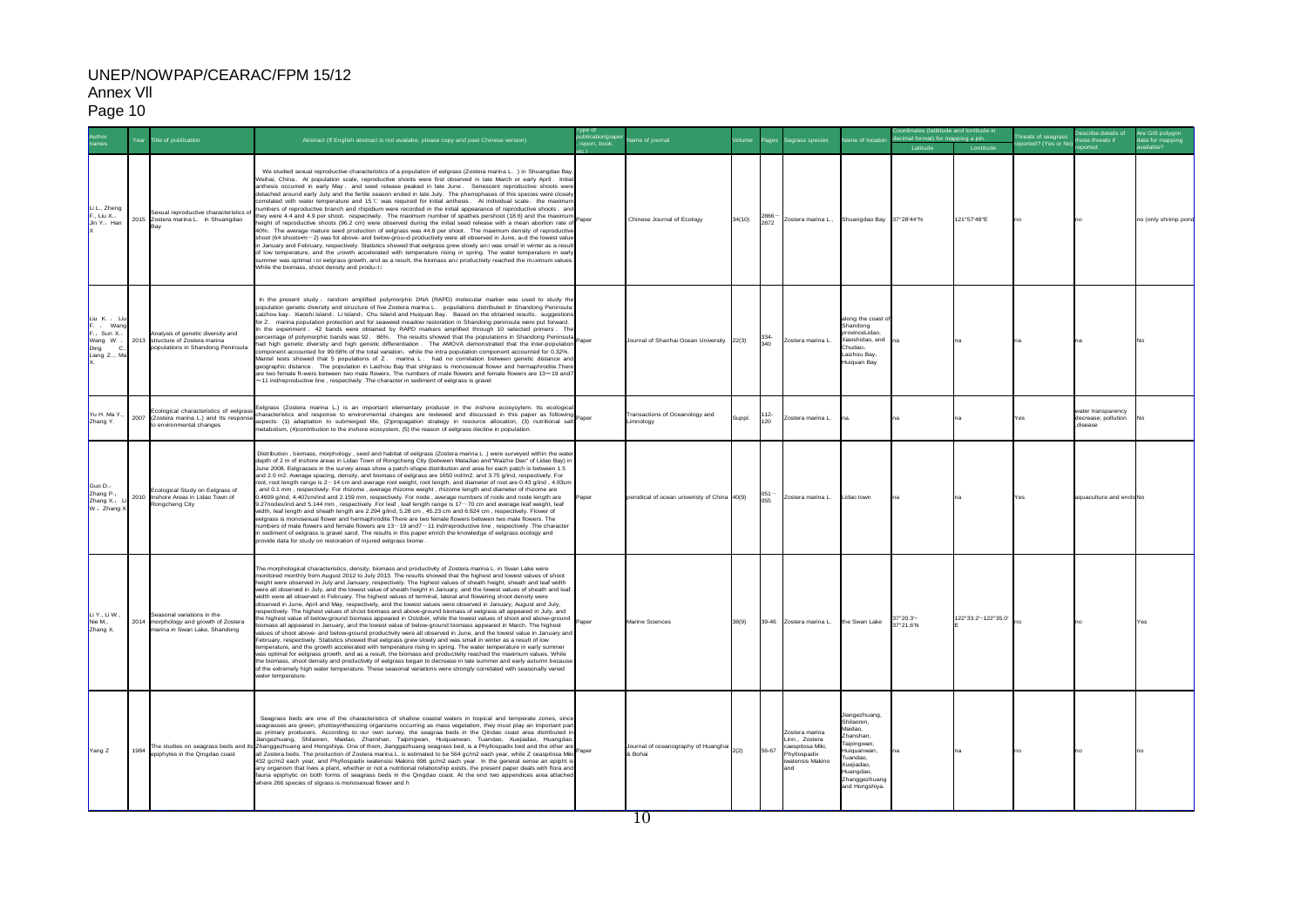| uthor<br>ames                                                                |      | Year Title of publication                                                            | Abstract (If English abstract is not availabe, please copy and past Chinese version)                                                                                                                                                                                                                                                                                                                                                                                                                                                                                                                                                                                                                                                                                                                                                                                                                                                                                                                                                                                                                                                                                                                                                                                                                                                                                                                                                                                                                                                                                                                                                                                                                                                                                                                                                                                                                                                                                                                                                                                                                                                                                                                                                                                                                                                                                                                                                        | Type of<br>oublication (pape<br>report, book, | lame of journal                     | olume | Pages<br>Segrass species                                                                                                                                                 | lame of location                                              | oordinates (latititude and lontitude in<br>ecimal format) for mapping a pin. |                    | Threats of seagrass<br>eported? (Yes or No | Jescribe details of<br>those threats if                           | <b>Are GIS polygon</b><br>data for mapping |
|------------------------------------------------------------------------------|------|--------------------------------------------------------------------------------------|---------------------------------------------------------------------------------------------------------------------------------------------------------------------------------------------------------------------------------------------------------------------------------------------------------------------------------------------------------------------------------------------------------------------------------------------------------------------------------------------------------------------------------------------------------------------------------------------------------------------------------------------------------------------------------------------------------------------------------------------------------------------------------------------------------------------------------------------------------------------------------------------------------------------------------------------------------------------------------------------------------------------------------------------------------------------------------------------------------------------------------------------------------------------------------------------------------------------------------------------------------------------------------------------------------------------------------------------------------------------------------------------------------------------------------------------------------------------------------------------------------------------------------------------------------------------------------------------------------------------------------------------------------------------------------------------------------------------------------------------------------------------------------------------------------------------------------------------------------------------------------------------------------------------------------------------------------------------------------------------------------------------------------------------------------------------------------------------------------------------------------------------------------------------------------------------------------------------------------------------------------------------------------------------------------------------------------------------------------------------------------------------------------------------------------------------|-----------------------------------------------|-------------------------------------|-------|--------------------------------------------------------------------------------------------------------------------------------------------------------------------------|---------------------------------------------------------------|------------------------------------------------------------------------------|--------------------|--------------------------------------------|-------------------------------------------------------------------|--------------------------------------------|
|                                                                              |      |                                                                                      |                                                                                                                                                                                                                                                                                                                                                                                                                                                                                                                                                                                                                                                                                                                                                                                                                                                                                                                                                                                                                                                                                                                                                                                                                                                                                                                                                                                                                                                                                                                                                                                                                                                                                                                                                                                                                                                                                                                                                                                                                                                                                                                                                                                                                                                                                                                                                                                                                                             | etc.).                                        |                                     |       |                                                                                                                                                                          |                                                               | Latitude                                                                     | Lontitude          |                                            | <b>renorted</b>                                                   | wailable?                                  |
| Liu K., Liu F.<br>Wang F.,<br>Sun X<br>Wang W.<br>Ding C.,<br>Liang Z., Li T | 2012 | Survey and identification of<br>Zosteraceae along Shandong<br>Peninsula coast        | In order to further investigate the species and distribution of Zosteraceae along the coast of Shandong Peninsula,<br>ecological survey was performed during August~October, 2011. Based on morphological characteristics, ITS<br>sequences were analyzed to identify the Zosteraceae samples. Three species were found during the survey, namely,<br>Zostera marina L, Zostera japonica Ascherson Graebner, and Phyllospadix iwatensis Makino. Among them, Z. marina<br>.<br>Iistributed most widely but in different patterns in each place: mottled in Laizhou Bay, sporadic in Huiquan Bay, and<br>I large stretches along the coast of Lidao, Xiaoshidao and Chudao. Z. japonica was found in less bimass, showing a<br>nottled distribution in Laizhou Bayand a sporadic distribution in Guangrao County. P. iwatensis was found only in<br>Shilaoren Beach in Qingdao with a patchy distribution. The survey also revealed that seagrass beds of Zosteraceae<br>along Shandong Peninsula coast have been damaged and have degenerated in various degrees. Along the coast of<br>Lidao, Xiaoshidao, and Chudao, Zosteraceae distributed in large stretches, while in other surveyed areas it showed a<br>patchy or sporadic distribution. Specifically, seagrass beds of Zosteraceae along Rizhao coast seemed to be<br>completely destroyed, and none Zosteraceae species was found.                                                                                                                                                                                                                                                                                                                                                                                                                                                                                                                                                                                                                                                                                                                                                                                                                                                                                                                                                                                                                                                 | Paper                                         | Progress in fishery sciences        | 33(6) | Zostera marina L,<br>Zostera japonica<br>Ascherson<br>99-105<br>Graebner.and<br>Phyllospadix<br>watensis Makino                                                          | idan<br>aoshidao, and<br>hudao:<br>aizhou Bay,<br>luiquan Bay | 37.20 (Laizhou Ba)                                                           | 119.33(Laizhou Ba) | Yes                                        | and reclamation.<br>coastal<br>overdevelopment                    |                                            |
| Gao Y., Jiang<br>Z., Fang J.,<br>Du M., Liu Y.<br>Jiang W.,<br>Zou J., Fang  |      | Ecological function of seagrass<br>2016 Zostera marina L.bed in sea<br>cucumber pond | In order to determine the ecological function of seagrass Zostera marina L. in sea cucumber culture, water<br>temperature and dissolved oxygen in the eelgrass bed of a sea cucumber pond were determined and compared with<br>the adjacent sandflat. Food sources used by sea cucumber Apostichopus japonicas were determined by comparing<br>their stable isotope signatures (ö 13 C, ö 15 N) with those of food source. Proportions of different carbon sources<br>were estimated using the SIAR mixing model on $\delta$ 13 C and $\delta$ 15 N values. The results showed that water<br>temperature at eelgrass patch bottom was 0 to 0.33 °C lower than the naked sandflat. Surface and bottom dissolved<br>oxygen showed no differences between low eelgrass coverage (0 to 25%) area and sandflat, while in area with mid-<br>to-high eelgrass coverage, resolved oxygen was 0.12 mg/L~0.62 mg/L higher in surface water. Bottom dissolved<br>oxygen was lower in mid-to-high eelgrass coverage (0 to 0.38 mg/L). Stable isotope signatures õ 13 C and õ 15 N of<br>sea cucumbers A japonicus waslgrass is monosexual flower and hermaphrodite. There are two female flowers<br>between two male flowers. The numbers of male flowers and female flowers are 13~19 and7~11 ind/reproductive Paper<br>line, respectively .The character in sediment of eelgrass is gravel sand. The results in this paper enrich the<br>knowledge of eelgrass ecology and provide data for study on restoration of injured eelgrass biome .oductivity reached<br>the maximum values. While the biomass, shoot density and productivity of eelorass began to decrease in late<br>summer and early autumn because of the extremely high water temperature. These seasonal variations were strongly<br>correlated with seasonally varied water temperature.SBR. In the SCSBR, seagrass meadows are mainly located in the<br>eastern Hainan coast, Zhanjiang in Guangdong, Beihai in Guangxi and Dongsha Island in Taiwan, whereas in the<br>CYSBSBR they predominate in Rongcheng in Shandong and Changhai in Liaoning. Halophila ovalis, Thalassia<br>emprichii and Z. marina are the dominated species in seagrass meadows in Guangdong and Guangxi, Hainan and<br>Taiwan, Shandong and Liaoning respectively. Seagrass degradation in China is mainly attributed to human<br>disturbances caused by fishing, aquaculture and sea reclamation. For co |                                               | Journal of fisheries of china       | 40(6) | 925-932 Zostera marina L.                                                                                                                                                | Ponds in Sanggou 37°02'06"N.                                  |                                                                              | 122°32'46"E        |                                            |                                                                   | No (only shrimp pond                       |
| yang D.                                                                      | 2017 | seagrass distribution, ecological<br>structure and carbon sink in China              | 本书主要着力于海草碳汇的研究方法、通量等方面的研究, 是本书作者的第一次出版相关的著作。<br>本书首先着重讨论海草及碳汇的遥感监测方法, 并对卫星遥感海草的水体校正进行阐述。在中国海草分布方面, 可以粗<br>略分为两个大的海域: 北部海域和南部海域。北部海域包括山东半岛和辽东半岛; 南部海域包括广东、广西和海南。这<br>种分布与温带北太平洋区系和热带印度-太平洋区系相切合。大叶藻、红纤维虾海藻、黑纤维虾海藻主要分布于北部海<br>域,泰来藻、海昌蒲、二药藻、喜盐草等主要分布于南部区域。而日本大叶藻和川蔓藻在南部海域和北部海域均有分<br>5。并对单种海草的分布进行了作图。在海草生态系统结构方面,着重讨论了海南海草床和广西海草床的结构。在此基<br>础上, 对海草生态系统中的附生生物、细菌以及浮游植物、浮游动物和底栖生物进行了分别探讨。海草碳汇方面, 分别<br>讨论了山东、台湾以及海南海草床的碳汇通量。虽然海草净初级生产力只有500g.C a-1m-2, 但海草床的年埋藏量可以达<br>到14Kg C a-1 m-2, 远远高出海草本身的初级生产力。                                                                                                                                                                                                                                                                                                                                                                                                                                                                                                                                                                                                                                                                                                                                                                                                                                                                                                                                                                                                                                                                                                                                                                                                                                                                                                                                                                                                                                                                                                                                                                                                                                                                                                                                                                                                                                                                                                                                       | book                                          | <b>Chinese Sciences Press</b><br>11 |       | Zostera marina<br>Linn., Zostera<br>japonica Asch. et<br>Graebn, Zostera<br>caespitosa Miki.<br>Phyllospadix<br>iwatensis Makino<br>and Phyllospadix<br>japonicus Makino | Swan Lake, etc                                                | 37.346                                                                       | 122.572 Yes        |                                            | human activites or<br>natural enviromental Yes<br>change, typhoon |                                            |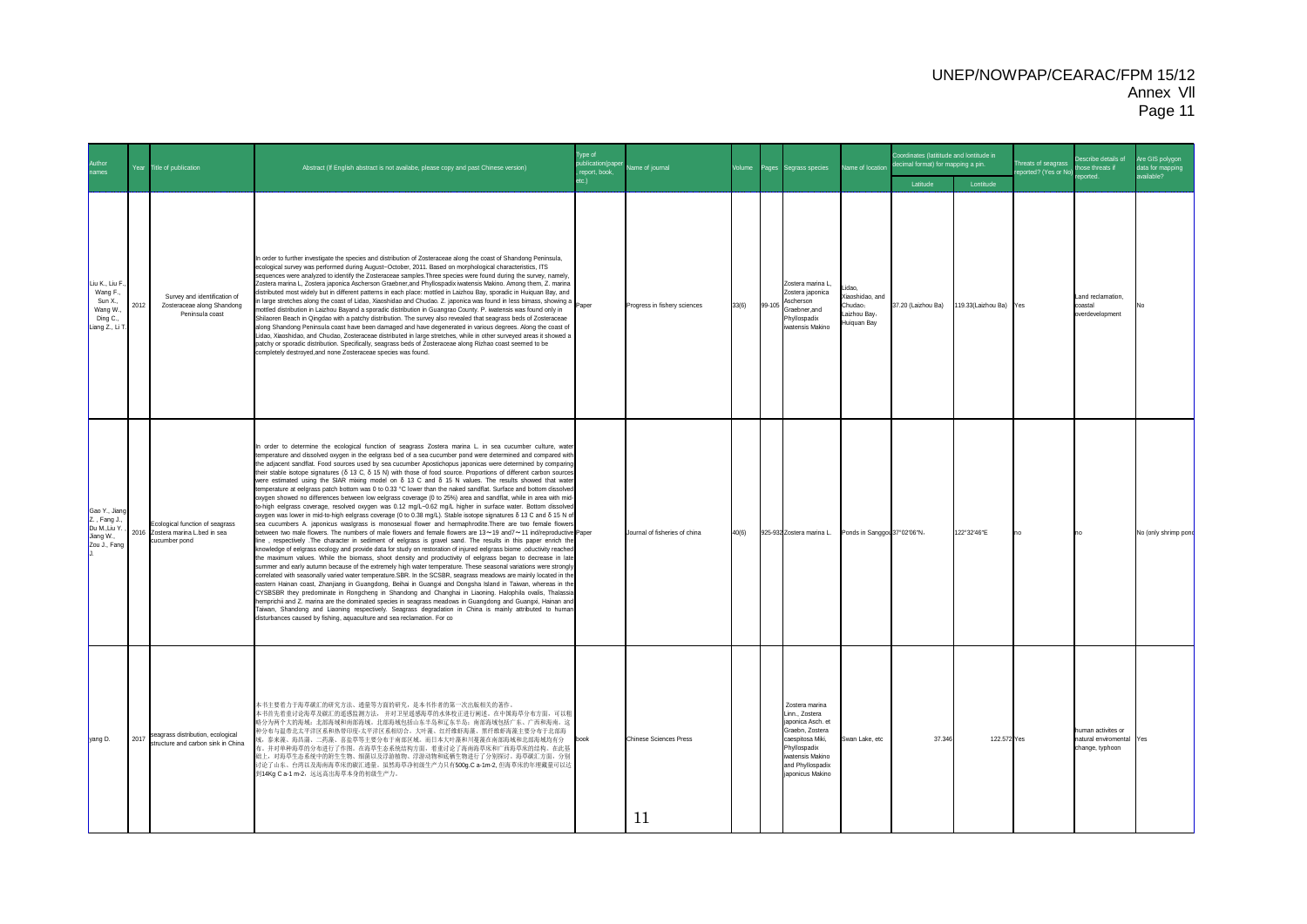| Ю<br>ıρ<br>-<br>┍ |  |
|-------------------|--|
|-------------------|--|

|                                                                                                         | Year | Title of publication                                                                                                    | Abstract (If English abstract is not availabe, please copy and past Chinese version)                                                                                                                                                                                                                                                                                                                                                                                                                                                                                                                                                                                                                                                                                                                                                                                                                                                                                                                                                                                                                                                                                                                                                                                                                                                                                                                                                                                                                                                                                                                                                                                                                                                                                                                                                                                                                                                                                                                                                                                                                                                                                                                                                                                                                                                                                                                                                                                                                                                                                                                                                                                                                                                                                                                                                                                                                                                                                                                           | vpe of<br>report, book                    | me of iourna                |       |                    | orass species                     | me of locati                  | oordinates (latititude and lontitude in<br>cimal format) for mapping a pin<br>Latitude | Lontitude   | escribe details of<br>reats of seagrass<br>hose threats if<br>ported? (Yes or No)<br>behore | re GIS polygor<br>lata for mapping<br>vailable? |
|---------------------------------------------------------------------------------------------------------|------|-------------------------------------------------------------------------------------------------------------------------|----------------------------------------------------------------------------------------------------------------------------------------------------------------------------------------------------------------------------------------------------------------------------------------------------------------------------------------------------------------------------------------------------------------------------------------------------------------------------------------------------------------------------------------------------------------------------------------------------------------------------------------------------------------------------------------------------------------------------------------------------------------------------------------------------------------------------------------------------------------------------------------------------------------------------------------------------------------------------------------------------------------------------------------------------------------------------------------------------------------------------------------------------------------------------------------------------------------------------------------------------------------------------------------------------------------------------------------------------------------------------------------------------------------------------------------------------------------------------------------------------------------------------------------------------------------------------------------------------------------------------------------------------------------------------------------------------------------------------------------------------------------------------------------------------------------------------------------------------------------------------------------------------------------------------------------------------------------------------------------------------------------------------------------------------------------------------------------------------------------------------------------------------------------------------------------------------------------------------------------------------------------------------------------------------------------------------------------------------------------------------------------------------------------------------------------------------------------------------------------------------------------------------------------------------------------------------------------------------------------------------------------------------------------------------------------------------------------------------------------------------------------------------------------------------------------------------------------------------------------------------------------------------------------------------------------------------------------------------------------------------------------|-------------------------------------------|-----------------------------|-------|--------------------|-----------------------------------|-------------------------------|----------------------------------------------------------------------------------------|-------------|---------------------------------------------------------------------------------------------|-------------------------------------------------|
|                                                                                                         |      | 中国海草的多样性 分布及保护<br>(Diversity, distribution and<br>conservation of Chinese seagrass<br>species)                          | Abstract: Seagrass beds are one of the most productive ecosystems on Earth and an important source of<br>ecosystem services. Accurate mapping of spatial patterns of seagrass species diversity are lacking at the national<br>scale in China, while taxonomic information on Chinese seagrass species requires an urgent update.<br>This lack of information hinders national conservation and restoration programs for seagrass biodiversity. In<br>this article we review studies of diversity, distributions and degradation of seagrass in China. A total of 22<br>seagrass species distributed along China's coastal regions belong to ten genera and four families, and account for<br>about 30% of known seagrass species worldwide. A check of herbarium material stored in Sun Yat-sen University<br>showed that the seagrass species previously identified as Posidonia australis in Hainan is in fact Enhalus acoroides<br>From our analyses, two Chinese seagrass biotas are proposed. These include the South China Sea Bioregion<br>(SCSBR) and China's Yellow Sea and Bohai Sea Bioregion (CYSBSBR). The SCSBR includes Hainan, Guangxi,<br>Suangdong, Hongkong, Taiwan and Fulian provinces, and contains 15 seagrass species representing nine general<br>ith Halophila ovalis being most widely distributed. The CYSBSBR includes Shandong, Hebei, Tianjin and Liaonin<br>rovinces and contains nine seagrass species belonging to three genera with Zostera marina being most widely<br>istributed. The total distribution area for China's seagrass meadows is estimated to be 8,765.1 ha, with Hainan,<br>Guangdong and Guangxi provinces accounting for 64%, 11% and 10% of the area, respectively. Both the number<br>and area of seagrass meadows are much higher in the SCSBR than in the CYSBSBR. In the SCSBR, seagrass<br>meadows are mainly located in the eastern Hainan coast, Zhanjiang in Guangdong, Beihai in Guangxi and Dongsha<br>Island in Taiwan, whereas in the CYSBSBR they predominate in Rongcheng in Shandong and Changhai in Liaoning<br>Halophila ovalis. Thalassia hemorichii and Z. marina are the dominated species in seagrass meadows in Guangdong<br>and Guangxi, Hainan and Taiwan, Shandong and Liaoning respectively. Seagrass degradation in China is mainly<br>attributed to human disturbances caused by fishing, aguaculture and sea reclamation. For conservation purposes we<br>advise the following: (1) initiate an extensive national survey of spatial patterns of seagrass species diversity; (2)<br>conduct long-term monitoring of typical seagrass meadows and establish a national seagrass monitoring network; (3)<br>accelerate legislation for seagrass conservation and include some ecologically-significant seagrass meadows as<br>reserves; (4) invest more finance in research on the restoration of seagrass beds and conservation of seagrass<br>ermplasm resources: (5) standardize the Chinese names of seagrassesin China. | aper                                      | <b>Biodiversity Science</b> | 21(5) |                    | 517-526 Please fill in            | Entire Chineseco              | #N/A                                                                                   | #N/A        | lease fill in<br>Please fill in                                                             | <b>No</b>                                       |
| Kun-Seco<br>Lee, Sang<br>Rul Park,<br>Jung-Bae                                                          | 2005 | roduction dynamics of the eelgras<br>Zostera marina in two bay<br>systems on the south coast of the<br>Korean peninsula | Production dynamics of eelgrass, Zostera marina was examined in two bay systems (Koje Bay and Kosung Bay) on<br>the south coast of the Korean peninsula, where few seagrass studies have been conducted. Dramatically reduced<br>eelgrass biomass and growth have been observed during summer period on the coast of Korea, and we hypothesize<br>that the summer growth reduction is due to increased water temperature and/or reduced light and nutrient<br>availabilities. Shoot density, biomass, morphological characteristics, leaf productivities, and tissue nutrient content of<br>eelgrass were measured monthly from June 2001 to April 2003. Water column and sediment nutrient concentrations<br>vere also measured monthly, and water temperature and underwater irradiance were monitored continuously at<br>agrass canopy level. Eelgrass shoot density, biomass, and leaf productivities exhibited clear seasonal variations,<br>which were strongly correlated with water temperature. Optimal water temperature for eelgrass growth in the present<br>study sites was about 15-20°C during spring period, and eelgrass growths were inhibited at the water temperature<br>above 20°C during summer. Daily maximum underwater photon flux density in the study sites was usually much<br>higher than the light saturation point of Z. marina previously reported. Densities of each terminal, lateral, and<br>reproductive shoot showed their unique seasonal peak. Seasonal trends of shoot densities suggest that new eelgray<br>shoots were created through formation of lateral shoots during spring and a part of the vegetative shoots was<br>transformed into flowering shoots from March. Senescent reproductive shoots were detached around June, and<br>contributed to reductions of shoot density and biomass during summer period. Ambient nutrient level appeared to<br>rovide an adequate reserve of nutrient for eelgrass growth throughout the experimental period. The relationships<br>etween eelgrass growth and water temperature suggested that rapid reductions of eelgrass biomass and growth<br>during summer period on the south coast of the Korean peninsula were caused by high temperature inhibition effects<br>on eelgrass growth during this season.                                                                                                                                                                                                                                                                                                                                                                                                                                                                                                                                                                                                                                                                                                         | aper                                      | Marine Biology              |       | 1091-<br>1108      | Zostera marina                    | Kosung Bay<br><b>Koie Bav</b> | N34.948531                                                                             | E128.324208 |                                                                                             |                                                 |
| Sang Yong<br>Lee, Jeong<br>Rae Kim<br>Sung Mi Lee                                                       | 2006 | Femporal dynamics of subtidal<br>Zostera marina and<br>intertidal Zostera iaponica on the<br>southern coast of Korea    | The temporal dynamics of two seagrass species, Zostera marina and Z. japonica, were monitored monthly in Dadae<br>Bay, Geoje Island, on the southern coast of Korea. Plant morphological characteristics, shoot density, biomass, leaf<br>production, reproductive effort, and environmental characteristics were monitored from July 2001 to July 2002.<br>Zostera japonica occurred in the intertidal zone and Z. marina occurred in the subtidal zone from 0.5 to 2.5 m below<br>the mean low water level. Shoots and rhizomes were significantly larger in Z. marina than in Z. japonica, whereas the<br>shoot density was greater in Z. japonica than in Z. marina. Despite differences in morphology and shoot density,<br>omass did not differ significantly between the species. Reproduction occurred from April to June in Z. marina and<br>rom May to July in Z. japonica. The proportion of reproductive shoots was approximately three times higher in Z.<br>marina than in Z. japonica. Seasonal variation in the biomass of Z. japonica was caused by changes in both shoot<br>size and density, whereas that of Z. marina was mainly caused by changes in shoot length. Leaf production in Z.<br>marina and Z, iaponica showed clear seasonal variation, and leaf production in Z, marina (2.6 ± 0.2 g DW-m-2-day-1<br>was higher than that in Z. japonica (1.7 ± 0.2 g DW-m-2-day-1). The mean plastochrone interval was not significantly<br>different between the two species, whereas the leaf lifetime of Z. marina was longer (69 ± 7.8 days) than that of Z.<br>japonica (59 ± 8.3 days). Our results indicated that seasonal leaf growth patterns in Z. japonica are correlated with<br>radiance and temperature, whereas those in Z. marina respond most to irradiance. Seasonal changes in irradiance<br>appeared to control the temporal variation in above-ground biomass in both species.                                                                                                                                                                                                                                                                                                                                                                                                                                                                                                                                                                                                                                                                                                                                                                                                                                                                                                                                                                                                                                                                                         | aner                                      | Marine Ecology              |       | 133-<br>$27_{144}$ | Zostera marina<br>Zoster japonica | Koie Island                   | N34.732419                                                                             | E128.625469 |                                                                                             | (AR                                             |
| Donhyug<br>Kang.<br>Sungho Cho<br>Hyoungsul<br>La, Jong-Man<br>Kim,<br>Jungyul Na<br>Jung-Goo<br>Myoung |      | Estimating Spatial and Vertical<br>2006 Distribution of Seagrass Habitats<br>Using Hydroacoustic System                 | Seagrass meadows are considered as critical habitats for a wide variety of marine organisms in coastal and estuarine<br>ecosystems. In many cases, studies on the spatial/temporal distribution of seagrass have depended on direct<br>observations using SCUBA diving. As an alternative method fur studying seagrass distribution, an application of<br>hydroacoustic technique has been assessed for mapping seagrass distribution in Dongdae Bay, on the south coast o<br>Korea, in September 2005, Data were collected using high frequency transducer (420 kHz split-beam), which was<br>installed with towed body system. The system was linked to DGPS to make goo-referenced data. Additionally, in situ<br>agrass distribution has been observed using underwater cameras and SCUBA diving at four stations in order to<br>compare with acoustic data. Acoustic survey was conducted along 23 transects with 3-4 blot ship speed. Seagrass<br>ds were vertically limited to depths less than 3.5m and seagrass height ranged between 55 and 90cm at the study<br>sites. Dense seagmss beds were mainly found at the entrance of the bay and at a flat area around the center of the<br>bay. Although the study area was a relatively small, the vertical and spatial distributions of the seagrass were highly<br>variable with bathymetry and region. Considering dominant species, Zostera marina L., preliminary estimation of<br>seagrass biomass with acoustic and direct sampling data was approximately, and total biomass of 104 tones<br>coefficient variation: 25.77%) was estimated at the study area. Hydroacoustic method provided valuable information<br>to understand distribution pattern and to estimate seagrass biomass.                                                                                                                                                                                                                                                                                                                                                                                                                                                                                                                                                                                                                                                                                                                                                                                                                                                                                                                                                                                                                                                                                                                                                                                                                                                         | aper (in korear<br>and English<br>stract) | Ocean and Polar Research    | 28(3) | 225<br>236         | Zostera marina                    | Changseon-do                  | N34.889544                                                                             | E128.021744 |                                                                                             | res                                             |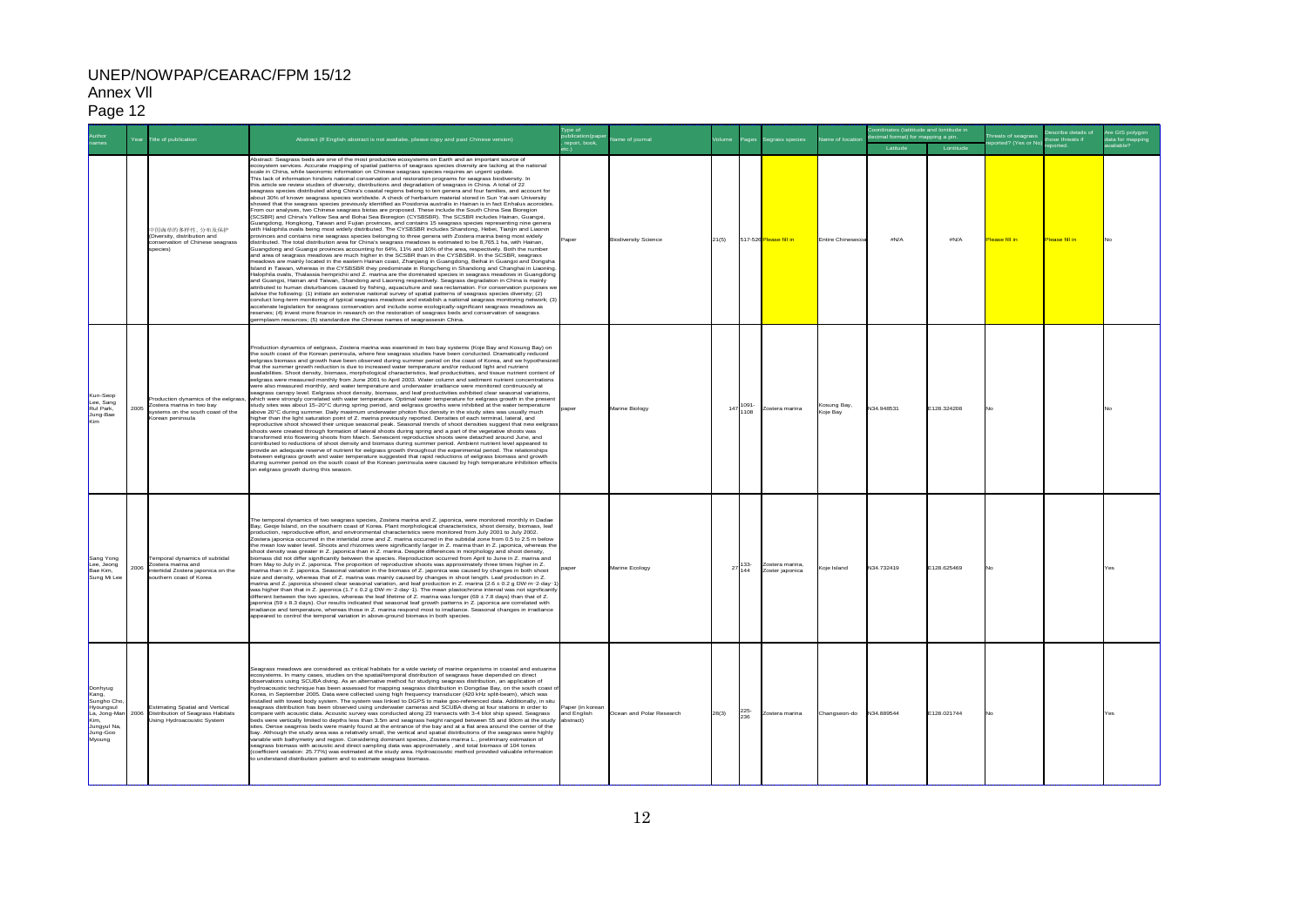| names.                                                                        | Year | Title of publication                                                                                            | Abstract (If English abstract is not availabe, please copy and past Chinese version)                                                                                                                                                                                                                                                                                                                                                                                                                                                                                                                                                                                                                                                                                                                                                                                                                                                                                                                                                                                                                                                                                                                                                                                                                                                                                                                                                                                                                                                                                                                                                                                                                                                                                                                                                                                                                                                                                                                                                                                                                                                                                                                                                                                                                                                                                                                              | Type of<br>report, book                      | lame of iournal               | olume | Pages  | egrass species                                                                                                                                                           | lame of location                                                  | ordinates (latititude and lontitude in<br>fecimal format) for mapping a pin.<br><b>Latitude</b> | <b>Lontitude</b>       | hreats of seagrass<br>eported? (Yes or No | escribe details of<br>those threats if<br><b>ported</b>       | Are GIS polygon<br>data for mapping<br>available? |
|-------------------------------------------------------------------------------|------|-----------------------------------------------------------------------------------------------------------------|-------------------------------------------------------------------------------------------------------------------------------------------------------------------------------------------------------------------------------------------------------------------------------------------------------------------------------------------------------------------------------------------------------------------------------------------------------------------------------------------------------------------------------------------------------------------------------------------------------------------------------------------------------------------------------------------------------------------------------------------------------------------------------------------------------------------------------------------------------------------------------------------------------------------------------------------------------------------------------------------------------------------------------------------------------------------------------------------------------------------------------------------------------------------------------------------------------------------------------------------------------------------------------------------------------------------------------------------------------------------------------------------------------------------------------------------------------------------------------------------------------------------------------------------------------------------------------------------------------------------------------------------------------------------------------------------------------------------------------------------------------------------------------------------------------------------------------------------------------------------------------------------------------------------------------------------------------------------------------------------------------------------------------------------------------------------------------------------------------------------------------------------------------------------------------------------------------------------------------------------------------------------------------------------------------------------------------------------------------------------------------------------------------------------|----------------------------------------------|-------------------------------|-------|--------|--------------------------------------------------------------------------------------------------------------------------------------------------------------------------|-------------------------------------------------------------------|-------------------------------------------------------------------------------------------------|------------------------|-------------------------------------------|---------------------------------------------------------------|---------------------------------------------------|
| Liu K., Liu F<br>Wang F.,<br>Sun X.,<br>Wang W.<br>Ding C.,<br>Liang Z., Li T | 2012 | Survey and identification of<br>Zosteraceae along Shandong<br>Peninsula coast                                   | In order to further investigate the species and distribution of Zosteraceae along the coast of Shandong Peninsula,<br>ecological survey was performed during August~October, 2011. Based on morphological characteristics, ITS<br>equences were analyzed to identify the Zosteraceae samples. Three species were found during the survey, namely,<br>ostera marina L, Zostera japonica Ascherson Graebner, and Phyllospadix iwatensis Makino. Among them, Z. marina<br>istributed most widely but in different patterns in each place: mottled in Laizhou Bay, sporadic in Huiquan Bay, and<br>istributed must widely but in unleast it particle in contractions and Chudao. Z. japonica was found in less bimass, showing a paper<br>nottled distribution in Laizhou Bayand a sporadic distribution in Guangrao County. P. iwatensis was found only in<br>hilaoren Beach in Qingdao with a patchy distribution. The survey also revealed that seagrass beds of Zosteraceae<br>along Shandong Peninsula coast have been damaged and have degenerated in various degrees. Along the coast of<br>idao, Xiaoshidao, and Chudao, Zosteraceae distributed in large stretches, while in other surveyed areas it showed a<br>atchy or sporadic distribution. Specifically, seagrass beds of Zosteraceae along Rizhao coast seemed to be<br>completely destroyed, and none Zosteraceae species was found.                                                                                                                                                                                                                                                                                                                                                                                                                                                                                                                                                                                                                                                                                                                                                                                                                                                                                                                                                                                                                 |                                              | Progress in fishery sciences  | 33(6) | 99-105 | Zostera marina L.<br>Zostera japonica<br>Ascherson<br>Graebner and<br>Phyllospadix<br>watensis Makino                                                                    | idao<br>Xiaoshidao, and<br>Chudao:<br>Laizhou Bav-<br>Huiquan Bay | 37.20 (Laizhou Ba)                                                                              | 119.33(Laizhou Ba) Yes |                                           | Land reclamation.<br>haetal<br>verdevelopment                 |                                                   |
| Gao Y., Jiano<br>Z., Fang J.,<br>Du M., Liu Y.<br>Jiang W.,<br>Zou J., Fang   |      | Ecological function of seagrass<br>2016 Zostera marina L.bed in sea<br>ucumber pond                             | n order to determine the ecological function of seagrass Zostera marina L. in sea cucumber culture, water<br>temperature and dissolved oxygen in the eelgrass bed of a sea cucumber pond were determined and compared with<br>he adjacent sandflat. Food sources used by sea cucumber Apostichopus japonicas were determined by comparing<br>heir stable isotope signatures (δ 13 C, δ 15 N) with those of food source. Proportions of different carbon sources<br>were estimated using the SIAR mixing model on δ 13 C and δ 15 N values. The results showed that water<br>emperature at eelgrass patch bottom was 0 to 0.33 °C lower than the naked sandflat. Surface and bottom dissolved<br>xygen showed no differences between low eelgrass coverage (0 to 25%) area and sandflat, while in area with mid-<br>o-high eelgrass coverage, resolved oxygen was 0.12 mg/L~0.62 mg/L higher in surface water. Bottom dissolved<br>xygen was lower in mid-to-high eelgrass coverage (0 to 0.38 mg/L). Stable isotope signatures ō 13 C and ō 15 N of<br>sea cucumbers A. japonicus was subtidal zones of 2 m MSL (mean sea level) depth, and Z. caulescence was found<br>subtidal zones of 2.5-5 m MSL. or sporadic distribution. Specifically, seagrass beds of Zosteraceae along Rizhao Paper<br>oast seemed to be completely destroyed, and none Zosteraceae species was found.idal zones at a 2 m mean sea<br>evel (MSL) depth. The leaf productivity of Zostera marina was . The annual production of eelgrass was , which<br>corresponds to . The total production of eelgrass was , which corresponds to a beds in the Nakdong River estuary.<br>This high C and N incorporation into Z. marina tissues suggests that existing Z. marina meadows play important roles<br>n C and N cycles in this estuary. Although the currently existing Z. marina beds in this estuary are persisting and<br>play an important ecological role, anthropogenic factors that cause seagrass declines still affect the estuary. Thus,<br>effective management and monitoring of Z. marina beds and environmental factors are critical to protecting and<br>conserving this invaluable component of the Nakdong River estuary.sed by high temperature inhibition effects on<br>elgrass growth during this season.의 유전적 다양 성이 가장 높고, 가막만 생육지가 가장 낮은 것으로 나타났다.<br>Analysis molecular variance (AMOVA) 분석 결과는 유전적 변이의 대부분인 76%가 |                                              | Journal of fisheries of china | 40(6) |        | 925-932 Zostera marina L.                                                                                                                                                | Ponds in Sanggou 37°02'06"N.                                      |                                                                                                 | 122°32'46"E            |                                           |                                                               | No (only shrimp pone                              |
| yang D.                                                                       |      | 2017 seagrass distribution, ecological<br>structure and carbon sink in China                                    | 本书主要着力于海草碳汇的研究方法、通量等方面的研究, 是本书作者的第一次出版相关的著作。<br>本书首先着重讨论海草及碳汇的遥感监测方法, 并对卫星遥感海草的水体校正进行阐述。在中国海草分布方面, 可以粗<br>咯分为两个大的海域: 北部海域和南部海域。北部海域包括山东半岛和辽东半岛; 南部海域包括广东、广西和海南。这<br>+分布与温带北太平洋区系和热带印度-太平洋区系相切合。大叶藻、红纤维虾海藻、黑纤维虾海藻主要分布于北部海<br>或,泰来藻、海昌蒲、二药藻、喜盐草等主要分布于南部区域。而日本大叶藻和川蔓藻在南部海域和北部海域均有分<br>布。并对单种海草的分布进行了作图。在海草生态系统结构方面,着重讨论了海南海草床和广西海草床的结构。在此基<br><b>出上,对海草生态系统中的附生生物、细菌以及浮游植物、浮游动物和底栖生物进行了分别探讨。海草碳汇方面,分别</b><br>寸论了山东、台湾以及海南海草床的碳汇通量。虽然海草净初级生产力只有500g.C a-1m-2, 但海草床的年埋藏量可以达<br>到14Kg C a-1 m-2, 远远高出海草本身的初级生产力。                                                                                                                                                                                                                                                                                                                                                                                                                                                                                                                                                                                                                                                                                                                                                                                                                                                                                                                                                                                                                                                                                                                                                                                                                                                                                                                                                                                                                                                                                                                                                                                                                                                                                                                                                                                                                                                                                                        | lbook                                        | <b>Chinese Sciences Press</b> |       |        | Zostera marina<br>Linn., Zostera<br>ianonica Asch. et<br>Graebn, Zostera<br>caespitosa Miki.<br>Phyllospadix<br>iwatensis Makino<br>and Phyllospadix<br>japonicus Makino | Swan Lake, etc                                                    | 37.346                                                                                          | 122.572 Yes            |                                           | human activites or<br>natural enviromental<br>change, typhoon | Yes                                               |
| Keunyong<br>Kim, Ju-<br>hyoung Kim,<br>Kwang<br>Young Kim                     | 2008 | Jsing a Digital Echosounder to<br>Estimate Eelgrass (Zostera marina L.<br>Cover and Biomass in Kwangyang<br>Bay | Eelgrass beds are very productive and provide nursery functions for a variety of fish and shellfish species.<br>Management for the conservation of eelgrass beds along the Korean coasts is critical, and requires comprehensive<br>trategies such as vegetation mapping. We suggest a mapping method to spatial distribution and quantify of eelgrass<br>eds using a digital echosounder. Echosounding data were collected from the northeast part of Kwangyang Bay, on<br>the south of Korea, in March, 2007. A transducer was attached to a boat equipped with a DGPS. The boat completed<br>a transect survey scanning whole eelgrass beds of 11.7 km2 with a speed of 1.5-2 m s-1 (3-4 knot). The acoustic<br>eflectivity of eelgrass allowed for detection and explicit measurements of canopy cover and height. The results<br>showed that eelgrass bed was distributed in depth from 1.19 to 3.6 m (below MSL) and total dry weight biomass of<br>4.1 ton with a vegetation area of 4.05 km2. This technique was found to be an effective way to undertake the patch<br>size and biomass of eelgrass over large areas as nondestructive sampling.                                                                                                                                                                                                                                                                                                                                                                                                                                                                                                                                                                                                                                                                                                                                                                                                                                                                                                                                                                                                                                                                                                                                                                                                                                                         | Paper (in korean<br>and English<br>abstract) | Algae<br>13                   | 23(1) | 83-90  | Zostera marina                                                                                                                                                           | Namhae Is.                                                        | N34.929631                                                                                      | E127.856422            | Yes                                       | Land reclamation,<br>Construction                             | Yes                                               |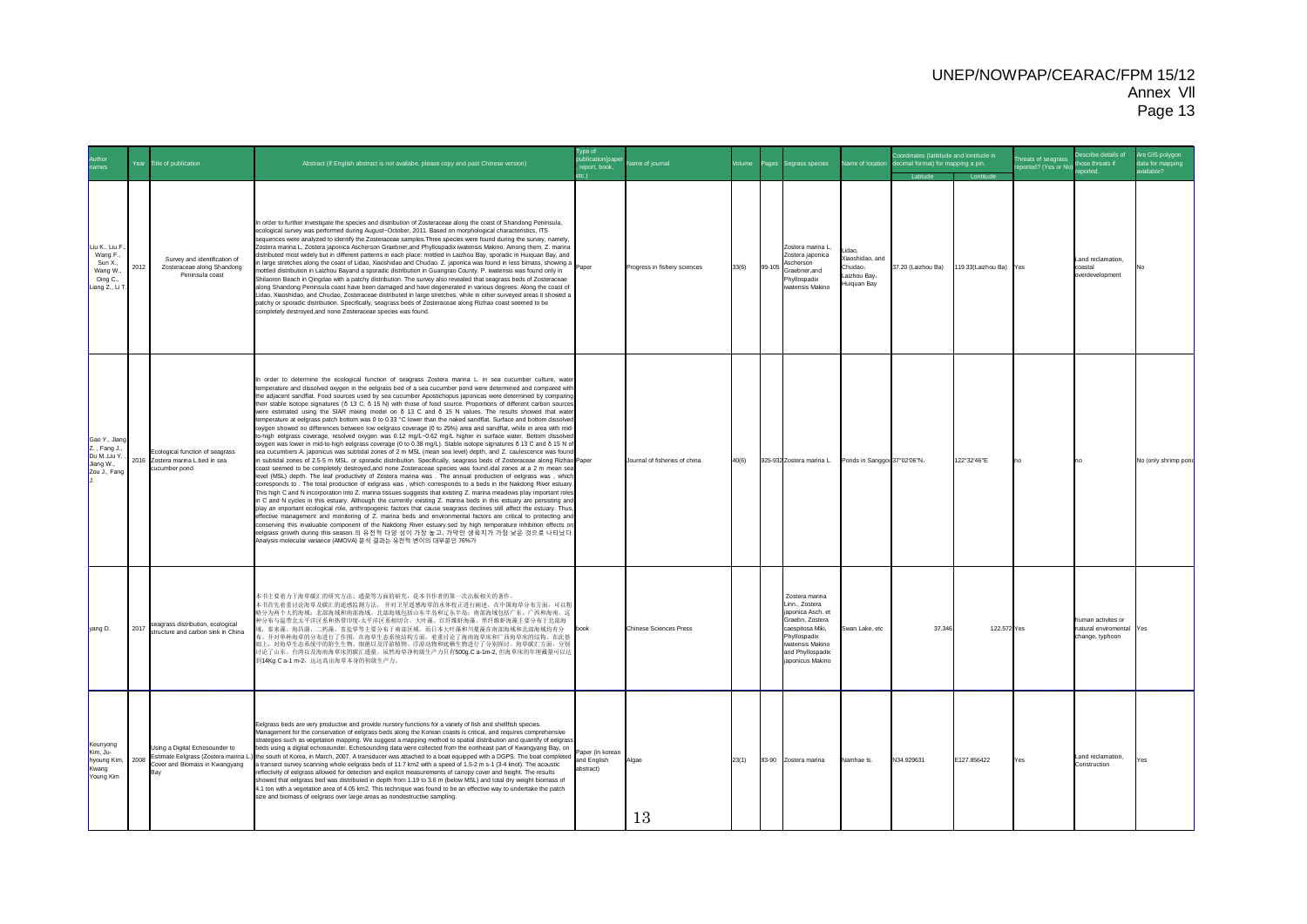|                                                                                                                                    |      | <b>Title of publication</b>                                                                                                                   | Abstract (If English abstract is not availabe, please copy and past Chinese version)                                                                                                                                                                                                                                                                                                                                                                                                                                                                                                                                                                                                                                                                                                                                                                                                                                                                                                                                                                                                                                                                                                                                                                                                                                                                                                                                                                                                                                                                                                                                                                                                                                                                                                                                                                                                                                                                                                                                                                                                                                                                                                                                    | Type of<br>renort book                       | ame of journal                                                |       |                | egrass species                                          | ame of locatio                                                   | Coordinates (latititude and lontitude in<br>ecimal format) for mapping a pin. |                                                                                     | hreats of seagrass<br>ported? (Yes or No) | escribe details of<br>hose threats if | Are GIS polygon<br>data for mapping<br>wailable? |
|------------------------------------------------------------------------------------------------------------------------------------|------|-----------------------------------------------------------------------------------------------------------------------------------------------|-------------------------------------------------------------------------------------------------------------------------------------------------------------------------------------------------------------------------------------------------------------------------------------------------------------------------------------------------------------------------------------------------------------------------------------------------------------------------------------------------------------------------------------------------------------------------------------------------------------------------------------------------------------------------------------------------------------------------------------------------------------------------------------------------------------------------------------------------------------------------------------------------------------------------------------------------------------------------------------------------------------------------------------------------------------------------------------------------------------------------------------------------------------------------------------------------------------------------------------------------------------------------------------------------------------------------------------------------------------------------------------------------------------------------------------------------------------------------------------------------------------------------------------------------------------------------------------------------------------------------------------------------------------------------------------------------------------------------------------------------------------------------------------------------------------------------------------------------------------------------------------------------------------------------------------------------------------------------------------------------------------------------------------------------------------------------------------------------------------------------------------------------------------------------------------------------------------------------|----------------------------------------------|---------------------------------------------------------------|-------|----------------|---------------------------------------------------------|------------------------------------------------------------------|-------------------------------------------------------------------------------|-------------------------------------------------------------------------------------|-------------------------------------------|---------------------------------------|--------------------------------------------------|
| Jeong Bae<br>Kim, Jung-Im<br>Park, Kun-<br>Seop Lee                                                                                | 2009 | Seagrass distribution in Deuryang                                                                                                             | ass meadows are important biogenic habitats for a wide variety of marine animals and plants, a source of<br>anic carbon for commercially important animals, and act as a nutrient filter in estuarine and coastal ecosystem<br>such, mapping the distribution of seagrass beds provides us with an important component of management and<br>vation strategies. To survey seagrass distribution within Deukryang Bay, we directly observed seagrass beds<br>ng SCUBA in Boseong-gun, Goheung-gun, and Jangheung-gun. Seagrass distribution in Geogeum and<br>g islands were not observed. Specifically, we monitored the distribution area, species composition,<br>blogy, density, and biomass of seagrass meadows. Seagarss beds were mapped for Daikum-ri coast,<br>ukrvang island. Yongieong-ri coast. Samsan-ri coast and Ongam-ri coast. Total seagrass coverage in Deukrvand<br>ay was, of which was Zostera marina, Z. caulescence and Z. japonica. Z. japonica was found in intertidal zones<br>marina was found from the intertidal to subtidal zones of 2 m MSL (mean sea level) depth, and Z. caulescence v<br>und in subtidal zones of 2.5-5 m MSL.                                                                                                                                                                                                                                                                                                                                                                                                                                                                                                                                                                                                                                                                                                                                                                                                                                                                                                                                                                                                                                                         | paper (in korean<br>and English<br>abstract) | The Korean Society of Fisheries and<br>Aquatic Science        | 42(5) | 509-<br>517    | ostera marina.<br>Zoster japonica,<br>Zoster caulescens | Goheung<br>Jangheung                                             | N34.596564<br>N34.436806                                                      | 1. E127.156292<br>2. E126,906517                                                    | Yes                                       | Land reclamation                      | Yes                                              |
| Sang Rul<br>Park, Jong-<br>Hyeob Kim.<br>Chang-Keun<br>Kang,<br>Soonmo An<br>Ik Kyo<br>Chung,<br>Jeong Ha<br>Kim, Kun-<br>Seop Lee | 2009 | Current status and ecological roles of<br>Zostera marina after recovery from<br>arge-scale reclamation in the<br>Nakdong River estuary, Korea | Large Zostera marina meadows (covering 13.6 km2) existed in the Nakdong River estuary on the south coast of Korea<br>until the mid-1980s, but these Z. marina beds nearly disappeared due to reclamation of adjacent mud flats for the<br>construction of a port and industrial complex during the late 1980s. Partial recovery of Z. marina meadows occurred<br>recently, and Z. marina coverage of about 0.3 km2 was observed in this estuary. In this study, shoot morphology,<br>density, biomass, productivity, and tissue nutrient content were measured to evaluate the current status of the Z.<br>marina meadows by comparing these data to those for persistent seagrass meadows in similar geographical areas.<br>Additionally, we examined the ecological roles of Z, marina in this estuary after recovery from the large-scale<br>listurbance. Shoot density (151 shoots m-2) and total biomass (141 g DW m-2) in the estuary were similar to those<br>reported from other Z. marina meadows in Korea. Annual leaf production (1726 g DW m-2 y-1) was higher than<br>generally observed for Z. marina in other geographical areas. These results imply that the existing Z. marina<br>neadows in this estuary have adjusted to local environmental conditions that changed after large-scale reclamation.<br>Estimated annual whole plant carbon (C) and nitrogen (N) incorporations based on shoot production and tissue C<br>and N content were 810.0 g C m-2 y-1 and 59.7 g N m-2 y-1, respectively. These values were equivalent to 2.4 x<br>105 kg C y-1 and 1.8 x 104 kg N y-1 for all Z. marina beds in the Nakdong River estuary. This high C and N<br>incorporation into Z. marina tissues suggests that existing Z. marina meadows play important roles in C and N cycles<br>in this estuary. Although the currently existing Z. marina beds in this estuary are persisting and play an important<br>cological role, anthropogenic factors that cause seagrass declines still affect the estuary. Thus, effective<br>management and monitoring of Z. marina beds and environmental factors are critical to protecting and conserving<br>this invaluable component of the Nakdong River estuary. |                                              | Estuarine, Coastal and Shelf Science                          |       | 81 38-48       | Zostera marina                                          | Nakdong River<br>stuarv                                          | N35.071747                                                                    | E128,80655                                                                          | Yes                                       | Land reclamation                      | Yes                                              |
| Jeong Bae<br>Kim. Juna-In<br>Park Woo-<br>Jeung Choi,<br>Jae Seong<br>Lee Kun-<br>Seop Lee                                         | 2010 | Spatial Distribution and Ecological<br>Zostera japonica in the Seomjin<br>Estuary                                                             | Among common estuarine submerged plants, seagrasses are the most extensively studied due to their ecological<br>importance in estuarine ecosystems. Seagrass meadows are important biological habitats for a wide variety of marine<br>animals and plants. They are a source of organic carbon for commercially important animals. Furthermore,<br>eagrasses act as nutrient filters in estuarine and coastal marine ecosystems. As such, mapping the distribution of<br>eagrass beds is important for management and conservation strategies. In order to survey the seagrass distribution<br>within the Seomjin Estuary, We directly observed seagrass beds in Kwangyang and Hadong using SCUBA. The<br>Characteristics of Zostera marina and distribution area, species composition, morphology, density, biomass and productivity of seagrass meadows were<br>examined. Seagrass meadows were distributed in the intertidal and subtidal zones of the Galsa tidal flats, and in the<br>subtidal zone of the neighboring POSCO area. Patches of Zostera japonica was found at patches at the Galsa tidal<br>lats intermediate point. The total estimated seagrass distribution area of the Seomjin Estuary was . Of the total, was<br>Zostera marina (eelgrass) and was Zostera japonica (dwarf eelgrass). Zostera japonica was found in intertidal zones.<br>Zostera marina was found from the intertidal to subtidal zones at a 2 m mean sea level (MSL) depth. The leaf<br>productivity of Zostera marina was . The annual production of eelgrass was , which corresponds to . The total<br>production of eelgrass was, which corresponds to                                                                                                                                                                                                                                                                                                                                                                                                                                                                                                                                                                      | aner (in korean<br>and English<br>abstract)  | The Korean Society of Fisheries and<br><b>Aquatic Science</b> | 43(4) | $351 -$<br>361 | Costera marina.<br>Zostera japonica                     | emjin river<br>stuary                                            | N34.909547                                                                    | E127.7913                                                                           |                                           |                                       |                                                  |
| Young Kyun<br>Kim                                                                                                                  | 2012 | Genetic structure and genetic<br>information for habitat restoration of<br>seagrasses in the shallow coastal<br>waters of Korea               | 생산성이 증은 구생연화식술도서 성제성이 증<br>잘피를 직접적인 먹이원으로 활용하는 초식동물은 거의 없으나, 잘피에 의해 생성된 탄소는 연안 및 하구의 food<br>chain에 공급된다. 잘피의 잎은 부착조류의 기질 역할을 하며, 이 들 부착조류는 많은 동물들의 먹이원이 된다. 잘피는<br>생산성이 높기 때문에 많 은 영양분을 필요로 하며, 잎과 뿌리조직으로부터 해양의 무기영양분을 빠르게 흡수 제거할<br>* 있다. 잘피는 또한 저질을 안정화시키며, 해류와 파도의 속도를 감소시켜 해양환경의 안정화에 기여한다. 또한 광합<br>.<br>성을 통해 만들어진 산소는 저질에 공급되어 호기성 박테리아의 대사에 활용되며, 황화합물을 산화시켜 비 독성 환경을<br>유지하는 역할을 한다. 따라서 잘피는 연안 및 하구의 생물 종 다 양성을 높이고 수질을 개선하는 중요한 입차생산자이<br>다. 거머리말 (Zostera marina)은 우리 연안에 가장 많고 널리 분포하는 잘 피 종이다. 해호말 (Halophila nipponica)는<br>2007년 우리 연안에 처음 발견되었으 며, 이후 남해안의 여러 도서지역에서 그 분포가 확인되고 있다. 해호말의 성장 패<br>턴이 열대성 잘피 종과 매우 유사하기 때문에, 해호말은 온대에 적응된 열대 성 잘피 종이라 할 수 있다. 따라서 우리 연<br>난에 가장 많이 분포하고 있는 거머 리말 (Z. marina)과 유입 잘피 종인 해호말 (Halophila nipponica)은 잘피 연구에 있<br>.<br>1서 중요한 종이라 할 수 있다. 잘피가 연안 및 하구 생태계에서 중요한 자 원이지만 전세계적으로 자연적인 교란 및 9<br>적인 교란으로 인하여 장피생육 지는 그게 감소하고 있다. 우리나라 역시 1970년대 이후 인위적인 교란으로 인 해 잘<br>4생육지가 크게 감소되었다. 잘피생육지의 감소는 유전적 다양성을 감소 시킬 수 있으며, 이는 결과적으로 변화하는<br>.<br>환경에 대한 잠재적인 생존 및 적응 력을 크게 감소시킬 수 있다. 본 학위 논문의 연구 목적은 (1) 우리나라의 남해 연안<br>으로 유입된 해호말의 유입경로를 추론하고 이와 형태학적으로 유사한 종 들이 포함된 H. ovalis species complex 종들<br>파의 유전적 관계를 규명하고, (2) 교 란의 정도에 따른 거머리말 개체군간의 유전적 다양성을 비교하는 것이다. (3) 그<br>리고 거머리말 개체군의 생활사가 유전적 요인에 의해 결정되는지 또는 환경 적 요인에 의해 결정되는지를 조사하였으<br>셔, (4) 이식된 거머리말 개체군의 유 전적 구조가 인근의 자연 개체군 및 공여 개체군과 비교했을 때 어떠한 변화가 있<br>지를 조사하는 것이다. 우리나라 남해연안에 분포하는 Halophila 종은 형태학적 특성에 따라 Halophila nipponica로<br>.<br>정되었다. 일본의 온대지역에서 처음 발견된 해호말은 형태학적 유사성으로 인하여 H. ovalis로 기록되었다. 본 연구<br>에서 우리연안에 분포하는 해호말이 쓰시마해류나 쿠로시오 해류를 통해 유입되었을 것이라는 가설을 세웠다. Nuclear<br>ribosomal DNA (nrDNA)의 internal transcribed spacer (ITS)는 종간의 진화적 관계나 종내의 지리적 분포의 경향을 밝<br>]는데 주로 이 용되어 왔으며 본 연구에서도 해호말의 유입경로를 파악 및 계통분류학적 유연 관계를 규명하는데 이용<br>하였다. 우리 연안에 분포하는 해호말과 일본의 온대지 역에 분포하는 해호말의 ITS 염기서열 결과는 차이가 없거나 매<br>- 낮았다. 계통 분류학적 분석에서 해호말은 H. okinawensis 및 H. gaudichaudii와 낮은 염기서열 의 차이를 보였으며<br>나!이 그루올 척서차여다. 따라서 이든 주올 유사주으로 파다하다며. 인보과 우리 여아에 부포하는 채용만을 쓰시마                                                                                                                                                                                                                            |                                              | Ph.D. dissertation Busan National University, Korea           |       | lзn            | Halophila nipponica                                     | An-do Is<br>Sorok Is.<br>3. Namhae Is.<br>Koie Is.<br>Geomun Is. | N34.48<br>N34.516944<br>N34.7275<br>N34.963056<br>N34.055833                  | F128 809722<br>2. E127.136944<br>3. E128.036389<br>4. E128.621944<br>5. E127.282778 |                                           |                                       |                                                  |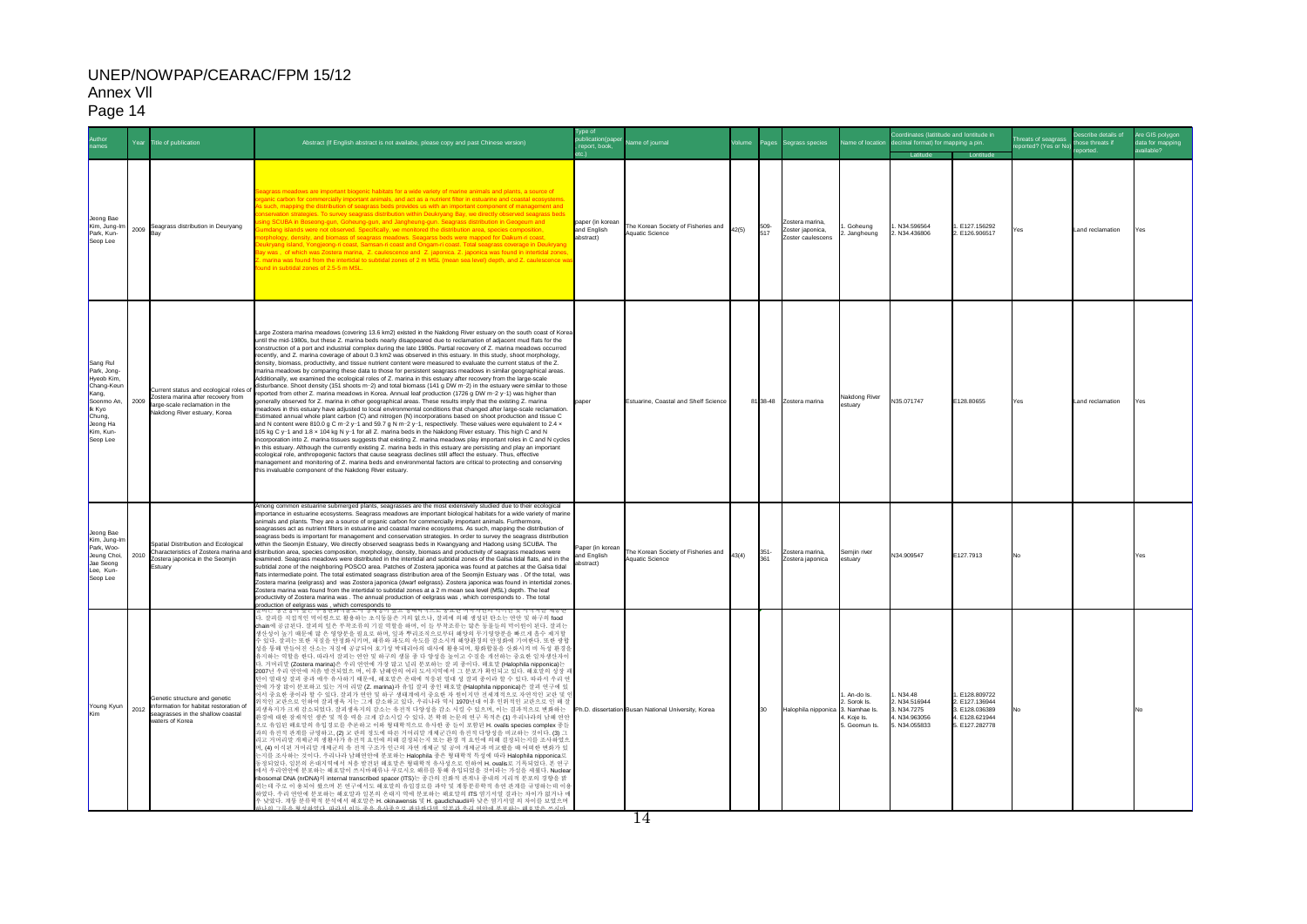|                                                                                                                                    | Year | Title of publication                                                                                                          | Abstract (If English abstract is not availabe, please copy and past Chinese version)                                                                                                                                                                                                                                                                                                                                                                                                                                                                                                                                                                                                                                                                                                                                                                                                                                                                                                                                                                                                                                                                                                                                                                                                                                                                                                                                                                                                                                                                                                                                                                                                                                                                                                                                                                                                                                                                                                                                                                              | Type of                                      | ame of journal                                 |       | Panes                        | Segrass species                                                        | lame of location        | Coordinates (latititude and lontitude in |                               | Threats of seagrass  Describe details of |         | Are GIS polygon |
|------------------------------------------------------------------------------------------------------------------------------------|------|-------------------------------------------------------------------------------------------------------------------------------|-------------------------------------------------------------------------------------------------------------------------------------------------------------------------------------------------------------------------------------------------------------------------------------------------------------------------------------------------------------------------------------------------------------------------------------------------------------------------------------------------------------------------------------------------------------------------------------------------------------------------------------------------------------------------------------------------------------------------------------------------------------------------------------------------------------------------------------------------------------------------------------------------------------------------------------------------------------------------------------------------------------------------------------------------------------------------------------------------------------------------------------------------------------------------------------------------------------------------------------------------------------------------------------------------------------------------------------------------------------------------------------------------------------------------------------------------------------------------------------------------------------------------------------------------------------------------------------------------------------------------------------------------------------------------------------------------------------------------------------------------------------------------------------------------------------------------------------------------------------------------------------------------------------------------------------------------------------------------------------------------------------------------------------------------------------------|----------------------------------------------|------------------------------------------------|-------|------------------------------|------------------------------------------------------------------------|-------------------------|------------------------------------------|-------------------------------|------------------------------------------|---------|-----------------|
|                                                                                                                                    |      |                                                                                                                               | To survey the seagrass distribution in Jeju and Chuja Islands, we directly observedseagrass beds using SCUBA in                                                                                                                                                                                                                                                                                                                                                                                                                                                                                                                                                                                                                                                                                                                                                                                                                                                                                                                                                                                                                                                                                                                                                                                                                                                                                                                                                                                                                                                                                                                                                                                                                                                                                                                                                                                                                                                                                                                                                   |                                              |                                                |       |                              |                                                                        |                         |                                          | Lontitude                     | reported? (Yes or No) those threats if   |         | data for mappin |
| Jung-Im<br>Park, Jae-<br>Yeong Park<br>Min Ho Son                                                                                  |      | Seagrass distribution in Jeju and<br>$2012$ Chuja Island                                                                      | July, 2011. Distributional area, species composition, morphology, density, and biomass of seagrasses and<br>environmental characteristics were examined in investigationsites. In particular, three protected seagrass species<br>(Zostera marina, Z. caulescens and Z. caespitosa)were found in the investigation areas. While the three species were Paper (in korean<br>found in Chuja Island, only Z. marina was distributed in Jeju Island. Z. marina was distributed only north-eastern<br>coastof Jeju Island, and the total coverage was 238,572m2. Total seagrass coverage of Chuja Island was23,584m2. In abstract)<br>detail, Z. caulescens Z. caespitosa and Z. marina were 21,216, 1,870 and 498m2, respectively.Of these, Z. marina<br>was found from the intertidal to subtidal zones of 5m MSL (mean sealevel) depth. Z. caespitosa and Z. caulescens<br>were found in subtidal zones of 3~4 m and 4~6mMSL depth, respectively.                                                                                                                                                                                                                                                                                                                                                                                                                                                                                                                                                                                                                                                                                                                                                                                                                                                                                                                                                                                                                                                                                                                   | and English                                  | Korean Journal of Environmental<br>Biology     | 30(4) | 339-<br>348                  | Zostera marina.<br>Zostera caulescens,<br>Zostera caespitosa           | Jeju Is.<br>. Chuia Is. | N33.955203<br>2. N33.4786                | E126.331383<br>2. E126.921719 | No                                       |         | Yes             |
| Jong-Hyeob<br>Kim, Sang<br>Hoon Park,<br>Young Kyun<br>Kim, Seung<br>Hyeon Kim,<br>Jung-Im<br>Park,<br>and Kun-<br>Seop Lee        | 2014 | Seasonal Growth Dynamics of the<br>Seagrass Zostera caulescens on the<br>Eastern Coast of Korea                               | Zostera caulescens is an endemic seagrass species in Northeastern Asia. Estimated distributional area of this species<br>is approximately 1-5 km2 on the coasts of Korea. Because Z. caulescens has a very limited distribution, the growth<br>dynamics of Z. caulescens is little known in the coastal waters of Korea. In the present study, we investigated the<br>growth dynamics of Z. caulescens in relation to coincident measurements of environmental factors, such as<br>underwater irradiance, water temperature, and nutrient availability. The study was conducted on a monotypic meadow<br>of Z. caulescens in Uljin on the eastern coast of Korea from September 2011 to September 2012. Shoot density and<br>biomass of Z. caulescens showed distinct seasonal variations, and exhibited strong correlations with water<br>temperature suggesting that the seasonal growth of this species was regulated by water temperature. Shoot density paper<br>and biomass rapidly decreased during the high water temperature period in summer, and thus Z. caulescens is<br>considered a cold water adapted species like other temperate seagrass species on coasts of Korea. Biomass of<br>photosynthetic leaf tissues on reproductive shoots was approximately 4 times higher than that on vegetative shoots.<br>The height of reproductive shoots ranged from 1.2 m in February 2012 to 3.2 m in August 2012, whereas the height of<br>vegetative shoots was usually less than 1.0 m. Leaf tissues on reproductive shoots probably received much more light<br>for photosynthesis than those on vegetative shoots. Thus, reproductive shoots may play an important role in total<br>production of Z. caulescens.                                                                                                                                                                                                                                                                                                                                      |                                              | Ocean Science Journal                          | 49(4) | 391.<br>402                  | costera caulescens<br>Zostera marina.<br>Zostera asiatica              |                         | N37.054825                               | E129.417992                   | N <sub>o</sub>                           |         |                 |
| Hyeong-Seol<br>Ji, Hee-Jeong<br>Seo.<br>Myeong-Won 2014<br>Kim, Moon<br>Ock Lee,<br>Jongkyu Kim                                    |      | Marine Environmental Characteristics<br>Seagrass Habitat in Seomjin River<br>Estuary                                          | This study considered a seagrass habitat in order to analyze the characteristics of a marine environment of seagrass<br>located in the Seomjin river estuary, through an analysis of the distribution of the water depth, field observation, and<br>three-dimensional numerical experiments using an EFDC model. The seagrass habitat was usually distributed at<br>D.L(-) 0.5~0.0 m, and was hardly seen in the intertidal zone higher than that range. The distribution of the water<br>temperature was within the range of, and the seagrass was demonstrated to have a strong tolerance to changes in<br>the water temperature. In addition, the salinity distribution was found to be 27.2~31.0 psu, with suspended solids of<br>32.1 mg/L, which were higher than the previous research results (Huh et al., 1998), implying that there may be a<br>reduction in the amount of deposits caused by the suspended solids. As for the sedimentary facies, they were<br>comprised of 62.7% sand, 19.1% silt, and 18.2% clay, indicating that the arenaceous was superior and the<br>sedimentary facies were similar to that of Dadae Bay. According to a numerical experiment, the maximum tidal current<br>was 75 cm/s, while the tidal residual current was 10 cm/s, confirming that it sufficiently adapted to strong tidal<br>currents. The erosion and deposition are predicted to be less than 1.0 cm/vear. Thus, it is judged that the<br>resuspension of sediments due to tidal currents and the changes in sedimentary facies are insignificant.                                                                                                                                                                                                                                                                                                                                                                                                                                                                                                       | Paper (in korean<br>and English<br>abstract) | Journal of Ocean Engineering and<br>Technology | 28(3) | 236-<br>2AA                  | Zostera marina                                                         | Semiin river<br>stuan   | N34.909547                               | E127.7913                     |                                          |         | Yes             |
| Keunyong<br>Kim, Jong-<br>Kuk Choi.<br>Joo-Hyung<br>Ryu, Hae Jin<br>Jeong, Kitack<br>Lee.<br>Myung Gil<br>Park, Kwang<br>Young Kim |      | Observation of typhoon-induced<br>2015 seagrass die-off using remote<br>sensina                                               | Satellite remote sensing has been used as an effective tool to monitor and manage seagrass beds, but this tool is not<br>appropriate to use in highly turbid waters along the coast of Korea. In this study, satellite data were used to identify<br>the method for detecting seagrass beds in turbid bay waters and describing temporal changes over the past 24<br>vears. Moreover, we found the cause of seagrass die-off phenomenon by observing the long-term satellite images<br>and evaluating the impact of the typhoon on seagrass beds. All seagrass spectra from different sensors (Landsat<br>TMFTM+. Aster, Spot-4, and Kompsat-2) have low reflectance in green and high in NIR regions, whereas<br>unvegetated seawater has the opposite spectrum features. A training area in the green band and Mahalanobis<br>Distance Classification algorithm was adopted for classification and mapping of seagrass beds. The error matrix using<br>he in situ reference data for Kompsat-2 image classification was 72.9% accurate. The average area of seagrass beds<br>was 4.6 km2 from May 1990 to January 2012, and it was consistently >4.0 km2. A die-off of seagrass beds was<br>observed in September 2012 after Typhoon Bolaven. Tembin, and Sanba consecutively passed the study site. When<br>Typhoon Sanba passed the study site, it had sustained maximum wind speed (147.6 km h-1) during low tide, unlike<br>the other typhoons. We found that the water column buffer did not have any effect on resistance of seagrass bed to<br>disturbance, which led to greater damage. Additionally, the three sequential typhoons that passed through during the<br>short time probably produced a cumulative effect. These results allow an understanding of past changes, and reveal<br>the sudden and influential changes in seagrass distribution. As seagrass removal might have negative effect on other<br>associated communities, comprehensive monitoring is required to ensure that disturbed seagrass habitats is<br>vilenuten herevoer    | naner                                        | Estuarine, Coastal and Shelf Science           |       | $154$ <sup>111-</sup><br>121 | Zostera marina<br>Zostera caulescens, Jangheung<br>lalophila nipponica |                         | N34.436806                               | F126,906517                   | Yes:                                     | Typhoon | Yes             |
| Jong-Hyeob<br>Kim, Seung<br>Hyeon Kim,<br>Young Kyun<br>Kim, Jung-Im<br>Park,<br>Kun-Seop<br>Lee                                   | 2016 | Growth dynamics of the seagrass<br>Zostera japonica at its upper and<br>lower distributional limits in the<br>intertidal zone | The seagrass Zostera japonica occurs mainly in the intertidal zone and is thus exposed to widely varying<br>environmental conditions affecting its growth and distribution compared to subtidal seagrasses. The growth dynamics<br>of Z, iaponica at its upper and lower distributional limits in the intertidal zone were investigated in Koie Bay on the<br>southern coast of Korea to examine the environmental stresses and limiting factors on the growth of intertidal<br>seagrasses. The shoot density and morphology, biomass, and leaf productivity of Z. japonica were measured in<br>relation to coincident measurements of environmental factors at its upper and lower distributional limits and in an<br>termediate zone of the intertidal area. The mean exposure time to the atmosphere during low tide in the upper<br>tertidal zone was approximately 1.5- and 1.9-fold longer than that in the intermediate and lower intertidal zones,<br>espectively. Shoot density and biomass were significantly higher in the intermediate zone than at the upper and<br>ower distributional limits. Longer emersion leading to a various of environmental stresses appeared to reduce Z.<br>japonica growth in the upper intertidal zone, whereas interspecific competitive interactions related to irradiance<br>seemed to affect Z. japonica growth in the lower intertidal zone. Shoot size, density, biomass, and leaf productivity<br>were lower in the upper than in the lower zone, implying that emersion-associated stresses in the upper zone had a<br>greater detrimental effect on Z. japonica growth than did stresses occurring in the lower zone. The productivity of Z.<br>japonica showed strong positive correlations with air and water temperature, suggesting enhancement of Z. japonica<br>production at higher temperatures. Thus, the predicted increases in air and water temperature associated with global<br>climate change might have positive effects on the growth and extension in distributional range of this species. | paper                                        | Estuarine, Coastal and Shelf Science<br>15     |       | 175 1-9                      | Zostera japonica                                                       | Koje Island             | N34.801542                               | E128.567911                   | No                                       |         |                 |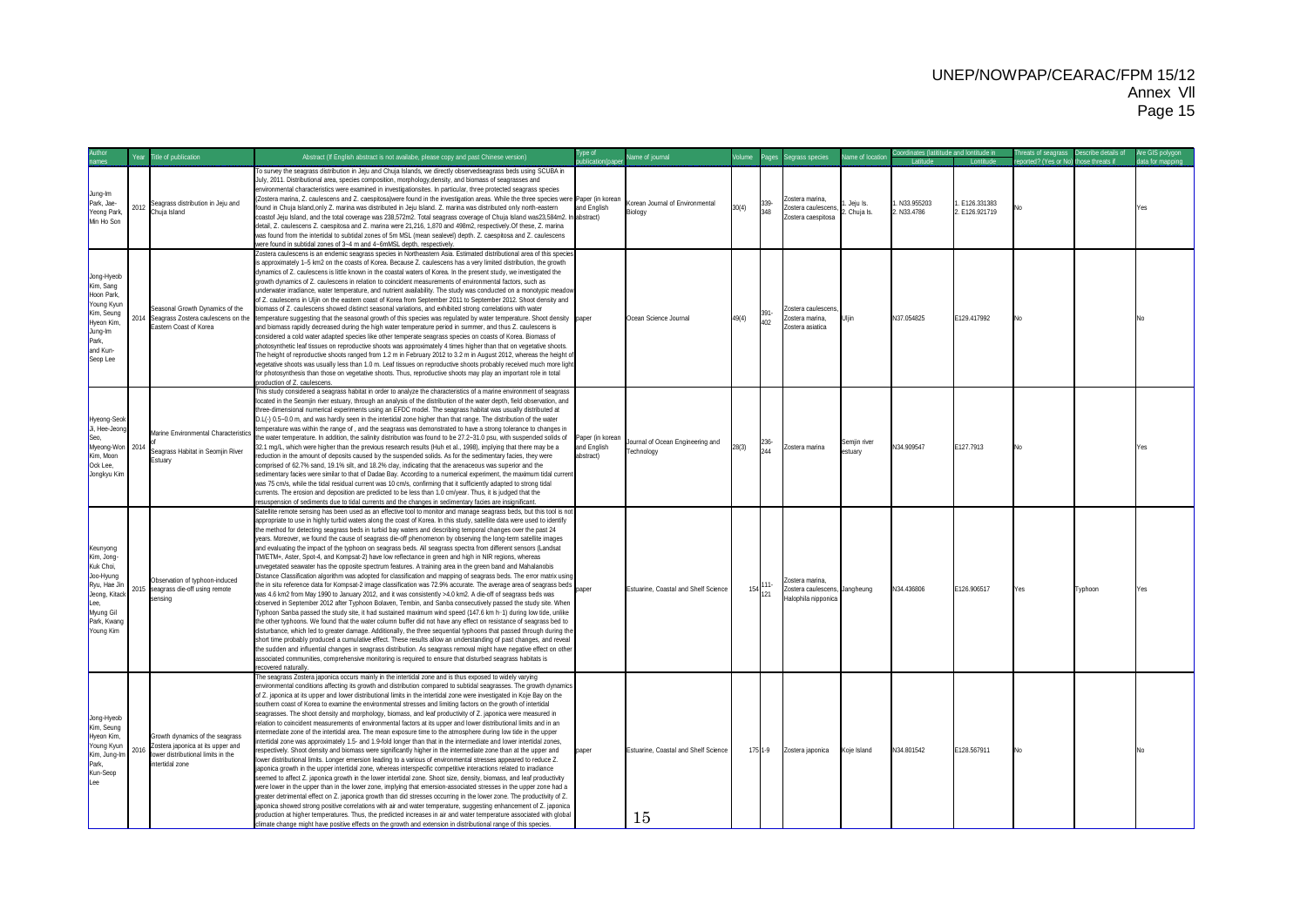|                              |      | Title of publication                                         | Abstract (If English abstract is not availabe, please copy and past Chinese version)                                                                                                                                                                                         | Type of            | ame of journal                                    |      | ages Segrass species                       | ame of locatior                | Coordinates (latititude and lontitude in |                        | Threats of seagrass  Describe details of | Are GIS polygon |
|------------------------------|------|--------------------------------------------------------------|------------------------------------------------------------------------------------------------------------------------------------------------------------------------------------------------------------------------------------------------------------------------------|--------------------|---------------------------------------------------|------|--------------------------------------------|--------------------------------|------------------------------------------|------------------------|------------------------------------------|-----------------|
|                              |      |                                                              |                                                                                                                                                                                                                                                                              | uthlication        |                                                   |      |                                            |                                | <b>Latitude</b>                          | Lontitude              | eported? (Yes or No) those threats if    | lata for manni  |
|                              |      |                                                              | l <mark>e data on distribution of three species of Zostera in Peter the Great Bay (Am ur and Ussuribays) are given. The largest areas in the strate of the distribution of the strate as and the distribution of the strate strate o</mark>                                  |                    |                                                   |      | stera u arira                              | wa hav                         | 99487                                    | 31.50645               |                                          |                 |
|                              |      | ) istribution of Zostera com munities in                     | ccupied by thickets of Zostem, sm allareas with high concentrations of Zostem per unit area and the areas free of vegetation have                                                                                                                                            |                    | <b>aBecTHS TMHR</b>                               |      | ostem asiatica                             | nonosok bay                    | .60942                                   | 30.8646                |                                          |                 |
| Pavm eeva L.G. 1973 a        |      | eter the Great Bay                                           | een albcated. The features of the Zostera cover on the ground, thickets intensity and their distribution in depth are decribed.                                                                                                                                              | aper (in Russian)  | Evestia TNRO                                      |      | $145 - 14$<br>ostera aponica               | vemava bav                     | 12.93046                                 | 131,40003              |                                          |                 |
|                              |      |                                                              |                                                                                                                                                                                                                                                                              |                    |                                                   |      |                                            | iyarina bay                    | 2.98912                                  | 131.74942              |                                          |                 |
|                              |      |                                                              |                                                                                                                                                                                                                                                                              |                    |                                                   |      |                                            |                                |                                          |                        |                                          |                 |
|                              |      |                                                              |                                                                                                                                                                                                                                                                              |                    |                                                   |      |                                            | Ekspediciibay                  | 42.65813                                 | 130.73486              |                                          |                 |
|                              |      | haracteristics and state of stocks of                        |                                                                                                                                                                                                                                                                              |                    |                                                   |      | ostera u arha                              | o vgo rodskaya ba              | 12.64789<br>2,52339                      | 130,88576<br>130,84492 |                                          |                 |
| Paymeeva LG. 1973 b          |      | ostera in the southwestern portion of                        | he paperpresents the results of algo bg ical researches carried out in 1971-1973 in the southwestern portion of Peter the Great Bay,                                                                                                                                         | per (in Russian)   | звестия ТИНРО                                     |      | ostem asiatica<br>$153 - 15'$              | alevala bay<br>n iyibay        | 2,66331                                  | 131.10657              |                                          |                 |
|                              |      | eter the Great Bay from the Boism an bay                     | including data on distribution and ecology of Zostera, its areas and stocks in this region.                                                                                                                                                                                  |                    | vestia TNRO                                       |      | ostem <i>i</i> ponica                      | eil Pallada bay                | 2.59439                                  | 130,78608              |                                          |                 |
|                              |      | o Sivuchya bay                                               |                                                                                                                                                                                                                                                                              |                    |                                                   |      |                                            | em zo vaya bay                 | 42,54804                                 | 130.84377              |                                          |                 |
|                              |      |                                                              |                                                                                                                                                                                                                                                                              |                    |                                                   |      |                                            | vsvan bav                      | 2.76438                                  | 131.26552              |                                          |                 |
| aym eeva LG.                 | 974a | om e features of biology of Zostera in<br>eter the Great Bay | ie paperpresents the features of the grow th of leaves and rhizom es ofZostera in the course of a year. Som e features of its<br>retative and sexual reproduction                                                                                                            | oer (in Russian)   | tudies of fish biology and fisheries<br>anography |      | $5 - 45$<br>ostera u arina a               | <mark>ovgomdskaya ba</mark>    | 12.64789                                 | 30,88576               |                                          |                 |
|                              |      |                                                              |                                                                                                                                                                                                                                                                              |                    |                                                   |      | ostera n arina                             | Peter the G reat Gulf 42.78242 |                                          | 131.67788              |                                          |                 |
| Paym eeva L.G.               |      | 1974 b Epiphytes of Zostera (The Sea of Japan)               | ie article provides the data on plant and animal organism s accreting on Zostera marina and Zostera asiatica seasonally. A list of                                                                                                                                           | per (in Russian)   | звестия ТИНРО                                     |      | 193-201 Zostera asistica                   | Valentina bay                  | 43.11665                                 | 134.3151               |                                          |                 |
|                              |      |                                                              | lgae accreting on two spicies of Zostera, theiroccurrence and epiphytes belonging to a particular geographical group are given.                                                                                                                                              |                    | westia TN RO                                      |      |                                            | okentya bay                    | 18.60468                                 | 140.17745              |                                          |                 |
|                              |      |                                                              |                                                                                                                                                                                                                                                                              |                    |                                                   |      |                                            | <mark>ga Bay -</mark>          |                                          | 35.2344                |                                          |                 |
|                              |      | istribution and stocks of Zostera in                         | r the first tine, the article presents data on distribution and ecology of two species of Zostera Øostera marina, Z. asiatica) in                                                                                                                                            |                    | tudies of fish biology and fisheries              |      | stera <mark>n ari</mark> na<br>$149 - 154$ | da bay<br>voe Rebro bav        | 1,56663                                  | 31.7960<br>36.1988     |                                          |                 |
| PaymeevaLG. 1979             |      | rin orye from Cape Povorotny to Cape<br>ekn                  | orthem Prin orye from Cape Povorotny to Cape Belkin (The Sea of Japan). The areas and stocks of Zostera, its fishing grounds have<br>en defined.                                                                                                                             | aper (in Russian)  | eanography                                        |      | ostem ashtira                              | hb chnava bay                  |                                          | 136.5981               |                                          |                 |
|                              |      |                                                              |                                                                                                                                                                                                                                                                              |                    |                                                   |      |                                            | ley hay                        |                                          | 36,63977               |                                          |                 |
|                              |      |                                                              |                                                                                                                                                                                                                                                                              |                    |                                                   |      |                                            | vgorodskaya ba                 | 42,64789                                 | 130.88576              |                                          |                 |
|                              |      |                                                              |                                                                                                                                                                                                                                                                              |                    |                                                   |      |                                            | Ekspediciibay                  | 12,65813                                 | 130,73486              |                                          |                 |
|                              |      | ynam ics of stocks of Zostera in Peter the                   | The article descrbes the causes of fluctuations of Zostera stocks in Peter the Great Bay: hydrobg ical regin e of waters, massive                                                                                                                                            |                    | The Fisheries research of tem perate waters       |      |                                            | Kalevala bay                   | 12,52339                                 | 130,84492              |                                          |                 |
| PaymeevaLG. 1980             |      | reat Bay                                                     | evelopm entofgenerative shoots, increases in space and density of the plant communities.                                                                                                                                                                                     | paper (in Russian) | of Pacific O cean                                 | book | 127-130 Zostena n arina                    | Tweiyibay                      | 42.66331<br>42.99487                     | 131.10657<br>131,50645 |                                          |                 |
|                              |      |                                                              |                                                                                                                                                                                                                                                                              |                    |                                                   |      |                                            | arva bay<br>vemaya bay         | 42.93046                                 | 131.40003              |                                          |                 |
|                              |      |                                                              |                                                                                                                                                                                                                                                                              |                    |                                                   |      |                                            | schanaya bay                   | 43.203773                                | 131.728668             |                                          |                 |
|                              |      |                                                              |                                                                                                                                                                                                                                                                              |                    |                                                   |      |                                            | <mark>vgo rod ska ya</mark>    |                                          | 30,8857                |                                          |                 |
|                              |      |                                                              | i result of the studies of production of two species of Zostera from Apriul to 0 ctober in 1976–1978, it was found that its production                                                                                                                                       |                    |                                                   |      |                                            | id Pallada bay                 |                                          |                        |                                          |                 |
|                              |      | ie production of Zostera (Zostera narina                     | epends on the hydro bgical features of a year and the plants habitats. The distinctive rule of increasing of the production from spring                                                                                                                                      |                    |                                                   |      | stera u arna                               |                                |                                          |                        |                                          |                 |
| PaymeevaLG. 1981             |      | and Zostera ashtica M ki) in Peter the<br>reat Bay           | sun m erwith m axin um values in M ay-Jule was traced. The productivity of Z. m arine reached its m axin um values in cold years in<br>halbw areas of shalbw bays where the total biom ass growth from April to 0 ctober was 2943 g /m <sup>2</sup> . Open coastal areas are | per (n Russian)    | Commercialseaweeds and theirutilization book      |      | $68 - 73$<br>ostem ashtira                 |                                |                                          |                        |                                          |                 |
|                              |      |                                                              | hameterized by the highestproductivity in warm years:up to 2335 g /m <sup>2</sup> for Zostem m arina and up to 4297 g /m <sup>2</sup> for Zostem                                                                                                                             |                    |                                                   |      |                                            |                                |                                          |                        |                                          |                 |
|                              |      |                                                              | satica.                                                                                                                                                                                                                                                                      |                    |                                                   |      |                                            |                                |                                          |                        |                                          |                 |
|                              |      |                                                              |                                                                                                                                                                                                                                                                              |                    |                                                   |      |                                            |                                |                                          |                        |                                          |                 |
|                              |      |                                                              | was revealed that in the sem i-enclosed in lets of Novgorodskaya and Expeditsiiand in the upper horizons (up to 7 m) of open sea                                                                                                                                             |                    |                                                   |      |                                            | ovgorodskaya bay 42.64789      |                                          | 130,88576              |                                          |                 |
| /yshkvartsev                 |      | apping of the dom inant species of                           | eid Pallady Bay the dom inant position by the area $98,48$ and $75\%$ and in total biom ass $91,63$ and $41\%$ , respectively) the sea                                                                                                                                       |                    |                                                   |      | ostera n arina                             |                                |                                          |                        |                                          |                 |
| 'nΤ                          | 982  | uatic vegetation and analysis of their                       | rasses take, including zostera marine. The share of sea grasses accounts for 60, 36 and 13% respectively of the total recorded                                                                                                                                               | aper (in Russian)  | Inderwater hydrobiological studies                | book | ostem įponira<br>$120 - 130$               |                                |                                          |                        |                                          |                 |
| Peshehodko                   |      | be in the ecosystem of the shallow inlets                    | synthesis of organic matter by primary producers in the course of a year. The organic matter synthesized by sea grasses gradually                                                                                                                                            |                    |                                                   |      | hilb spad ix iwa tensis                    | Reid Pallada bay               | 42.59439                                 | 30.78608               |                                          |                 |
| V.M.                         |      | fPosietBay of the Sea of Japan                               | eaches through detritalpoolfrom dead leaves and becom es an in portant factor of supporting a high trophic level in semi-closed                                                                                                                                              |                    |                                                   |      |                                            |                                |                                          |                        |                                          |                 |
|                              |      |                                                              | inlets of Posiet Bay.                                                                                                                                                                                                                                                        |                    |                                                   |      |                                            |                                |                                          |                        |                                          |                 |
|                              |      |                                                              |                                                                                                                                                                                                                                                                              |                    | iota and communities of the Far-Eastern           |      |                                            |                                |                                          |                        |                                          |                 |
| fanov A.I.<br>senko V.N.     |      | io bgy of the seagrass Zostera marina                        | brief literature review. Exan ined life cycle, distribution, horobgy, ecological features, abundance, production characteristics and<br>actical value of Zostera – the most in portant representative of seagrasses in the Northern Hem isphere                              | aper (in Russian)  | eas lagoons and bays of Kan chatka and            |      | 3-113 Zostera u arina                      | Sea of Japan                   |                                          |                        |                                          |                 |
|                              |      |                                                              |                                                                                                                                                                                                                                                                              |                    | <b>Hook</b>                                       |      |                                            |                                |                                          |                        |                                          |                 |
|                              |      |                                                              |                                                                                                                                                                                                                                                                              |                    |                                                   |      |                                            |                                |                                          |                        |                                          |                 |
|                              |      |                                                              |                                                                                                                                                                                                                                                                              |                    |                                                   |      |                                            |                                |                                          |                        |                                          |                 |
|                              |      |                                                              | The values ofm invo-heterotrophs in production and destruction of organicm atter in the community of Zosteramarina in Vityaz Inlet                                                                                                                                           |                    |                                                   |      |                                            |                                |                                          |                        |                                          |                 |
|                              |      |                                                              | of the Sea of Japan were estin ated. A distinctive feature of the phytop lankton in the Zostera community is in absence of summer peak<br>ofproduction. There are two peaks in density of the disperse bacterioplankton (the spring one - in April and the summer one - in   |                    |                                                   |      |                                            |                                |                                          |                        |                                          |                 |
|                              |      |                                                              | line and Jik) and one density peak (in Jine) of the bacteriop linkton aggregated on suspended particles. In comparison with open                                                                                                                                             |                    |                                                   |      |                                            |                                |                                          |                        |                                          |                 |
| Kharlam enko<br>V.I, Lysenko | 1991 | roductionalprocesses and the role of                         | areas in thickets, the composition of phytoplankton is changing and its annual production is reducing by a third. The bulk of the                                                                                                                                            |                    | cosystem research: coastal com m un ities         |      | $5 - 16$                                   |                                | 42.60064                                 | 131.1771               |                                          |                 |
| V N                          |      |                                                              | inchetent tophs in Zostem communities $ _{\rm phytop}$ ankton production is created in the autumn-winter period, its annual production is 12.5 gC m <sup>-3</sup> year <sup>-1</sup> . The production                                                                        | aper (in Russian)  | fPeter the Great bay                              |      | Zostera u arina                            | Vytjaz Bay                     |                                          |                        |                                          |                 |
|                              |      |                                                              | ofbacterion ankton is 2.64 gC m → year ¬, it reaches a maximum in September. The annual production of bacteria and yeast on                                                                                                                                                  |                    |                                                   |      |                                            |                                |                                          |                        |                                          |                 |
|                              |      |                                                              | Zostera leaves is 348 mg C gC <sup>-</sup> . Epiphytic microorganisms can consume one-third of the organic matter synthesized by                                                                                                                                             |                    |                                                   |      |                                            |                                |                                          |                        |                                          |                 |
|                              |      |                                                              | zo ster.                                                                                                                                                                                                                                                                     |                    |                                                   |      |                                            |                                |                                          |                        |                                          |                 |
|                              |      |                                                              |                                                                                                                                                                                                                                                                              |                    |                                                   |      |                                            |                                |                                          |                        |                                          |                 |
|                              |      |                                                              |                                                                                                                                                                                                                                                                              |                    |                                                   |      |                                            |                                |                                          |                        |                                          |                 |
|                              |      |                                                              | sed on the year-round research of the primary production and destruction, it was found that diatom s Coccone is scutellum and rec                                                                                                                                            |                    |                                                   |      |                                            |                                |                                          |                        |                                          |                 |
| <mark>harlam enko</mark>     |      | rin ery production and                                       | kae Pneophyllin kjikiiare the pern anent components of the epiphytic community of Zosteramarina seagrass. In sum, they give                                                                                                                                                  |                    |                                                   |      |                                            |                                |                                          |                        |                                          |                 |
| I.I, Lysenko                 | 1991 | inobialiestruction of organism attenby                       | ore than 17% of the totalannualproduction of Zostera and epiphytic algae. In January cobnialdiatom Navicula grevillei is of great                                                                                                                                            | aper (n Russian)   | osystem research: coastal com m unities           |      | $17 - 30$<br>Zostera u ariia               | Vytaz Bay                      | 12,60064                                 | 131.1771               |                                          |                 |
|                              |      | piphytic organism s in Zostera ecosystem                     | in portance (up to 40% of the total prin ary production). By abundance of epiphytic algae, Komm annia zostericola dom inates, which                                                                                                                                          |                    | fPeter the Great bay                              |      |                                            |                                |                                          |                        |                                          |                 |
|                              |      | fthe Sea of Japan                                            | roduction in February-M arch exceeds the production of Zostera. The production of m ixro-heterotrophic form s (pacteria, yeast)<br>akes 8.9% of the production of Zostera. Epiphytic microorganisms can consume up to 35.5% of Zostera production                            |                    |                                                   |      |                                            |                                |                                          |                        |                                          |                 |
|                              |      |                                                              | he studies were carried out in M ay, July and October-Novem ber of 2000–2002 in Vostok Bay of the Sea of Japan. The community of                                                                                                                                             |                    |                                                   |      |                                            |                                |                                          |                        |                                          |                 |
|                              |      | ibtidalm acrobenthos com m unities of                        | ostera n arina is common in the inner part of the bay and in Tikhaya Zavod in let. The plants biomass in this community makes                                                                                                                                                |                    |                                                   |      |                                            |                                |                                          |                        |                                          |                 |
| Galysheva<br>YU.A.           | 2004 | ostok Bay (The Sea of Japan) under                           | 2150.0 g/m <sup>2</sup> . The calculated fibral ratio show ed that the environmental state of Vostok Bay deteriorated. In the 1970's the value of the Paper (in Russian)                                                                                                     |                    | Russian JoumalofM arine Biology                   |      | 30 Na 6 423-431 Zostena marina,            | Tikhaya Zavod bay 42.89341     |                                          | 132,72823              |                                          |                 |
|                              |      | nditions of anthropogenic in pact                            | fbralratiowas 2.3-2.7, then at present it reaches 3.3, which allows us to characterize the waters of Vostok Bay as of average level of                                                                                                                                       |                    |                                                   |      |                                            |                                |                                          |                        |                                          |                 |
|                              |      |                                                              | nthropogenic pollution.                                                                                                                                                                                                                                                      |                    |                                                   |      |                                            |                                |                                          |                        |                                          |                 |
|                              |      |                                                              |                                                                                                                                                                                                                                                                              |                    | 16                                                |      |                                            |                                |                                          |                        |                                          |                 |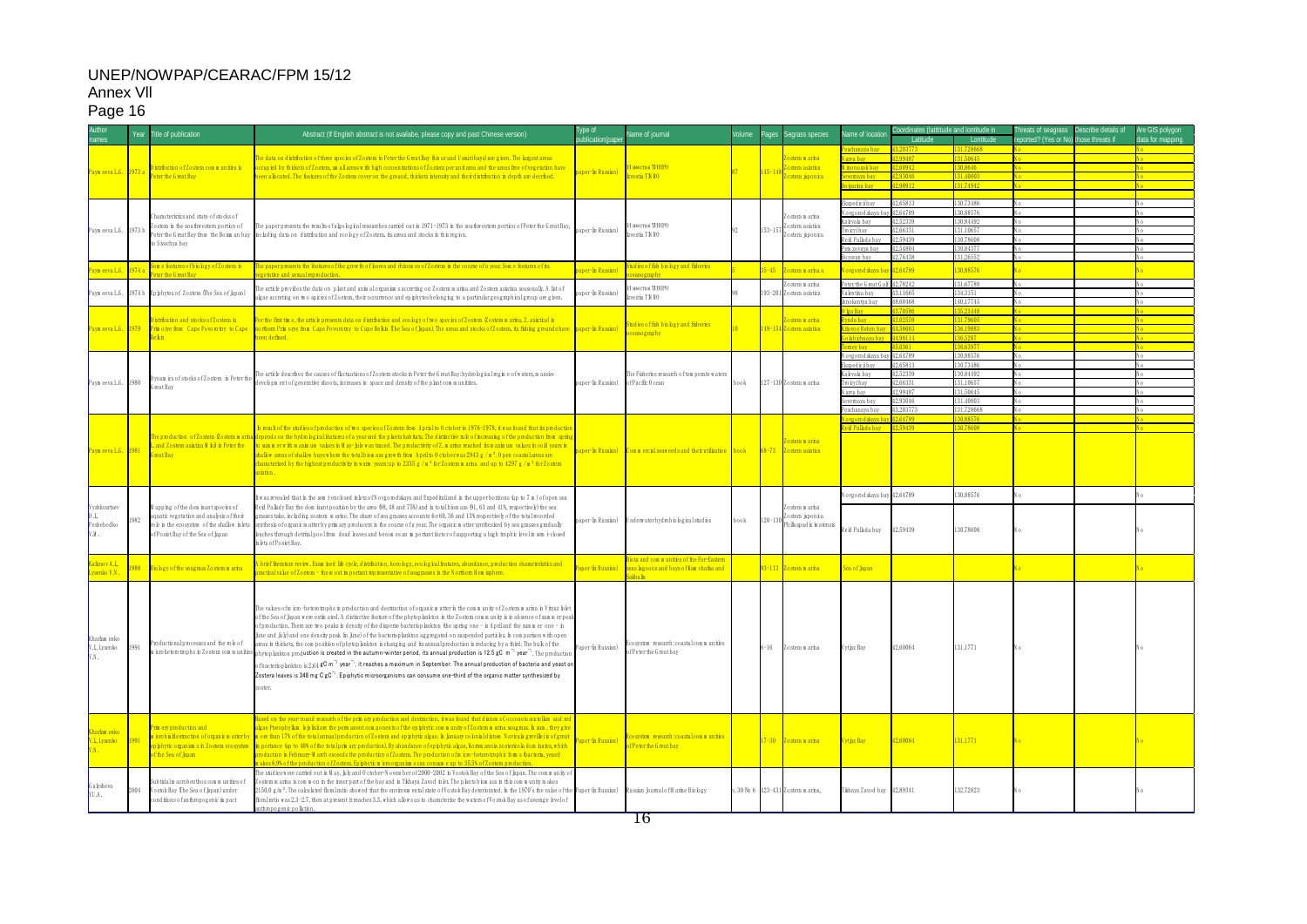|                                                                                                         | Year | Title of publication                                                                                                                                      | Abstract (If English abstract is not availabe, please copy and past Chinese version)                                                                                                                                                                                                                                                                                                                                                                                                                                                                                                                                                                                                                                                                                                                                                                                                                                                                                                                                                                                                                                                                                                                                                                                                                                                                                                                                                                                                                                                                                                                                                                                                                                                                                                                                                                                              | 'ype of                          | ame of journal                                                                             |                 |               | Pages Segrass species                                                       | <b>Vame of location</b>                                                           | Coordinates (latititude and lontitude in         |                                                               | Threats of seagrass Describe details of<br>rted? (Yes or No) | those threats if                      | Are GIS polygon |
|---------------------------------------------------------------------------------------------------------|------|-----------------------------------------------------------------------------------------------------------------------------------------------------------|-----------------------------------------------------------------------------------------------------------------------------------------------------------------------------------------------------------------------------------------------------------------------------------------------------------------------------------------------------------------------------------------------------------------------------------------------------------------------------------------------------------------------------------------------------------------------------------------------------------------------------------------------------------------------------------------------------------------------------------------------------------------------------------------------------------------------------------------------------------------------------------------------------------------------------------------------------------------------------------------------------------------------------------------------------------------------------------------------------------------------------------------------------------------------------------------------------------------------------------------------------------------------------------------------------------------------------------------------------------------------------------------------------------------------------------------------------------------------------------------------------------------------------------------------------------------------------------------------------------------------------------------------------------------------------------------------------------------------------------------------------------------------------------------------------------------------------------------------------------------------------------|----------------------------------|--------------------------------------------------------------------------------------------|-----------------|---------------|-----------------------------------------------------------------------------|-----------------------------------------------------------------------------------|--------------------------------------------------|---------------------------------------------------------------|--------------------------------------------------------------|---------------------------------------|-----------------|
| etrov KM.                                                                                               | 2004 | nder ater vegetation at the coastal zon<br>r fSakhalin Islan <sup>d. L</sup> and scape approach to<br>vestigation of coastal zone vegatation              | he studies were carried out on the Sea of Japan coast of Southern Sakhalin between the cities of Kholn sk and Nevelsk using large-<br>cale aeralphotography and light diving equipment. A nearly continuous belt in the coastal portion of shalbwabrasive tenace was<br>fom ed by Zosteran ariaa seagrass community. Finely dispersed, sandy and often silty sed in ents are followed with clean serried<br>eekrass thickets, form ing the association of Zosteram arina. In the distance from the coast, the areas occupied byoutcrops of<br>edrock are increasing. That is outer rim of eek rass thickets, presented by community of Zostera marina-Sargassum -Mesoakosa-<br>icrusting calcareous red algae. The outer seaward portion of the abrasive terrace is occupied by the community of seagrass<br>hylbspad <del>ix ivatensis. The cbse interdependence of phytobenthos structure with elements of the morphological structure of the</del><br><mark>nderwater hndscape was revealed.</mark>                                                                                                                                                                                                                                                                                                                                                                                                                                                                                                                                                                                                                                                                                                                                                                                                                                                                            |                                  | Paper (in Russian) Bulletin of St.Peterburg State University                               | $7,$ $N_2$ 2    | $58 - 69$     | ostera n arha,<br>hylbspadix ivatensi                                       | estem coast of<br>outh Sakhalin<br>$b$ nd                                         | 6.99314                                          | 142,00891                                                     |                                                              |                                       |                 |
| Gusarova IS.                                                                                            | 2008 |                                                                                                                                                           | Anthropogenic transform ation of floral-cenotic complex is observed in the inner AmurBay (Iapan Sea) because of its chronic<br>o llution. In total, 58 algae species are recorded here Chlorophyta – 10, Phaeophyta – 12, Rhodophyta – 36) and 2 seagrass species<br>Zostem marina and Zostem aponica) in 1986. Cenotic structure ofvegetation is described for 6 certain parts of the AmurBay, with<br>e bottom coverdescription and dom inant species biom ass assessment. During the last 15 years, the floral diversity became bwer<br>l acrophytobenthos of the northem Amur by 28 % because of brown and red algae disappearance. Green algae play the most in portant cenotic role and this taxonomic group<br>prevails by the num ber of dom inant species. At De-Friza Peninsula there are fields of seagrass with the maximum morphometric<br>oaram eters for this area, nam elybiom ass of Zosteram arina reaches 1.2-2.5 kg /m² at a dep th of 0.5-4 m . The thickets of Zostera<br>arina are b cated also from Cape Ugo hy to Cape Peschany at depths over 1.5 m with biom ass 0,7-2,3 kg /m <sup>2</sup> and a width of 30-<br>10 m . The thickets of Zostera japonica (at depth 0.5 m) and Zostera marina (at depths 0.5–3.0 m) in will the fom 50 to 100 m and with<br>bion ass ranging from 0.7 to 3.5 kg /m <sup>2</sup> under 30-70% projective coverage are bcated in Peschanaya Bay.                                                                                                                                                                                                                                                                                                                                                                                                                                                                         | aper (n Russian)                 | cosystem research: coastalcom munities<br>of Peter the Great Bay                           | 55              | 88-98         | Costera n arha<br>ostera <i>j</i> aponica                                   | Am urbay                                                                          | 43.29377                                         | 131.88439                                                     |                                                              |                                       |                 |
| harkov V.V.,<br>eobrazhensky                                                                            | 2010 | osystem transformation and its eventua<br>and scape m an festation in the<br>iquaculture-affected Alekseeva cove (Pete<br>he Great Bay, The Sea of Japan) | kkseev cove (Popoy kand, Peter the Great Bay) undergone the transform ation under the influence of activity on breeding<br>quaculture of sea scalbp and mussels, is under scientific surveillance during last 40 years. The most recent, 2008 underwater<br>ndscape studies made it possible to compare the results of previous and current studies with the spatial structure of ecosystem<br>ased on modern technobgy, the holistic underwater landscape, (bentheme) map was designed with the support of the GPS und<br>derwater digital video profiles, 8 benthem e (seascape) types were distinguished. Spatial comparison of benthem e fields with<br>reviously published schem e of biocenoses led to the conclusion of progressing ineversible degeneration of spatial structure of<br>osystem of the cove.                                                                                                                                                                                                                                                                                                                                                                                                                                                                                                                                                                                                                                                                                                                                                                                                                                                                                                                                                                                                                                                               | <mark>aper (n Russian) -</mark>  | UNDERWATER RESEARCH AND ROBOTES 200)                                                       |                 |               | 72-84 Zostera marina                                                        | <b>Ekseev</b> Bay                                                                 | 2.98394                                          | 131.72417                                                     |                                                              |                                       |                 |
| Fedorets Yu.V.<br>Sharo va<br>0 A.Kosyanen<br>o A.A.,<br>Aksentov K.L<br>Rakov V.A.,<br>Vasilyeva L.E., | 2011 | Ecologicalm onitoring ofm arine biota<br>Alekseeva cove Peter the Great Bay)                                                                              | he specific structure of ichthyop lankton and macrobenthos of Alekseev cove has been studied. It is established that the destruction<br>f fishes caviar in the sea at early stages of developm ent is connected basically with factors of wind excitem ent, temperature and<br>salhity ofwater. The m ap ofm ercury distribution in the surface layer of ground deposits was constructed. The thickets of Zostera<br>arina stretches along the south and south-west shores, and by a broad belt in the innerportion. The maximum biomass of eelgrass<br>eached 1285.1 g /m <sup>2</sup> . The highestdiversity ofmacrobenthos species was observed on sandy and pebbled ground in the zone of<br>e krass.                                                                                                                                                                                                                                                                                                                                                                                                                                                                                                                                                                                                                                                                                                                                                                                                                                                                                                                                                                                                                                                                                                                                                                         | aper (in Russian)                | moceedings of the San am Scientific Center V. 13 Na<br>of the Russian Academ v of Sciences | (6)             | 1386-<br>1392 | ostera n arina                                                              | A lekseev Bay                                                                     | 42.98394                                         | 131.72417                                                     |                                                              |                                       |                 |
|                                                                                                         |      | desources and distribution of commercial<br>Duknin A.A. 2012 nacrophytes in the western Tartar Strait<br><b>(Khabarovsk Territory)</b>                    | iving surveys (1148 diving stations) were conducted at the western coast of the Tartar Strait (the coast of Khabarovsk Territory) in the<br>rea of600 km bng and the depth range from 1 to 20–26 m in 2008–2011, and new data on resources and distribution of<br>commercialseaw eeds and sea grasses were obtained. The totalstock of commercialmacrophytes is estin ated as 259,000 t. It consis<br>fseaweeds and sea grasses Zostera asiatica, Z.m arina, Phylbspadix iwatensis, and Stephanocystis crassipes. Z. asiatica form s belts<br>nd fields on sandy and sludge grounds along opened and sem irlosed shores, and 2. m arina forms fields on sludge grounds in<br>bsed bays and harbors. Zostera asiatica is the most representative seagrass species of the area. Monodom inant populations of Asian<br>ekunss in bays and in lets begin from depths 0.5–2.0 m and in the open coast from 7–8 m eters and extend to depths of 10–15 m.<br>3 bm ass in the thickets nakes up to 6 kg/m <sup>2</sup> , the totalbiom ass is defined at the level of about 50,000 tons on the area of about 1,700 <b>c</b><br>ectares. Zostera marina forms monodominant settlements in well-protected bays and in lets with biomass 2–4 kg /m ². It generates:<br>ields 0.3–2.4 km in width, and 0.5–3.0 km in length. The main populations ofZostera marina are located in the bays ofChikhacheva,<br>vetskaya Gavan and Falshivaya bay in the vicinity of Sovetskaya Gavan. Large populations of Zostera marina boated in Sovetskaya<br>avan Baywith in the seaport waterarea, are subject to significant anthropogenic pollution. Common biomass is over 21,000 tons on<br>he area ofabout670 hectares. Its the biggest populations on m ainland Japan Sea coast are situated in Chikhacheva bay to the north<br>fPeter the Great Bay, over 20,000 tons on the area of 640 hectares. | <mark>Paper (n Russian) -</mark> | <b>Evestia TNRO</b>                                                                        | 70 <sup>2</sup> | $17 - 29$     | ostera <mark>n ari</mark> ra<br>Zostem ashtira<br>hylbspadix ivatensi       | ovetskaya H r.                                                                    | 9.00162                                          | 140.28494                                                     |                                                              | evelopm ent of the port,<br>ollition. |                 |
| KobakovN.V. 2013                                                                                        |      | Prin ery production of macrophytes in<br>estuaries of Prin orve                                                                                           | In results of the studies in 2008–2012, the area of thickets, the average biom ass, the maximum totalaboveground biom ass of<br>thickets of Zosteram arina and Zostera japonica in the estuaries of the rivers Tesnaya, Gladkaya, Shkotovka and Sukhodol Peter the<br>.<br>Freat Bay), Avvakum ovka (Central Prim orye) were defined. The annual productions of the sea grass beds in the studied estuaries were<br>etem hed.                                                                                                                                                                                                                                                                                                                                                                                                                                                                                                                                                                                                                                                                                                                                                                                                                                                                                                                                                                                                                                                                                                                                                                                                                                                                                                                                                                                                                                                     | aper (in Russian)                | zvestia TNRO                                                                               | 74              |               | 135–148 $\frac{\mbox{Zostena}\,\mbox{m}}{\mbox{s}}$ arina<br>Zostem įponica | ver Tesnaya<br>river G ladkaya<br>Shko to vka day<br>skhodolbar<br>vakum ovka bay | 2.67579<br>2.68618<br>30063<br>20578<br>13.71471 | 130.67898<br>130,74381<br>132.33667<br>132.37033<br>135.22781 |                                                              |                                       |                 |
| criptsova A.V<br>Kalita T.L., L<br>Vabiyaib Yu.V.                                                       | 2013 | Evaluation of the state of the community<br>Zostem marina+Sargassum under<br>ond itions of an thropogenic pollution                                       | he state of the phytocenoses of Zosteram arina+Sargassum were exam ined for eutrophic area at Cape Krasny (Amur Bay) and<br>esotrophic area at Cape Zelvony (IssuriBay) in June 2009. Both areas are boated in Peter the Great Bay, the Sea of Japan. In total,<br>.<br>5 species ofm acmphytes were registered at Cape Zelyony Chibrophyta – 9, Rhodophyta – 26, Phaeophyceae – 18 and 2 species of<br>agmsses) and 34 species – at Cape Kmsny Chlorophyta – 3, Rhodophyta – 25, Phaeophyceae – 5, and 1 species of seagmsses). The Paper (in Russian)<br>utrophic area of Cape Krasny is distinguished by atypical for Peter the Great Bay species composition with low diversity, absence of<br>iany common species and relativelyhigh biomass of coralline algae whereas the Zosteramarina+Sargassum pallidum community in<br>he mesotrophic area at Cape Zelyony could be characterized as a violated one.                                                                                                                                                                                                                                                                                                                                                                                                                                                                                                                                                                                                                                                                                                                                                                                                                                                                                                                                                                   |                                  | <b>Evestia TNRO</b><br>17                                                                  | 74 <sup>°</sup> |               | 257-270 Zostem n arha                                                       | ape Krasny (Am un<br>ape Zelyony<br>[ssiriBav]                                    | 20439<br>3.18412                                 | 131.91984<br>132.11713                                        |                                                              |                                       |                 |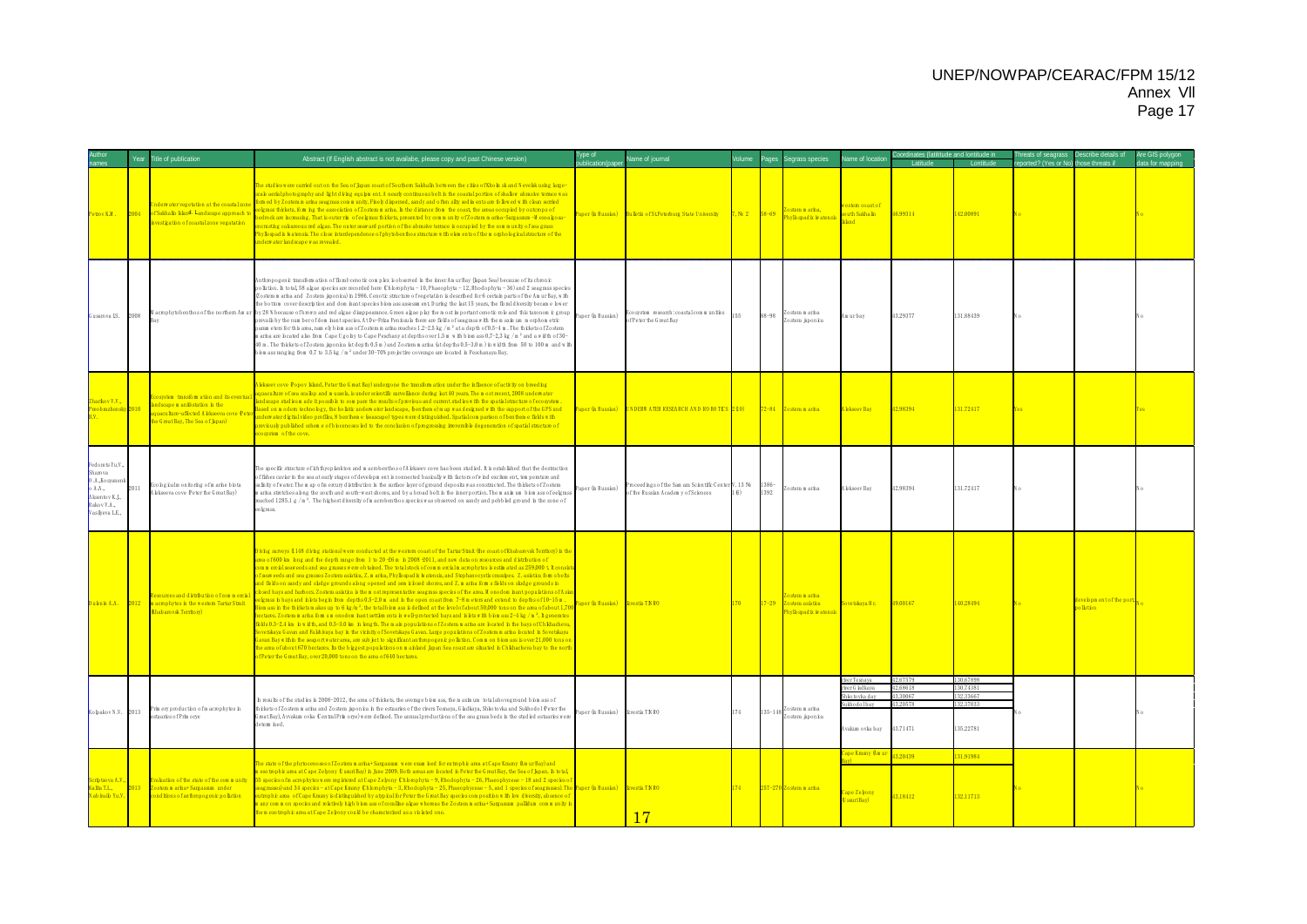|                                                                                         |      | Year Title of publication                                                                                                                                        | Abstract (If English abstract is not availabe, please copy and past Chinese version)                                                                                                                                                                                                                                                                                                                                                                                                                                                                                                                                                                                                                                                                                                                                                                                                                                                                                                                                                                                                                                                                                                                                                                                                                                                                                                                                                                                                                                                                                                                                                                                                                                                                                                                                                                                                                                                                                                                                                                                                                                                                                                                           | Type of           | ame of journal                                                                                                                                  |          | ages      | Segrass species                                            | lame of location                                        |                      | atititude and lontitude in<br>Lontitude | hreats of seagrass<br>eported? (Yes or No) those threats if | Describe details of                                 | Are GIS polygon<br>data for map |
|-----------------------------------------------------------------------------------------|------|------------------------------------------------------------------------------------------------------------------------------------------------------------------|----------------------------------------------------------------------------------------------------------------------------------------------------------------------------------------------------------------------------------------------------------------------------------------------------------------------------------------------------------------------------------------------------------------------------------------------------------------------------------------------------------------------------------------------------------------------------------------------------------------------------------------------------------------------------------------------------------------------------------------------------------------------------------------------------------------------------------------------------------------------------------------------------------------------------------------------------------------------------------------------------------------------------------------------------------------------------------------------------------------------------------------------------------------------------------------------------------------------------------------------------------------------------------------------------------------------------------------------------------------------------------------------------------------------------------------------------------------------------------------------------------------------------------------------------------------------------------------------------------------------------------------------------------------------------------------------------------------------------------------------------------------------------------------------------------------------------------------------------------------------------------------------------------------------------------------------------------------------------------------------------------------------------------------------------------------------------------------------------------------------------------------------------------------------------------------------------------------|-------------------|-------------------------------------------------------------------------------------------------------------------------------------------------|----------|-----------|------------------------------------------------------------|---------------------------------------------------------|----------------------|-----------------------------------------|-------------------------------------------------------------|-----------------------------------------------------|---------------------------------|
|                                                                                         |      |                                                                                                                                                                  |                                                                                                                                                                                                                                                                                                                                                                                                                                                                                                                                                                                                                                                                                                                                                                                                                                                                                                                                                                                                                                                                                                                                                                                                                                                                                                                                                                                                                                                                                                                                                                                                                                                                                                                                                                                                                                                                                                                                                                                                                                                                                                                                                                                                                |                   |                                                                                                                                                 |          |           |                                                            | ape Zelvony                                             | 13.18412             | 32.11713                                |                                                             |                                                     |                                 |
|                                                                                         |      |                                                                                                                                                                  | he subtidalm acrophytes communities in selected localities of Amursky Bay (a cove south of Cape Krasny) and Ussuriysky Bay (a cove                                                                                                                                                                                                                                                                                                                                                                                                                                                                                                                                                                                                                                                                                                                                                                                                                                                                                                                                                                                                                                                                                                                                                                                                                                                                                                                                                                                                                                                                                                                                                                                                                                                                                                                                                                                                                                                                                                                                                                                                                                                                             |                   |                                                                                                                                                 |          |           |                                                            | ne Krasny<br>bolBay                                     | 43.20439<br>13.07522 | 131 91 984<br>131.96429                 |                                                             |                                                     |                                 |
| Kalita T.L.<br>Scriptsova A.V                                                           | 2014 | ment status of subtidalm acrophyte<br>com m unities in Ussuriysky and Am ursky<br>avs, the Sea of Iapan                                                          | outh ofCane Zelenv). SobolBay, and and at the southern extrem ity ofEngeln [sland) were studied by the quadrant sampling<br>ethod in June 2009. In total 12 phytocenoses were identified at the four sites. The vegetation at cape Zeleny was represented by<br>nee phytocenoses: Zostera marina+ Sargassum pallidum , Punctaria plantaginea, and Costaria costata+Desmarestia ligulata. Four<br>hytocenoses occurred in SobolBay:Phylbspadix iwatensis, Sargassum psllidum +Costaria coctata, Polysiphonia mornow ii+Palmaria<br>enogona, and Desm arestia viridis+ P.m orrow ii Three phytocenoses were found at the southern coast of Engeln Ekand:Chordaria<br>lagelliom es+Neorhodom ela larix. Desmarestia viridis, and Costaria costata. Two phytocenoses were described fiom the cove south<br>fCape Krasny:Zostera marina+Sargassum miyabei and Saccharina cichorioides. Detailed descriptions of the phytocenoses and<br>ion ass data for don inant and auxiliary species are given. The obtained data on the composition of the macrophytobenthic<br>om munities can be useful for coastalm arine ecosystem monitoring program s in Peter the Great Bay.                                                                                                                                                                                                                                                                                                                                                                                                                                                                                                                                                                                                                                                                                                                                                                                                                                                                                                                                                                                                                                            | uper (in Russian) | Russian JoumalofM arine Biology                                                                                                                 |          |           | . 40, № 6 427-434 Zostem marna,<br>Phyllospadix is atensis | Engels Island                                           | 42.96531             | 131,80492                               |                                                             |                                                     |                                 |
| harkov V.V<br>azamy K.Yu.<br>gilarevE.G.<br>hedev A.M.<br>nko V.N.                      |      | apping of underwater lansscapes of the<br>ay, the Sea of Japan) using remote<br>ensing data                                                                      | he article considers the selection criteria and methods for processing of remote sensing data for mapping sea shallows. On the<br>arEastem M arine Reserve Peter The Greatexam ple of the study area the principles and algorithm s of interpretation of in ages, the issues of providing work of field m aterials are<br>scussed. The results of the expert and autom atic interpretation of satellite data are presented. The prospects of cartographic<br>onitoring of landscape diversity were shown.                                                                                                                                                                                                                                                                                                                                                                                                                                                                                                                                                                                                                                                                                                                                                                                                                                                                                                                                                                                                                                                                                                                                                                                                                                                                                                                                                                                                                                                                                                                                                                                                                                                                                                      | aper (n Russian)  | peeedings of the XV Conference of<br>eographers of Siberia and Far East                                                                         |          |           | 500-503 Zostera u arha                                     | rednava bav                                             | 12.64385             | 31.21207                                |                                                             |                                                     |                                 |
| Kobakov N.V.,<br>0 khovk A.V.                                                           | 2015 | om position, distribution, and seasonal<br>ynam ics of vegetation in the estuaries of<br>the 0 ka Bay (central Prin orye)                                        | wenty-one species of waterplants are found in the Avvakum ovka Riverestuary and fourteen species — in the 0 kga Riverestuary in 3<br>inveys conducted in M ay, Jily, and Septem berof2012. Zostem in arina dom inates in the external estuary of both rivers in any<br>eason, whereas Potam ogeton spp. and Ruppia m aritim a are the most abundant in some boalareas of the Avvakum ovka external<br>stuary and Zostera japonica — in some boalshallow areas of the 0 lga external estuary (where it form sperennial settlements).<br>haetom orpha linum is the subdom inant species in the 0 kga external estuary. In the Avvakum ovka internal estuary, Chdophora<br>bu erata and Z. m arina are the dom inants in M ay, Z. m arina - in July, and Z. m arina and Potam ogeton spp. - in September, but<br>ny bottom vegetation is absent in the 0 iga internalestuary. From May to September of 2012, the summary biomass of water<br>egetation in both estuaries increased in 5 times; from 0.3 to 1.5 thousand tons.<br>he data on com position, distribution and seasonaldynam ics of estuarine vegetation in 0 ka Bay (centralPrim orye) are given. Som e<br>eatures of bibley of one of the dom inant species of plants – Zostera japonica are described. The biom ass of Zostera marina in the<br>stuary of the Avvakum ovka Rivervaried from 800 to 1500 g/m <sup>2</sup> (on average 700 g/m <sup>2</sup> ), the stock is estimated at 239 tons under the<br>m jective coverage from 20 to 90%. Under the projective coverage of thickets of Zostera japonica 10-50%, biom ass m akes 60-120<br>/n * (on average 90 g/n *), and the stock is estin ated at 3 tons. The thickets of Zostera n arina in Tikhaya cove under projective<br>overage 40-70%, biom ass makes 1000-1500 g/m $^2$ (on average 1200 g/m $^2$ ), and the stock is amounted to 41 tons. The thickets of<br>ostem japonica underprojective coverage 20–50%, the biom assumakes 180–400 g/m $^2$ (on average 210 g/m $^2$ ), the stock is estin ated<br>t 1 tone. Zostem m arina dom inates in the estuary of the Avvakum ovka River throughout the grow ing season. Zostem japonica form s<br>erenn islpopulations in 0 ka Bay. | aper (n Russian)  | vestia TNRO                                                                                                                                     | 181      | $35 - 48$ | ostem a arha Zostem<br>erinoni                             | ) ka Bay                                                | 13,68696             | 135.23735                               |                                                             |                                                     |                                 |
|                                                                                         |      |                                                                                                                                                                  |                                                                                                                                                                                                                                                                                                                                                                                                                                                                                                                                                                                                                                                                                                                                                                                                                                                                                                                                                                                                                                                                                                                                                                                                                                                                                                                                                                                                                                                                                                                                                                                                                                                                                                                                                                                                                                                                                                                                                                                                                                                                                                                                                                                                                |                   |                                                                                                                                                 |          |           |                                                            |                                                         |                      |                                         |                                                             |                                                     |                                 |
|                                                                                         |      |                                                                                                                                                                  | he description of modern condition of Zostera beds in northern coast of Primorski Krai is given. The studies of the 2000s                                                                                                                                                                                                                                                                                                                                                                                                                                                                                                                                                                                                                                                                                                                                                                                                                                                                                                                                                                                                                                                                                                                                                                                                                                                                                                                                                                                                                                                                                                                                                                                                                                                                                                                                                                                                                                                                                                                                                                                                                                                                                      |                   |                                                                                                                                                 |          |           |                                                            | y bgradovka bay                                         |                      | 14.68556                                |                                                             |                                                     |                                 |
|                                                                                         |      |                                                                                                                                                                  | nowed that the large Zostera populations have not changed their condition over the past 30 years. In comparison of the figures of                                                                                                                                                                                                                                                                                                                                                                                                                                                                                                                                                                                                                                                                                                                                                                                                                                                                                                                                                                                                                                                                                                                                                                                                                                                                                                                                                                                                                                                                                                                                                                                                                                                                                                                                                                                                                                                                                                                                                                                                                                                                              |                   |                                                                                                                                                 |          |           |                                                            | oryak-Rybolov                                           | 3.34678              | 34.79229                                |                                                             |                                                     |                                 |
| u koanov V N                                                                            | 015  | odem condition ofZostera beds in the                                                                                                                             | re 1970s and 2000s, one can note that in some areas there was an increase in the areas of thickets Kit.cove. M ibgradovo cove), in                                                                                                                                                                                                                                                                                                                                                                                                                                                                                                                                                                                                                                                                                                                                                                                                                                                                                                                                                                                                                                                                                                                                                                                                                                                                                                                                                                                                                                                                                                                                                                                                                                                                                                                                                                                                                                                                                                                                                                                                                                                                             | aper (n Russian)  | atualresources, their current state,                                                                                                            |          | $8 - 99$  | ostera <mark>n arĥa Zos</mark> t                           |                                                         |                      | 31.79605                                |                                                             |                                                     |                                 |
| ioko enko D.A.<br>edova LG.                                                             |      | astalwaters of Prynorsky region                                                                                                                                  | herparts the areas of thirkets have not changed significantly () lga cove, M oryak–Rybo by cove), and in others their decline (Rynda                                                                                                                                                                                                                                                                                                                                                                                                                                                                                                                                                                                                                                                                                                                                                                                                                                                                                                                                                                                                                                                                                                                                                                                                                                                                                                                                                                                                                                                                                                                                                                                                                                                                                                                                                                                                                                                                                                                                                                                                                                                                           |                   | inservation, commercial and technical u                                                                                                         |          |           | aities.                                                    |                                                         |                      |                                         |                                                             |                                                     |                                 |
|                                                                                         |      |                                                                                                                                                                  | ay, Matrosskaya cove). The totalarea of Zostera fields in the coastal waters of northern Prin orye has increased from 2.2 thousand<br>ectares to 3.2 thousand hectares.                                                                                                                                                                                                                                                                                                                                                                                                                                                                                                                                                                                                                                                                                                                                                                                                                                                                                                                                                                                                                                                                                                                                                                                                                                                                                                                                                                                                                                                                                                                                                                                                                                                                                                                                                                                                                                                                                                                                                                                                                                        |                   |                                                                                                                                                 |          |           |                                                            | Latmsskava hav                                          | 3.32276              | 34,78315                                |                                                             |                                                     |                                 |
|                                                                                         |      |                                                                                                                                                                  |                                                                                                                                                                                                                                                                                                                                                                                                                                                                                                                                                                                                                                                                                                                                                                                                                                                                                                                                                                                                                                                                                                                                                                                                                                                                                                                                                                                                                                                                                                                                                                                                                                                                                                                                                                                                                                                                                                                                                                                                                                                                                                                                                                                                                |                   |                                                                                                                                                 |          |           |                                                            | Tikhaya Zavod bay 42.89341                              |                      | 132.72823                               |                                                             |                                                     |                                 |
|                                                                                         |      | now th dynam ics of the seagrass Zostera                                                                                                                         | his article discusses the most informative indicators of bio-indication in marine waters in Peter the Great Bay (The Sea of Japan) with                                                                                                                                                                                                                                                                                                                                                                                                                                                                                                                                                                                                                                                                                                                                                                                                                                                                                                                                                                                                                                                                                                                                                                                                                                                                                                                                                                                                                                                                                                                                                                                                                                                                                                                                                                                                                                                                                                                                                                                                                                                                        |                   |                                                                                                                                                 |          |           |                                                            | itkov bay                                               |                      |                                         |                                                             |                                                     |                                 |
| Zenkina V.G.,                                                                           | 016  | aponica at its upper and                                                                                                                                         | he use of eelgrass Zostera marina. The depth of grow th of eelgrasses, the width of the thickets, the density of the grow th and<br>orphology of shoots were analyzed in the waters of the bay. It was demonstrated that among themonly the density of grow th of                                                                                                                                                                                                                                                                                                                                                                                                                                                                                                                                                                                                                                                                                                                                                                                                                                                                                                                                                                                                                                                                                                                                                                                                                                                                                                                                                                                                                                                                                                                                                                                                                                                                                                                                                                                                                                                                                                                                              | aper (in Russian) | htemational Journal of experimental                                                                                                             |          |           | 190-192 Zostem marina                                      | pe Krasny<br>pe Zelyony                                 | 43.20439             | 131.91984<br>32.11713                   |                                                             |                                                     |                                 |
| Pavbva A.V.                                                                             |      | werd istributional lin its in the intertidal                                                                                                                     | ostem n arna shoots is significantly different in pure and polluted waters, which allows us to recommend this option as an indicator<br>feco bg ical state of Peter the Great Bay.                                                                                                                                                                                                                                                                                                                                                                                                                                                                                                                                                                                                                                                                                                                                                                                                                                                                                                                                                                                                                                                                                                                                                                                                                                                                                                                                                                                                                                                                                                                                                                                                                                                                                                                                                                                                                                                                                                                                                                                                                             |                   | lucation                                                                                                                                        |          |           |                                                            | Tokarevsky koshka                                       | 43.07663             | 131.84297                               |                                                             |                                                     |                                 |
| harkov V.V.<br><mark>izaro v K.Yu.,</mark><br>gilarevE.G.,<br>shedev A.M.<br>senko V.N. |      | apping of higher aquatic vegetation in<br>he eastem section of the Far Eastem<br>arne Reserve using data of LAND SAT-8                                           | wo methods of radiometric correction were used to comple themaps of sea grasses in the eastern section of themarine reserve<br>stin ation of accuracy of m app ing has shown that the use of the bottom reflective index provides amore accurate m ap in<br>om parison with the depth-invariant index. The areas of overgrowth were calcculated by using data of 2001, 2013 and 2014. The<br>ailability of processing methods of the remote sensing data to monitor the coastal waters vegetation was verified.                                                                                                                                                                                                                                                                                                                                                                                                                                                                                                                                                                                                                                                                                                                                                                                                                                                                                                                                                                                                                                                                                                                                                                                                                                                                                                                                                                                                                                                                                                                                                                                                                                                                                                | aper (in Russian) | cosystem s and their components in<br>ortheastern Asia: evolution and dynamic<br>fnatural natural and resource, and social<br>and economic ties |          |           | 83-188 Zostem nama                                         | mdnava hay                                              | 12.64385             | 131.21207                               |                                                             |                                                     |                                 |
| Zharkov V.V.<br>Sm imova E.V.,<br>Lebedev A.M.                                          | 2016 | Eco b g ical-land scape assessment of the<br>ument state of biota in Sevemaya inlet<br>An ursky Bay, The Sea of Japan)                                           | ie assessment of the communities and state of habitats in Severnaya in let (Amursky Bay, Peter the Great Bay, The Sea of Japan) was<br>arried out to detern ine the macrobenthos taxonomic composition and quantitative indicators. Detailed bottom topography and<br>ed in ents distribution maps were compiled. Macrozoobenthos is dominated by polychaetes, clams, starfish. The average biomass of<br>obenthos was $100-300$ g /m2.                                                                                                                                                                                                                                                                                                                                                                                                                                                                                                                                                                                                                                                                                                                                                                                                                                                                                                                                                                                                                                                                                                                                                                                                                                                                                                                                                                                                                                                                                                                                                                                                                                                                                                                                                                        | aper (in Russian) | The Scientific Works of Far Eastern State<br>echnicalFisheries University                                                                       |          | $1 - 16$  | Costera a arina                                            | vemava bay                                              | 42.93046             | 131,40003                               |                                                             | levelopm ent of the port,<br>o llution, aquaculture |                                 |
| Kalita T.L.,                                                                            |      | The modem state of Zostera marina<br>handa T.L., 2017 com movem same orzostem manna<br>Scriptsova A.V. 2017 com munity at Tokanevsky Koshka (The Sea<br>f Japan) | June 2014, the seagrasses community was studied by the method of sample plots in the bay formed of Tokarevsky Koshka<br>Eastern Bosporus strait, The Sea of Japan). Taxonomical, morphological-functional composition and structure of the<br>enthic macrophyte community were investigated. In this area, 39 species of the marine macrophytes including Chbmphyta<br>05%), Rhodophyta -22 66%), Phaeophyceae - 10 species (26%) #1 seagnass - Zostera marina (3%) were identified in total. The<br>poor taxonomic composition, high abundance of opportunistic species and their emergence to the role of auxiliary species<br>v <mark>ere characteristic of phytocenosis seagrasses in the area of Tokarevsky Koshka. At the same time the proportion of higher</mark><br>xa were typical of the clear waters of Peter the Great Bay. So, phytocenosis <i>Zostera marina + Stephanocystis crassi</i> pes, bcated<br>the bay at Tokarevsky Koshka can be regarded as a destroyable one, as being in the early stages of anthropogenic transform ation<br>nd waters classified as a ten perate polluted.                                                                                                                                                                                                                                                                                                                                                                                                                                                                                                                                                                                                                                                                                                                                                                                                                                                                                                                                                                                                                                                                                                      |                   | ussian JoumalofM arine Biology                                                                                                                  | in press |           | ostera u arna                                              | Tokarevsky koshka<br>Eastem Bosponis 43.07663<br>(fi er |                      | 131.84297                               |                                                             | evelopm entofühe port <mark>.</mark><br>ollition,   |                                 |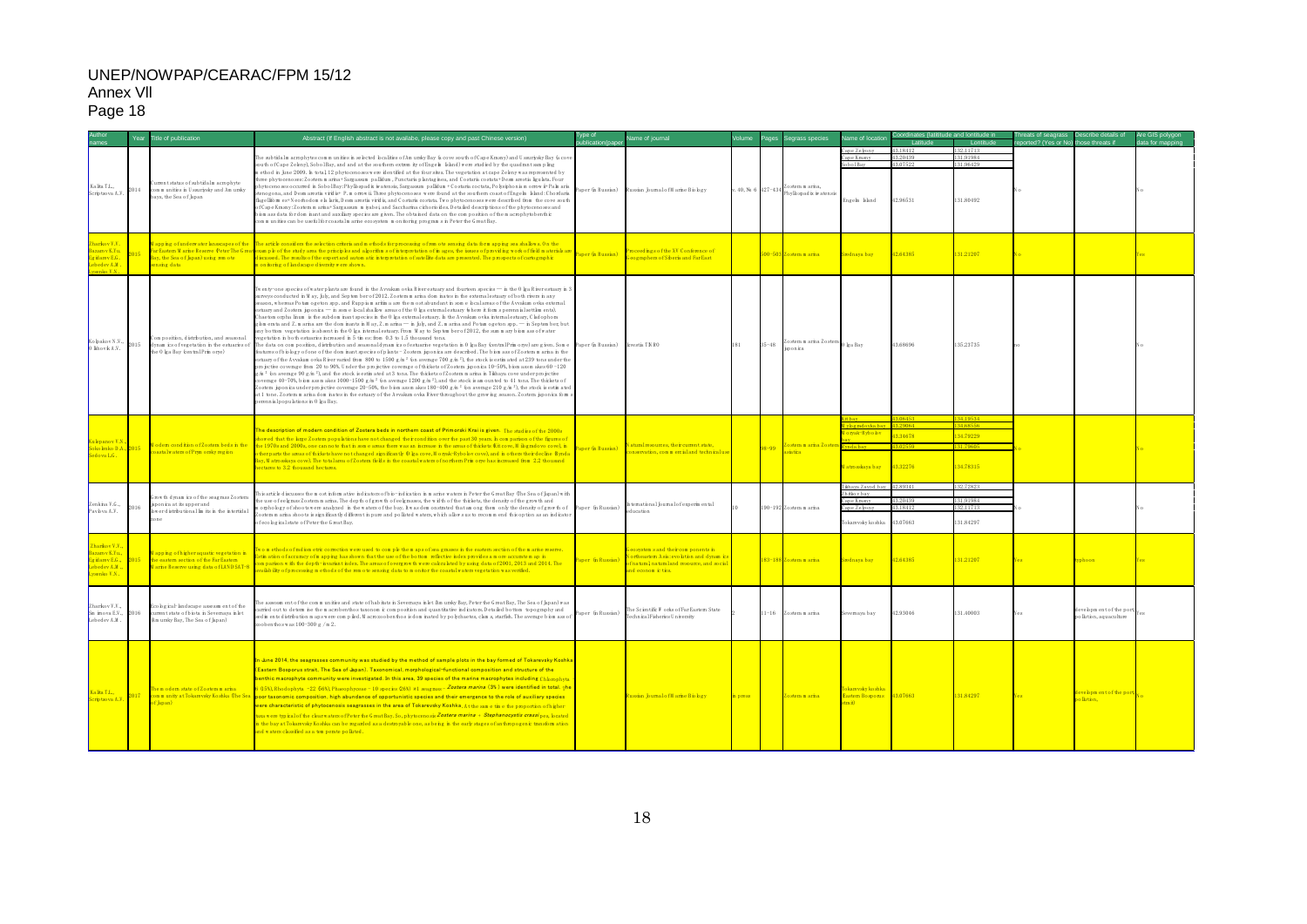$\mathbf{I}$ 

|      | Title of publication                                                                                                                                                                                                   | bstract (If English abstract is not availabe, please copy and past Korean                                                                                                                                                                                                                                                                                                                                                                                                                                                                                                                                                                                                                                                                                                                                                                                                                                                                                                                                                                                                           | Type of | lame of journal                                     | Pages                            | Seegrass species                               | lame of location                     |                     |                                  |            | Coordinates (latititude and Threats of Describe details of Are GIS |                |
|------|------------------------------------------------------------------------------------------------------------------------------------------------------------------------------------------------------------------------|-------------------------------------------------------------------------------------------------------------------------------------------------------------------------------------------------------------------------------------------------------------------------------------------------------------------------------------------------------------------------------------------------------------------------------------------------------------------------------------------------------------------------------------------------------------------------------------------------------------------------------------------------------------------------------------------------------------------------------------------------------------------------------------------------------------------------------------------------------------------------------------------------------------------------------------------------------------------------------------------------------------------------------------------------------------------------------------|---------|-----------------------------------------------------|----------------------------------|------------------------------------------------|--------------------------------------|---------------------|----------------------------------|------------|--------------------------------------------------------------------|----------------|
|      |                                                                                                                                                                                                                        |                                                                                                                                                                                                                                                                                                                                                                                                                                                                                                                                                                                                                                                                                                                                                                                                                                                                                                                                                                                                                                                                                     |         |                                                     |                                  |                                                |                                      |                     | apping a pin. Lontitude seagrass |            |                                                                    |                |
| 2008 | Distribution of a map on spawning grounds of Pacific herring ニシン産卵藻場マップが配布される                                                                                                                                          | Wakkanai Fisheries Research Institute published a map on seagrass and<br>eaweed distributions where Pacific herring, Clupea pallasii spawn around<br>Cape Noshappu near Wakkanai, northern Hokkaido Island, Japan by analyzing<br>aerial photography.                                                                                                                                                                                                                                                                                                                                                                                                                                                                                                                                                                                                                                                                                                                                                                                                                               | report  | Current progress of research Marinet(試験研究は627       | N A                              | hvllospadix iwatensis                          | jimi, Cape Noshappu, Hokkaido Island | 45,43556            | 141,63778                        | No.        |                                                                    |                |
| 1998 | Searching spawning grounds of Pacific herring ニシンの産卵場所を探す                                                                                                                                                              | Researchers of Wakkanai Fisheries Research Instituute found eggs of<br>Pacific herring, Clupea pallasii on one seagrass species, Phyllospadix<br>watensis and one Sargassum specie, Sargassum confusum C. Agardh 1824 Feport<br>round Rumoi in northern Hokkaido Island, Japan in March 1998.                                                                                                                                                                                                                                                                                                                                                                                                                                                                                                                                                                                                                                                                                                                                                                                       |         | Current progress of research Marinet(試験研究は347       | <b>NA</b>                        |                                                |                                      |                     |                                  |            |                                                                    | <b>No</b>      |
|      |                                                                                                                                                                                                                        |                                                                                                                                                                                                                                                                                                                                                                                                                                                                                                                                                                                                                                                                                                                                                                                                                                                                                                                                                                                                                                                                                     |         |                                                     |                                  |                                                | imado, Okayama                       |                     | 34.6083328 134.1357911           | No         |                                                                    | No             |
| 1987 | Relation between shoot and seed distributions of eelgrass bed                                                                                                                                                          | Distribution of shoot and seed of eelgrass Zostera marina, were compared<br>in an eelgrass bed in Okayama Prefecture, the Seto Inland Sea. The former<br>was observed by SCUBA diving on June 4th, 1981 and the latter was<br>surveved by collecting mud samples with a grab-type bottom-sampler on<br>August 17th, 1981. The distribution of shoot and seed were closely related<br>with each other, the points of denser distribution of shoot showing denser<br>distribution of seed. The results suggest that the distribution of seed is an<br>mportant factor for existence of eelgrass bed. It will be possible to create<br>elgrass bed artificially by sowing eelgrass seeds at the place where<br>surrounding conditions are suitable.                                                                                                                                                                                                                                                                                                                                    | paper   | Nippon Suisan Gakkaishi                             | 53 (10) 1755-1758 Zostera marina |                                                |                                      |                     |                                  |            |                                                                    |                |
|      |                                                                                                                                                                                                                        | The objective of this study is to clarify the effect of light reduction by                                                                                                                                                                                                                                                                                                                                                                                                                                                                                                                                                                                                                                                                                                                                                                                                                                                                                                                                                                                                          |         |                                                     |                                  |                                                |                                      |                     |                                  |            |                                                                    |                |
| 2005 | Effects of light reduction by sediment deposition on leaves and sand movement on eelgrass distribution (Zostera<br>narina L.) at Hiroshima Bay in the Seto Inland Sea, Japan. (In Japanese)                            | ediment deposition on leaves and sand movement on eelgrass distribution<br>or obtaining fundamental knowledge on the formation of the eelgrass<br>Zostera marina L.) habitat. We investigated light regime and sediment<br>leposition on leaves near the lower edge of an eelgrass bed, and monitored<br>sand movement and transplanted eelgrass in an unvegetated site near the<br>ligher edge. The average light intensity through sediment deposition on<br>eelgrass leaves was estimated to be approximately 3 E m-2 d-1 < Sand<br>ovement at the unvegetated site ranged from -10 cm to 12 cm and was<br>nore unstable than that at a natural site. Scouring for two months reached paper<br>up to 10 cm, and seedlings disappeared at the unvegetated site near the<br>ligher edge. However, the number of vegetative shoots in the unvegetated<br>site steadily increased. These results suggest that vegetative shoots can<br>survive within 10 cm washouts and the growth of eelgrass near the higher<br>edge of an eelgrass bed is restricted to vegetative reproduction. |         |                                                     | $257 - 261$<br>98(4)             |                                                |                                      | 4.19779             | 132.2360                         |            |                                                                    |                |
|      |                                                                                                                                                                                                                        | Central Fisheries Institute of Hokkaido conducted surveys on seagrass and                                                                                                                                                                                                                                                                                                                                                                                                                                                                                                                                                                                                                                                                                                                                                                                                                                                                                                                                                                                                           |         | al of Japan Society on Water Environment            |                                  |                                                |                                      |                     |                                  |            |                                                                    |                |
| 1997 | Technology development experiment for creating spawning grounds of Pacific herring ニシン産卵藻場造成技術<br>開発試験について                                                                                                             | eaweed distributions by 19 line from the shore to 100 m offshore and<br>quadrat sampling at 209 stations along the lines around Atsuta Village<br>orthwest coast of Hokkaido Island, Japan. Three dominant plants were<br>kelp, Phyllospadix iwatensis and Stephanocystis hakodatensis in order of<br>standing crop.                                                                                                                                                                                                                                                                                                                                                                                                                                                                                                                                                                                                                                                                                                                                                                | report  |                                                     | $13 - 16$                        |                                                |                                      |                     |                                  |            |                                                                    |                |
|      |                                                                                                                                                                                                                        | Marine plants that Pacific herring, Clupea pallasii spawned were                                                                                                                                                                                                                                                                                                                                                                                                                                                                                                                                                                                                                                                                                                                                                                                                                                                                                                                                                                                                                    |         | Hokkaido Fisheries Experimental Station Newslett    |                                  | Phyllospadix iwatensis                         | İshikar                              | 43.39583            | 141,42806                        |            |                                                                    |                |
| 2001 | Where do Pacific herring spawn? An example of Atsuta Villge ニシンはどんな場所に産卵するのか一厚田村の場                                                                                                                                     | vestigated along the coast of Atsuta Village, northwest of Hokkaido Island<br>1996 and 1997. They were Phyllospadix iwatensis. Stephanocystis<br>akodatensis, Sargassum confusum and Mazzaella japonica. However, Pacific<br>erring eggs were mostly attached on fronds of P. iwatensis.                                                                                                                                                                                                                                                                                                                                                                                                                                                                                                                                                                                                                                                                                                                                                                                            | report  | okkaido Fisheries Experimental Station Newsle       | $14 - 17$                        |                                                |                                      | 43.36167            | 141,4258                         |            |                                                                    |                |
| 2004 | What is Phyllospadix iwatensis that recently attracts attention as spawning substrate for Pacific herring 最近、二 very important for Pacific herring population near Hokkaido. Ecology of P.<br>シンの産卵基質として注目されている海草スガモとは? | Pacific herring, Clupea pallasii spawn their eggs on Phyllospadix iwatensis<br>leaves. It was verified that their spawning grounds around Atsuta Village,<br>Zenibako of Otaru City in 2002 and Yoichi Town in 2004. P. iwatensis is<br>vatensis was introduced.                                                                                                                                                                                                                                                                                                                                                                                                                                                                                                                                                                                                                                                                                                                                                                                                                    | report  | Hokkaido Fisheries Experimental Station Newslett    | $7 - 10$<br>63                   | Phyllospadix iwatensis                         |                                      | 43.24444            | 140.72417                        |            |                                                                    |                |
|      |                                                                                                                                                                                                                        | he authors investigated seagrass distributions in an area of Soya Branch                                                                                                                                                                                                                                                                                                                                                                                                                                                                                                                                                                                                                                                                                                                                                                                                                                                                                                                                                                                                            |         |                                                     |                                  |                                                | uiimi                                | 45.42583            | 141.63556                        | No.        |                                                                    | No.            |
|      |                                                                                                                                                                                                                        | ffice of Hokkaido Prefecture by observation with lowered underwater<br>amera and diving in 2005 and 2006. They found 8 locations where seagrass                                                                                                                                                                                                                                                                                                                                                                                                                                                                                                                                                                                                                                                                                                                                                                                                                                                                                                                                     |         |                                                     |                                  |                                                | uva(rvuuiin-iwa)                     | 45,49778            | 141,96722                        | No.        |                                                                    | N <sub>0</sub> |
|      |                                                                                                                                                                                                                        | pecies were distributed and sampled specimens. Species were Zostera                                                                                                                                                                                                                                                                                                                                                                                                                                                                                                                                                                                                                                                                                                                                                                                                                                                                                                                                                                                                                 |         |                                                     |                                  | Zostera caespitosa                             | ishikama(Sakanoshita-kaisuiyokujo)   | 45,37611            | 141,65056                        | No.        |                                                                    | No.            |
| 2006 | resent status on geographical distributions of Zostera species along the coast of northern Hokkaido Island 北海 <mark>marina. Zostera japonica. Zostera ceespitosa</mark> , Zostera asiatica and                         | <b>hyllospadix iwatensis</b>                                                                                                                                                                                                                                                                                                                                                                                                                                                                                                                                                                                                                                                                                                                                                                                                                                                                                                                                                                                                                                                        | enort   | Hokkaido Fisheries Experimental Station Newslett 73 | $11 - 15$                        | hyllospadix iwatensis<br><b>Zostera</b> marina | <u>utsugatashinminato</u>            | 45,2033             | 141.13778                        | No.        |                                                                    | No.            |
|      | 道北部沿岸におけるアマモ類の分布の現状                                                                                                                                                                                                    |                                                                                                                                                                                                                                                                                                                                                                                                                                                                                                                                                                                                                                                                                                                                                                                                                                                                                                                                                                                                                                                                                     |         |                                                     |                                  | Zostera asiatica                               | madomari                             | 45,44222            | 141,03528<br>142 31167           | No.        |                                                                    | No.            |
|      |                                                                                                                                                                                                                        |                                                                                                                                                                                                                                                                                                                                                                                                                                                                                                                                                                                                                                                                                                                                                                                                                                                                                                                                                                                                                                                                                     |         |                                                     |                                  | Zostera japonica                               | sanuka<br>amatonbetsu                | 45 2433<br>45,19194 | 142.51694                        | No.<br>No. |                                                                    | No.<br>No.     |
|      |                                                                                                                                                                                                                        |                                                                                                                                                                                                                                                                                                                                                                                                                                                                                                                                                                                                                                                                                                                                                                                                                                                                                                                                                                                                                                                                                     |         |                                                     |                                  |                                                | oro-numa                             | 45.28139            | 142 22889                        | <b>ALC</b> |                                                                    | $N_0$          |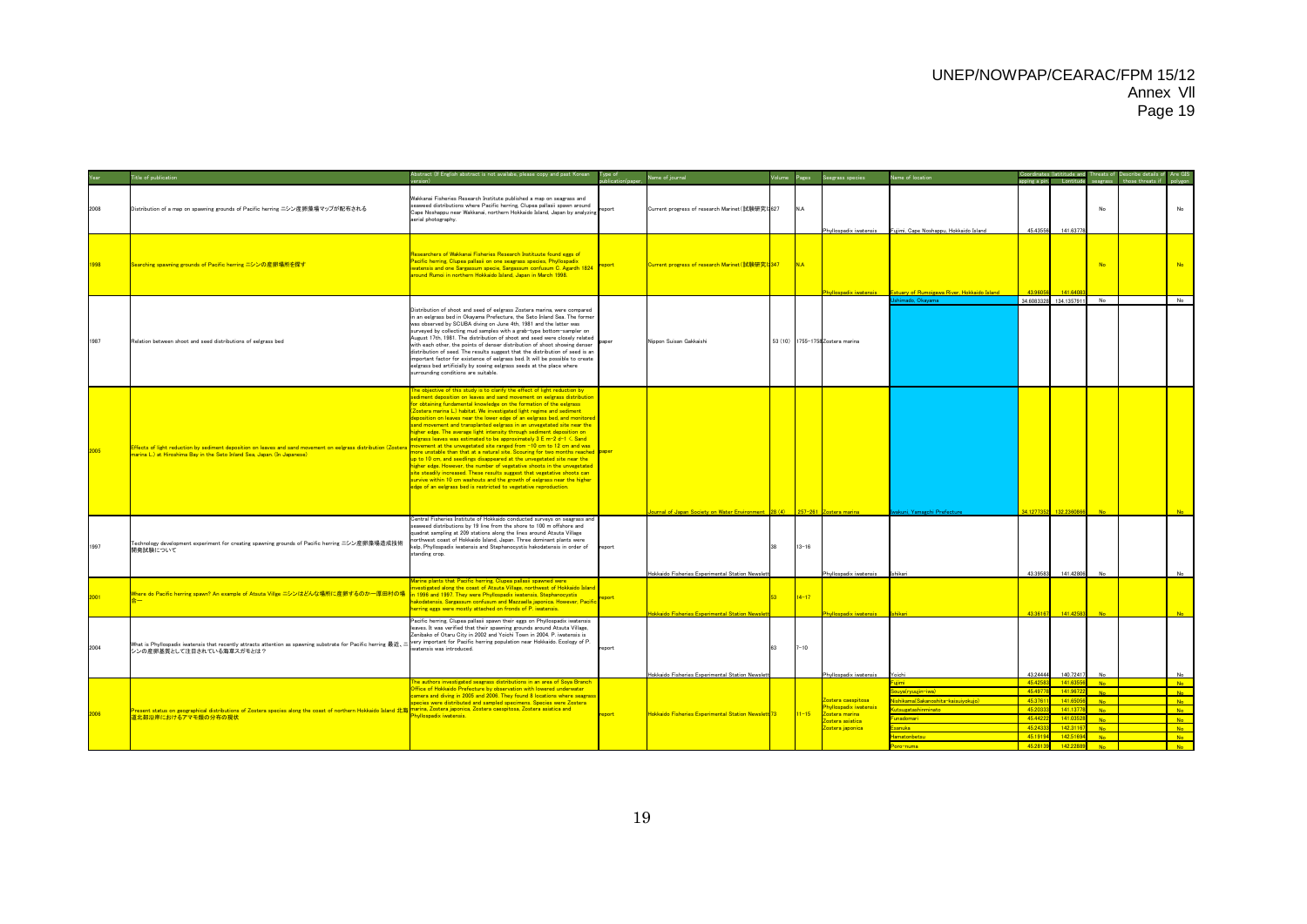|      |                                                                                                               | bstract (If English abstract is not availabe, please copy and past Korean Type of                                                                |        |                                                                |              |           |                                      |                                                        |                       |                                                  |                  | Coordinates (latititude and Threats of Describe details of Are GIS         |                |
|------|---------------------------------------------------------------------------------------------------------------|--------------------------------------------------------------------------------------------------------------------------------------------------|--------|----------------------------------------------------------------|--------------|-----------|--------------------------------------|--------------------------------------------------------|-----------------------|--------------------------------------------------|------------------|----------------------------------------------------------------------------|----------------|
|      | Title of publication                                                                                          |                                                                                                                                                  |        | Name of journal                                                | Volume Pages |           | Seegrass species                     | lame of location                                       | pping a pin.          | Lontitude                                        | seagrass         | those threats if                                                           |                |
|      |                                                                                                               | Muroran Branch of Hakodate Fisheires Institute surveyed seagrass                                                                                 |        |                                                                |              |           |                                      | Hon-Cho                                                | 42.01361              | 143,14667                                        | No.              |                                                                            |                |
|      |                                                                                                               | distributions and their samples for "Research on development of seagrass                                                                         |        |                                                                |              |           |                                      |                                                        | 42.51861              | 140.7827                                         | <b>No</b>        |                                                                            | N <sub>0</sub> |
|      |                                                                                                               | bed creation techniques considering biodiversity" funded by Fisheries                                                                            |        |                                                                |              |           |                                      | Fuyuni(Shiogamaroosoku-iwa)                            | 42.13167              | 142.89667                                        | Mo               |                                                                            | N <sub>0</sub> |
|      |                                                                                                               | Agency of Japan from 2006 to 2008. The researcher found and sampled<br>seagrass species at 13 locations from southern Hokkaido coast except that |        |                                                                |              |           |                                      |                                                        | 41,95472              | 143,20722                                        | No               |                                                                            | No             |
|      |                                                                                                               | from east <b>buri</b> to west Hidaka.                                                                                                            |        |                                                                |              |           |                                      | Touyo(Touyo-Tonneru)                                   |                       |                                                  |                  |                                                                            |                |
|      |                                                                                                               |                                                                                                                                                  |        |                                                                |              |           |                                      | Erimo-misaki(Shin-koh)                                 | 41,93861              | 143.2425                                         | Me.              |                                                                            | No             |
|      |                                                                                                               |                                                                                                                                                  |        |                                                                |              |           |                                      | Jsu(Usuwan-kuchi)                                      | 42.51611              | 140.77833                                        | No               |                                                                            | No             |
|      |                                                                                                               |                                                                                                                                                  |        |                                                                |              |           |                                      | Minamiusu(Entomo-misaki)                               | 42,48444              | 140.79778                                        | <b>No</b>        |                                                                            | No             |
|      |                                                                                                               |                                                                                                                                                  |        |                                                                |              |           |                                      | linamiusu                                              | 42.5                  | 140.79583                                        | No               |                                                                            | No             |
|      |                                                                                                               |                                                                                                                                                  |        |                                                                |              |           | Phyllospadix iwatensis               | rutori-misaki)                                         | 42.495278             | 140.7736                                         | No.              |                                                                            | Ma             |
| 2007 | Surveys on distributions of Zostera species along the Pacific coast in southern Hokkaido 道南太平洋海域のアマ<br>モ類分布調査 |                                                                                                                                                  | report | Hokkaido Fisheries Experimental Station Newslett 74            |              | $12 - 14$ | Zostera marina<br>Zostera caespitosa | Charatsunai                                            | 42 30 722             | 140,98167                                        | No               |                                                                            | No.            |
|      |                                                                                                               |                                                                                                                                                  |        |                                                                |              |           | Zostera asiatica                     | Mitsuishikoshiumi                                      | 42.25861              | 142.52611                                        | No               |                                                                            | No             |
|      |                                                                                                               |                                                                                                                                                  |        |                                                                |              |           |                                      | ojouhama(ayoro-iseki)                                  | 42 451 67             | 141 1975                                         | No.              |                                                                            | No             |
|      |                                                                                                               |                                                                                                                                                  |        |                                                                |              |           |                                      | Sunahara                                               | 42.125                | 140.6458                                         | No               |                                                                            | No             |
|      |                                                                                                               |                                                                                                                                                  |        |                                                                |              |           |                                      | Isuiiri(Benten-misaki)                                 | 41,93694              | 140.94944                                        | No               |                                                                            | No             |
|      |                                                                                                               |                                                                                                                                                  |        |                                                                |              |           |                                      |                                                        |                       |                                                  |                  |                                                                            |                |
|      |                                                                                                               |                                                                                                                                                  |        |                                                                |              |           |                                      | houshi;                                                | 41.85278              | 141.15                                           | No               |                                                                            | No             |
|      |                                                                                                               |                                                                                                                                                  |        |                                                                |              |           |                                      |                                                        | 41 74 667             | 14107722                                         |                  |                                                                            | No             |
|      |                                                                                                               |                                                                                                                                                  |        |                                                                |              |           |                                      | Fukuyama                                               | 41 4 2 7 5            | 14011056                                         | No.              |                                                                            | No             |
|      |                                                                                                               |                                                                                                                                                  |        |                                                                |              |           |                                      | Moheii-gyokoh                                          | 41 75 778             | 140,60611                                        | No.              |                                                                            | No             |
|      |                                                                                                               |                                                                                                                                                  |        |                                                                |              |           |                                      | ikonai                                                 | 41 69667              | 140,4838                                         | N <sub>0</sub>   |                                                                            | No             |
|      |                                                                                                               | The present paper deals with the flora of seaweeds and seagrasses on the                                                                         |        |                                                                |              |           |                                      | muro, Nanao City                                       | 30902976              | 137,011797                                       | No               |                                                                            | No             |
|      |                                                                                                               | coast of Ishikawa Prefecture. The fieldwork was carried out during the                                                                           |        |                                                                |              |           |                                      | nuro, Nanao City                                       |                       | 37.0902976 137.0117971                           | <b>No</b>        |                                                                            | No             |
|      |                                                                                                               | period from January 1997 to January 2000. The numbers of species                                                                                 |        |                                                                |              |           |                                      | tsuke, Suzu City                                       | 37.3983886            | 137,245804                                       | No               |                                                                            | No             |
|      |                                                                                                               | collected was 197 including 23 species of Chlorophyceae, 58 species of<br>Phaeophyceae, 111 species of Rhodophyceae and 5 species of marine      |        |                                                                |              |           |                                      | tsuke, Suzu City                                       |                       | 37.3982746 137.245993                            | No               |                                                                            | No             |
|      |                                                                                                               | flowering plants.                                                                                                                                |        |                                                                |              |           |                                      |                                                        |                       |                                                  |                  |                                                                            |                |
|      |                                                                                                               |                                                                                                                                                  |        |                                                                |              |           | Zostera marina<br>Zostera japonica   | ntenzaki, Anamizu City                                 |                       | 372138024 1370655142                             | No               |                                                                            | No             |
| 2002 | List of marine plants from the coast of Ishikawa prefecture. (In Japanese)                                    |                                                                                                                                                  | paper  | Bulletin of Ishikawa Prefecture Fisheries Researc <sup>3</sup> |              |           | 1月11日 Halophila ovalis               | chigasaki, Notojima Island                             |                       | 37.1652618 137.0447451                           | No               |                                                                            | No             |
|      |                                                                                                               |                                                                                                                                                  |        |                                                                |              |           | Zostera caespitosa                   | chigasaki, Notojima Island                             |                       | 37.1652618 137.0447451                           | No               |                                                                            | No             |
|      |                                                                                                               |                                                                                                                                                  |        |                                                                |              |           | Phyllospadix japonicus               | tano, Kaga City                                        |                       | 36 3250713 136 2763813                           | No               |                                                                            | No             |
|      |                                                                                                               |                                                                                                                                                  |        |                                                                |              |           |                                      | rosaki, Kaga City                                      |                       | 36.3390436 136.2886458                           | <b>No</b>        |                                                                            | No             |
|      |                                                                                                               |                                                                                                                                                  |        |                                                                |              |           |                                      | kayamachi, Suzu City                                   |                       | 375309289 1372608021                             | No               |                                                                            | No             |
|      |                                                                                                               |                                                                                                                                                  |        |                                                                |              |           |                                      | kamimachi, Waiima City                                 |                       | 37.4212373 136.9837239                           | <b>No</b>        |                                                                            | No             |
|      |                                                                                                               |                                                                                                                                                  |        |                                                                |              |           |                                      | ura, Notojima Island                                   |                       | 37.2970813 137.1944392                           | <b>No</b>        |                                                                            | No             |
|      |                                                                                                               | This paper describes the results of observation on the distribution of                                                                           |        |                                                                |              |           |                                      | ake Nakaumi                                            | 35.491171 133.224718  |                                                  | yes l            | will be decrease                                                           | No             |
|      |                                                                                                               | ndangered aquatic macrophytes in Lake Shinji and Nakaumi, southwestern                                                                           |        |                                                                |              |           |                                      | ake Nakaumi                                            | 35.4518628 133.12863  |                                                  | yes              | will be decreased                                                          | <b>No</b>      |
|      |                                                                                                               | lonshu, Japan. Distribution of six submerged (Potamogeton pectinatus L.,                                                                         |        |                                                                |              |           |                                      | ake Shinji                                             |                       | 35.4676831 133.0537245                           | yes              | will be decreased                                                          | N <sub>o</sub> |
|      |                                                                                                               | panormitanus Biv., Ruppia maritima L., Zannichellia palustris L., Chara                                                                          |        |                                                                |              |           |                                      | Lake Shinji                                            |                       | 35.4678044 133.0561116                           | yes              | will be decrease                                                           | No.            |
|      |                                                                                                               | corallina Willdenow var. kyushuensis Imahori and Zostera japonica Ashers et                                                                      |        |                                                                |              |           |                                      | <mark>Dhashi River</mark>                              |                       | 35.4671046 133.0630715                           | yes              | will be decreased                                                          | No.            |
|      |                                                                                                               | <u> Graebn.) and one emergent macrophyte (Carex rugulosa Kükenth) are </u><br>hown and their characteristics features are also shown.            |        |                                                                |              |           |                                      | <u>)hashi River</u>                                    | 35.4625498 133.087866 |                                                  |                  | yes vill be decreased.                                                     | No.<br>No.     |
|      |                                                                                                               |                                                                                                                                                  |        |                                                                |              |           |                                      | hashi River<br>ashi River                              | 54624775 1330893      |                                                  | yes<br>ves       | will be decreased.<br>will be decreased.                                   | <b>No</b>      |
|      |                                                                                                               |                                                                                                                                                  |        |                                                                |              |           |                                      | <b>Thashi River</b>                                    | 35.4518914 133.1039:  |                                                  |                  | yes / will be decreased                                                    | <b>No</b>      |
|      |                                                                                                               |                                                                                                                                                  |        |                                                                |              |           |                                      | ake Nakaumi                                            | 35.4601213 133.126313 |                                                  |                  | yes vill be decreased.                                                     | No.            |
|      |                                                                                                               |                                                                                                                                                  |        |                                                                |              |           |                                      | ake Nakaumi                                            |                       | 35.4522416 133.1464709                           |                  | yes vill be decreased.                                                     | No.            |
|      |                                                                                                               |                                                                                                                                                  |        |                                                                |              |           |                                      | ake Nakaumi                                            |                       | 35.4477735 133.1585065                           |                  | yes / will be decreased.                                                   | No.            |
|      |                                                                                                               |                                                                                                                                                  |        |                                                                |              |           |                                      | <mark>.ake Nakaumi</mark><br><mark>.ake Nakaumi</mark> |                       | 35.4362344 133.1758943<br>35.4383788 133.1986021 |                  | yes will be decreased. No<br>yes vill be decreased. No                     |                |
| 2001 | Distribution of endangered aquatic macrophytes in Lakes Shinji and Nakaumi. (In Japanese)                     |                                                                                                                                                  | paper  | Laguna                                                         |              |           | 95-100 Zostera japonica              | ake Nakaumi                                            | 354489427 133211031   |                                                  | ves <sup>t</sup> | will be decreased.                                                         | <b>No.</b>     |
|      |                                                                                                               |                                                                                                                                                  |        |                                                                |              |           |                                      | ake Nakaumi                                            | 35455929 13325892     |                                                  |                  | yes vill be decreased. No                                                  |                |
|      |                                                                                                               |                                                                                                                                                  |        |                                                                |              |           |                                      | ake Nakaum                                             |                       | 35.447806 133.214148                             | yes              | will be decreased                                                          | No.            |
|      |                                                                                                               |                                                                                                                                                  |        |                                                                |              |           |                                      | <mark>.ake Nakaumi</mark>                              |                       | 35.4861471 133.229644:                           | yes              | will be decreased                                                          | <b>No</b>      |
|      |                                                                                                               |                                                                                                                                                  |        |                                                                |              |           |                                      | <mark>.ake Nakaumi</mark>                              |                       | 35.5123627 133.187057                            | yes              | will be decreased                                                          | <b>No</b>      |
|      |                                                                                                               |                                                                                                                                                  |        |                                                                |              |           |                                      | ake Nakaumi                                            |                       | 35.4837858 133.1775216<br>35.5259719 133.195946  | yes              | will be decreased                                                          | No.<br>No.     |
|      |                                                                                                               |                                                                                                                                                  |        |                                                                |              |           |                                      | ake Nakaumi<br><u>ake Nakaumi</u>                      |                       | 5.5080219 133.1674444                            | yes              | will be decreased<br>yes vill be decreased.                                | No.            |
|      |                                                                                                               |                                                                                                                                                  |        |                                                                |              |           |                                      | ake Nakaumi                                            |                       | 35.486788 133.155939                             | yes              | will be decreased                                                          | No.            |
|      |                                                                                                               |                                                                                                                                                  |        |                                                                |              |           |                                      | ake Nakaumi                                            | 35.4858125 133.147350 |                                                  |                  | yes vill be decreased.                                                     | No.            |
|      |                                                                                                               |                                                                                                                                                  |        |                                                                |              |           |                                      | ake Nakaumi,                                           |                       | 35.4996698 133.1362841                           |                  | yes vill be decreased.                                                     | No.            |
|      |                                                                                                               |                                                                                                                                                  |        |                                                                |              |           |                                      | <mark>.ake Nakaumi.</mark>                             |                       | 35.5115388 133.131892                            |                  | yes vill be decreased.                                                     | No.            |
|      |                                                                                                               |                                                                                                                                                  |        |                                                                |              |           |                                      | ake Nakaumi<br>ake Nakaumi                             |                       | 35.5351542 133.1539821<br>35.5362668 133.1602402 |                  | yes / will be decreased.                                                   | No.<br>No.     |
|      |                                                                                                               |                                                                                                                                                  |        |                                                                |              |           |                                      | ake Shinii                                             |                       |                                                  |                  | yes vill be decreased.<br>35.4715115 133.0215102 yes will be decreased. No |                |
|      |                                                                                                               |                                                                                                                                                  |        |                                                                |              |           |                                      |                                                        |                       |                                                  |                  |                                                                            |                |

 $\mathbf{I}$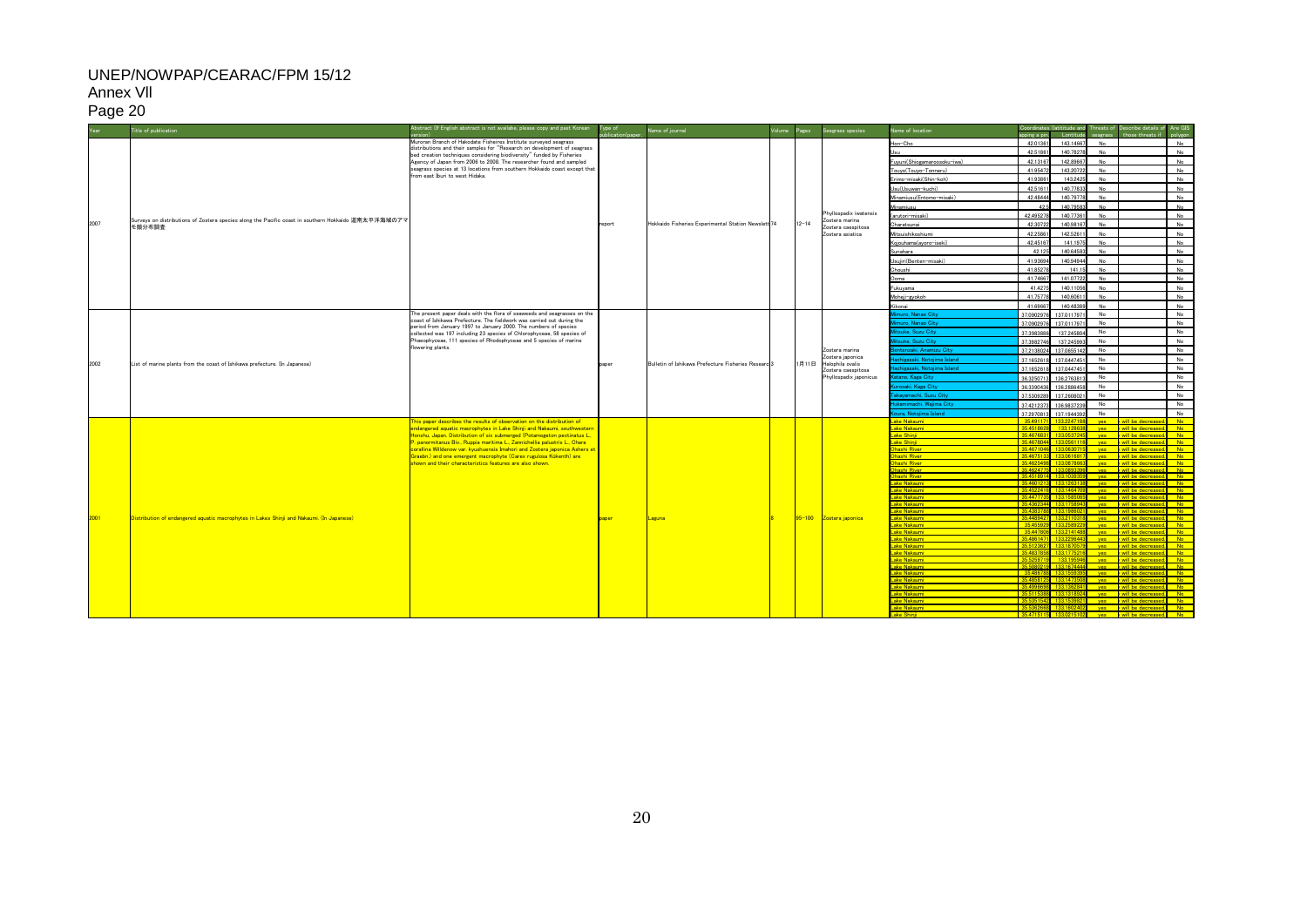| hor names                                 |      | litle of publication                                                                                                                                                                | estract (If English abstract is not availabe, please copy and past Korean                                                                                                                                                                                                                                                                                                                                                                                                                                                                                                                                                                                                                                                                                                                                                                                                                                                                                                                                                  | Type of | ame of journal                                                    |          | eegrass species                | <b>Vame of location</b>                      |                    | apping a pin. Lontitude                          |            | Coordinates (latititude and Threats of Describe details of Are GIS |                       |
|-------------------------------------------|------|-------------------------------------------------------------------------------------------------------------------------------------------------------------------------------------|----------------------------------------------------------------------------------------------------------------------------------------------------------------------------------------------------------------------------------------------------------------------------------------------------------------------------------------------------------------------------------------------------------------------------------------------------------------------------------------------------------------------------------------------------------------------------------------------------------------------------------------------------------------------------------------------------------------------------------------------------------------------------------------------------------------------------------------------------------------------------------------------------------------------------------------------------------------------------------------------------------------------------|---------|-------------------------------------------------------------------|----------|--------------------------------|----------------------------------------------|--------------------|--------------------------------------------------|------------|--------------------------------------------------------------------|-----------------------|
| Sakuno, Y., Sochea, L., Kunii, H., 12009  |      | Estimation of Zostera bed coverage using Balloon with video camera. (In Japanese)                                                                                                   | stimation of Zostera bed coverage using balloon with digital video camera<br>1 Lake Nakaumi, Shimane Prefecture, Japan was tried. The simultaneous<br>field survey was done in Tonoe water region and in the southeast shore of<br>Moriyama Dike on May 30, 2008. As a result, it was confirmed that the<br>Zostera bed coverage of 200 - 250 m scale was distributed in these areas<br>by using the video data. Moreover, the method of classifying the marine<br>forest from RGB data of the video images was shown by applying "Bottom<br>ndex (BI)" method. Finally, it was shown that the BI method was effective                                                                                                                                                                                                                                                                                                                                                                                                     |         | Proceedings of hydraulic engineering                              |          | 1357-1362 Zostera marina       | Lake Nakaumi<br>Lake Nakaumi<br>Lake Nakaumi |                    | 35.5332439 133.2031611<br>35.5174525 133.1854858 | No<br>No   |                                                                    | No<br>No.<br>No       |
|                                           |      |                                                                                                                                                                                     | for the Zostera bed coverage extraction in the lake.                                                                                                                                                                                                                                                                                                                                                                                                                                                                                                                                                                                                                                                                                                                                                                                                                                                                                                                                                                       |         |                                                                   |          |                                |                                              |                    | 35.5307051 133.2007779                           |            |                                                                    |                       |
|                                           |      |                                                                                                                                                                                     |                                                                                                                                                                                                                                                                                                                                                                                                                                                                                                                                                                                                                                                                                                                                                                                                                                                                                                                                                                                                                            |         |                                                                   |          |                                |                                              |                    |                                                  |            |                                                                    |                       |
| Nabata, S., Abe E., Kakiuchi, M. 1992     |      | On the "Isovake" condition in Taisei-cho, southwestern Hokkaid                                                                                                                      | he authors studied quantitative distributions of animals and plants in<br><u>parren area off Taisei-cho located in southwest Hokkaido Island and I</u><br>bbserved formation process of seaweed beds after deployment of<br>ubstrates from 1985 to 1986.                                                                                                                                                                                                                                                                                                                                                                                                                                                                                                                                                                                                                                                                                                                                                                   | report  | ntific report of Hokkaido Fisheries Experim                       | $1 - 14$ |                                |                                              |                    |                                                  | <b>No</b>  |                                                                    | No                    |
|                                           |      |                                                                                                                                                                                     | cological studies on the population dynamics of the sea urchin                                                                                                                                                                                                                                                                                                                                                                                                                                                                                                                                                                                                                                                                                                                                                                                                                                                                                                                                                             |         |                                                                   |          |                                | Mitsuya-Genwa                                |                    | 42.01917 140.10028                               | No.        |                                                                    | No.                   |
|                                           |      |                                                                                                                                                                                     | trongylocentrotus nudus have been carried out at 13 survey sites off the<br>oast of southern Hokkaido from 1980 to 1995. The reproductive cycle.                                                                                                                                                                                                                                                                                                                                                                                                                                                                                                                                                                                                                                                                                                                                                                                                                                                                           |         |                                                                   |          |                                | Esan-Hiura<br>arugami                        | 41 7708<br>$-42.1$ | 141,09611<br>139,9680                            | No.<br>No. |                                                                    | N <sub>o</sub><br>No. |
|                                           |      |                                                                                                                                                                                     | courrence of echinopluteus larvae, recruitment of the 0 year-old juveniles                                                                                                                                                                                                                                                                                                                                                                                                                                                                                                                                                                                                                                                                                                                                                                                                                                                                                                                                                 |         |                                                                   |          |                                |                                              | 41,44528           | 140.23694                                        | No.        |                                                                    | No.                   |
|                                           |      |                                                                                                                                                                                     | rocess of somatic and gonadal growth attributable to algal feeding, and the<br>nvironmental factors leading to annual fluctuations in the number of                                                                                                                                                                                                                                                                                                                                                                                                                                                                                                                                                                                                                                                                                                                                                                                                                                                                        |         |                                                                   |          |                                |                                              | 42.2227            | 142.62528                                        | No.        |                                                                    | No.                   |
| Agatsuma, Y.                              | 1997 | Ecological studies on the Population dynamics of the sea urchin Strongylocentrotus nudus.                                                                                           | uvenile recruits and the subsequent commercial catch have been detailed<br>rom data collected over this period. In order to form algae communities on<br>coralline flats where only crustose coralline algae occur (termed "Isovake"<br>a Japanese), the succession of marine algae after the removal of sea<br>rchins was studied. Furthermore, in order to establish the enhanced<br>ulture of S, nudus on coralline flats where previously there was no<br>ommercial catch, field experiments on gonadal increment have been<br>arried out.                                                                                                                                                                                                                                                                                                                                                                                                                                                                             | report  | Scientific report of Hokkaido Fisheries Experimen <mark>51</mark> | $1 - 66$ | Phyllospadix iwatensis         |                                              | 4151472            | 1403711                                          | No.        |                                                                    |                       |
| Hoshikawa, H., Tajima, K., Kawai, 12002   |      | Effect of vegetation and topography on the spawning bed selection of herring. Clupea pallasii                                                                                       | Pacific herring (Clupea pallasii) spawn in Atsuta, on the west coast of<br>Hokkaido, northern Japan, was surveyed by divers in 1998 and 1999. Some<br>prooves existed on the flat rocky shore developed at Minedomari. Atsuta.<br>Spawning beds of herring were located near the grooves year by year.<br>Herring used seagrass, Phyllospadix iwatensis, as spawning substratum.<br>faximum egg density was 101.375 per small quadrate (0.25 m x 0.25 m) in<br>1998. Seagrass biomass affected egg density. Seagrass biomass, leaf density<br>and number of eggs per seagrass biomass unit were significantly higher<br>vithin grooves outside of them. These surveys showed that egg distribution<br>s dependent on the seagrass density and the groove existence on the<br>ocky shore available for use as a passage to enter the shallower area at<br>linedomari, Atsuta.                                                                                                                                               |         | ientific report of Hokkaido Fisheries Experimen 62                |          | 105-111 Phyllospadix iwatensis |                                              | 43.33556           | 141,422                                          | No         |                                                                    |                       |
| Hoshikawa, H., Tajima, K., Kawai T2002    |      | Water temperature and salinity in the spaqwning bed of hering (clupea pallasii), and estimating of spawning<br>reriod based on the water temperature                                | Water temperature and salinity in herring spawning beds on the rocky shore<br>were surveyed at Minedomari, Atsuta, Hokkaido during the 2000 spawning<br>season. Water temperature was 4° C during mid-March spawning and 7-8°<br>C at the mid-April hatch. Average temperature was 5.2° C in the spawning<br>bed and 4.7° C at deeper bottom off Minedomari. Cumulative temperature<br>rom spawn to hatch was 138.8° C in the spawning bed. This value was<br>almost equal to the 136° C obtained in the laboratory where eggs were<br>kept under 8.5° C. Spawning period in field could be estimated based on<br>cumulative temperature for respective developmental stages and water<br>temperatures. Salinity changed very widely from 7 psu to over 30 psu after<br>the end of March due to melting snow. Spawning on the shallow rocky shore<br>at Atsuta adapted to reduce the incubation period through higher<br>temperature and obtain good conditions for development and hatch out<br>hrough adequate salinity. |         | cientific report of Hokkaido Fisheries Experimen 62               |          | 113-118 Phyllospadix iwatensis | Minedomari                                   | 43.33556           | 141.4225                                         | No         |                                                                    | No                    |
|                                           |      |                                                                                                                                                                                     | Natural spawning beds of herring (Clupea pallasii) were investigated along<br>the Rumoi coast. Hokkaido, Japan from 1906 to 2001. Seven spawning beds                                                                                                                                                                                                                                                                                                                                                                                                                                                                                                                                                                                                                                                                                                                                                                                                                                                                      |         |                                                                   |          |                                |                                              |                    |                                                  |            |                                                                    |                       |
| Akaike, S., Tada, M., Takiya, A., Im 2002 |      | Natural spawning beds of herring in the Rumoi distinct along the coast of northwestern Hokkaido from 1998 to were beloved to approach spawning beds from offshore through sea-floor | vere found at seaweed beds shallower than 2 m deep from 1998 to 2001.<br>Milky-white turbidity of the sea surface due to herring spawning was<br>bbserved in three times (Reuke in 1999, 2001 and Onishika in 2001).<br>Estimated total number of eggs ranged from 84.5x10^6 to 263.1 x10^6.<br>average egg density ranged from 10834 to 571000/m2, and maximum egg<br>lensity ranged from 176 x10^3 to 2.5 x 10^6/m2. Species of seaweeds<br>attached with the large number of eggs were Phyllospadix iwatensis. I<br>Sargassum confusum and Coccophora langsdorfii. Daily average of water<br>emperature during spawning periods ranged from 2.8 to 4.7° C. Spawning<br>ed salinity in these periods was diluted and fluctuated due to melting<br>snow. On spawning days, it was calm with the character of low wave height<br>ow wave velocity, easterly winds, and cloudy sky. Spawning herring schools                                                                                                                |         |                                                                   |          |                                |                                              | 42.014             | 141,016                                          | <b>No</b>  |                                                                    |                       |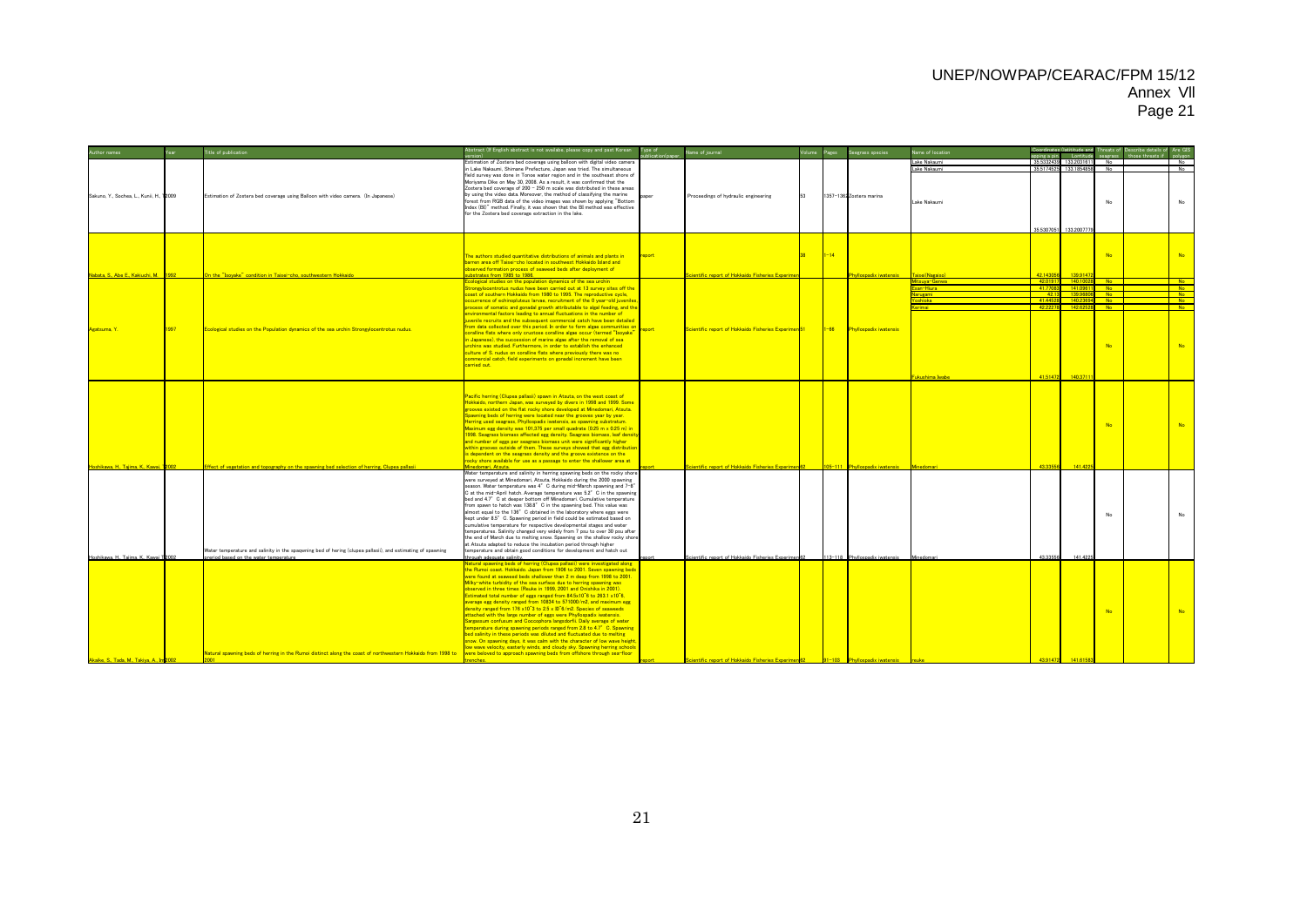| hor names                                      |         | litle of publication                                                                                                                                                                  | bstract (If English abstract is not availabe, please copy and past Korean                                                                               | Type of | lame of journal                                     | Jolume Pages |                 | Seegrass species                | lame of location                               |                      | spoing a pin. Lontitude seagrass                      |                | Coordinates (latititude and Threats of Describe details of | Are GIS           |
|------------------------------------------------|---------|---------------------------------------------------------------------------------------------------------------------------------------------------------------------------------------|---------------------------------------------------------------------------------------------------------------------------------------------------------|---------|-----------------------------------------------------|--------------|-----------------|---------------------------------|------------------------------------------------|----------------------|-------------------------------------------------------|----------------|------------------------------------------------------------|-------------------|
|                                                |         |                                                                                                                                                                                       | n order to develop a technique for algal bed formation, the growth and                                                                                  |         |                                                     |              |                 |                                 |                                                |                      |                                                       |                |                                                            |                   |
|                                                |         |                                                                                                                                                                                       | naturation of the perennial brown alga Sargassum confusum that adhered                                                                                  |         |                                                     |              |                 |                                 |                                                |                      |                                                       |                |                                                            |                   |
|                                                |         |                                                                                                                                                                                       | to concrete plates were examined. The concrete plates were placed at the                                                                                |         |                                                     |              |                 |                                 |                                                |                      |                                                       |                |                                                            |                   |
|                                                |         |                                                                                                                                                                                       | ground level in the area with S. confusum vegetation at Minedomari. Atsuta.                                                                             |         |                                                     |              |                 |                                 |                                                |                      |                                                       |                |                                                            |                   |
|                                                |         |                                                                                                                                                                                       | n July 2000. The plates were then relocated at a depth of 1 m and 3 m in                                                                                |         |                                                     |              |                 |                                 |                                                |                      |                                                       |                |                                                            |                   |
|                                                |         |                                                                                                                                                                                       | December 2000, at 5 m in January 2001 in the same area, and at 1 m in                                                                                   |         |                                                     |              |                 |                                 |                                                |                      |                                                       |                |                                                            |                   |
|                                                |         |                                                                                                                                                                                       | January 2003 in the southern part of the area where Pacific herring spawn                                                                               |         |                                                     |              |                 |                                 |                                                |                      |                                                       |                |                                                            |                   |
|                                                |         |                                                                                                                                                                                       | The length of S. confusum on the plates was measured. The mean length of                                                                                |         |                                                     |              |                 |                                 |                                                |                      |                                                       | No             |                                                            | No                |
|                                                |         |                                                                                                                                                                                       | S. confusum on the plates set under severe wave conditions (depth: 3 m)                                                                                 |         |                                                     |              |                 |                                 |                                                |                      |                                                       |                |                                                            |                   |
|                                                |         |                                                                                                                                                                                       | was lesser than that under calm wave conditions (depth: 1 m and 5 m). The                                                                               |         |                                                     |              |                 |                                 |                                                |                      |                                                       |                |                                                            |                   |
|                                                |         |                                                                                                                                                                                       | nean length of S. confusum on the plates was lesser than that observed in<br>atural vegetation around the plates at the southern area. The maturation   |         |                                                     |              |                 |                                 |                                                |                      |                                                       |                |                                                            |                   |
|                                                |         |                                                                                                                                                                                       | of S. confusum was observed on the plates at the age of three years. These                                                                              |         |                                                     |              |                 |                                 |                                                |                      |                                                       |                |                                                            |                   |
|                                                |         |                                                                                                                                                                                       | results suggest that algal bed formation should be carried out for three                                                                                |         |                                                     |              |                 |                                 |                                                |                      |                                                       |                |                                                            |                   |
| Kaneta, T., Sakurai, I                         |         | Growth and maturation of the perennial brown alga Sargassum confusum adhered on concrete plates                                                                                       | uccessive vears.                                                                                                                                        |         | cientific report of Hokkaido Fisheries Experimen 70 |              |                 | 113-117 Phyllospadix iwatensis  | Minedomari                                     | 43,34778             | 141,4208                                              |                |                                                            |                   |
|                                                |         |                                                                                                                                                                                       | The horizontal distribution and quantity of natural resources of seagrass                                                                               |         |                                                     |              |                 |                                 |                                                |                      |                                                       |                |                                                            |                   |
|                                                |         |                                                                                                                                                                                       | Zostera marina and Zostera iaponica) in brackish Lake Obuchi, located in                                                                                |         |                                                     |              |                 |                                 |                                                |                      |                                                       |                |                                                            |                   |
|                                                |         |                                                                                                                                                                                       | the center of the Shimokita Peninsula in Aomori Prefecture, were observed                                                                               |         |                                                     |              |                 |                                 |                                                |                      |                                                       |                |                                                            |                   |
|                                                |         |                                                                                                                                                                                       | by image analysis of an aerial photograph and aqualung diving from June                                                                                 |         |                                                     |              |                 |                                 |                                                |                      |                                                       |                |                                                            |                   |
|                                                |         |                                                                                                                                                                                       | 2004 to April 2005. Distributed water depth of Zostera marina and Zostera<br>aponica were approximately 1 - 1.5 m and < 0.5 m, respectively. Total area |         |                                                     |              |                 |                                 |                                                |                      |                                                       |                |                                                            |                   |
|                                                |         |                                                                                                                                                                                       | of seagrass in the lake was approximately 0.08 km2, which the                                                                                           |         |                                                     |              |                 |                                 | Lake Obuchi                                    |                      |                                                       | Yes            | ophication and herb                                        | No                |
|                                                |         |                                                                                                                                                                                       | corresponding area to 2% of the surface area of the lake. Maximum and                                                                                   |         |                                                     |              |                 |                                 |                                                |                      |                                                       |                |                                                            |                   |
|                                                |         |                                                                                                                                                                                       | ninimum values of total quantity of natural resources (a leaf and root parts                                                                            |         |                                                     |              |                 |                                 |                                                |                      |                                                       |                |                                                            |                   |
|                                                |         |                                                                                                                                                                                       | of seagrass in the lake were showed approximately 72 t (June) and 22 t                                                                                  |         |                                                     |              |                 |                                 |                                                |                      |                                                       |                |                                                            |                   |
|                                                |         |                                                                                                                                                                                       | April), respectively. The total quantity of natural resources of seagrass in                                                                            |         |                                                     |              |                 |                                 |                                                |                      |                                                       |                |                                                            |                   |
|                                                |         | Horizontal distribution and natural resource of seagrass in brackish Lake Obuchi, Aomori Prefecture, Japan. (In                                                                       | this work was approximately similar to that of approximately 30 - 40 years                                                                              |         |                                                     |              |                 |                                 |                                                |                      |                                                       |                |                                                            |                   |
| Ueda, S., Chikuchi, Y. and Kondo. 2006         |         | (nannen)                                                                                                                                                                              |                                                                                                                                                         |         | apanese Journal of Limnology                        |              |                 | 113-121 Zostera marina          |                                                | 40.958055            | 141.35672                                             |                |                                                            |                   |
|                                                |         |                                                                                                                                                                                       | Muroran Branch of Hakodate Fisheires Institute surveyed seagrass                                                                                        |         |                                                     |              |                 |                                 |                                                |                      | 41.9510709 143.2917357                                | <b>No</b>      |                                                            | No.               |
|                                                |         |                                                                                                                                                                                       | distributions and their samples for "Research on development of seagrass                                                                                |         |                                                     |              |                 |                                 |                                                |                      | 41.9206467 143.1783925                                | <b>No</b>      |                                                            | No.               |
|                                                |         |                                                                                                                                                                                       | bed creation techniques considering biodiversity" funded by Fisheries<br>Agency of Japan from 2006 to 2008. The researcher found and sampled            |         |                                                     |              |                 |                                 |                                                |                      | 41.8528389 141.163326<br>41.7241105 141.0675488       | No<br>No       |                                                            | No<br>No          |
|                                                |         |                                                                                                                                                                                       | seagrass species at 13 locations from southern Hokkaido coast except that                                                                               |         |                                                     |              |                 |                                 |                                                |                      | 41.6833843 140.4666555                                | No             |                                                            | No.               |
|                                                |         |                                                                                                                                                                                       | from east Iburi to west Hidaka.                                                                                                                         |         |                                                     |              |                 |                                 |                                                |                      | 41.967626 140.9439335                                 | No             |                                                            | No.               |
| Yoshimura, K. 吉村圭三                             | 2007    | Surveys on Zostera Zostera species along the Pacific coast in southern Hokkaido Island 道南太平洋海域のアマ                                                                                     |                                                                                                                                                         |         | Hokkaido Fisheries Experimental Station Newslett 74 |              | $12 - 14$       | Phyllospadix iwatensis          |                                                |                      | 42.0941562 142.9271919                                | No             |                                                            | No.               |
|                                                |         | モ額分布調査                                                                                                                                                                                |                                                                                                                                                         |         |                                                     |              |                 |                                 |                                                |                      | 42.279922 142.3546268                                 | No             |                                                            | No.               |
|                                                |         |                                                                                                                                                                                       |                                                                                                                                                         |         |                                                     |              |                 |                                 | N <sub>A</sub>                                 |                      | 42.4447281 141.23210                                  | No             |                                                            | No                |
|                                                |         |                                                                                                                                                                                       |                                                                                                                                                         |         |                                                     |              |                 |                                 | IN A                                           |                      | 42 2998967 140 9711306                                | <b>No</b>      |                                                            | No.               |
|                                                |         |                                                                                                                                                                                       |                                                                                                                                                         |         |                                                     |              |                 |                                 | IN A                                           |                      | 42.1345992 140.6906893                                | No             |                                                            | No.               |
|                                                |         |                                                                                                                                                                                       |                                                                                                                                                         |         |                                                     |              |                 |                                 |                                                |                      | 41.4120096 140.1447119                                | No             |                                                            | No.               |
|                                                |         |                                                                                                                                                                                       |                                                                                                                                                         |         |                                                     |              |                 |                                 |                                                |                      | 42.4905479 140.7777087                                | <b>No</b>      |                                                            | No                |
| akavama, Y., Ueno, S., Katsui, H., 2003        |         | +BS model on eel grass beds based on their distributions in Ena Bay 江奈湾の藻場分布データに基づいたアマモ【The authors developed a Habitat Suitability Index (HIS) model that quantify<br><b>DHSIモデル</b> | <u>abitat environments of Zostera marina. Using radiation on the sea bottom,</u>                                                                        |         | roceedings of Coastal Engineering, JSCE 海岸工50       |              | 136-1140        | ostera marina<br>stera ianonica | ina Bav                                        | 35 1453877           | 139 667303                                            | No.            |                                                            | No No             |
|                                                |         |                                                                                                                                                                                       | .<br>Department of Environment and Forests. Mie Prefecture surveyed seagrass                                                                            |         |                                                     |              |                 |                                 | ina Bay                                        |                      | 35.1462916 139.665613                                 | No.            |                                                            | No.               |
|                                                |         |                                                                                                                                                                                       | and seaweed beds in Katada and Shinmei areas in Ago Bay, Mie Prefecture                                                                                 |         |                                                     |              |                 |                                 | <b>N.A</b>                                     |                      | 34.2624012 136.8292558                                | No             |                                                            | No.               |
|                                                |         | Outline of environment iprovement experimental project in 2005 with useful microorganisms平成17年度 有用微 ffrom 2003 to 2005 with marine environments.                                      |                                                                                                                                                         |         |                                                     |              |                 | Costera marina                  |                                                |                      | 34.3132426 136.8232658                                | No             |                                                            | No.               |
| Department of Environment and 2006             |         | 生物による環境改善実験事業(英虞湾浄化調査)の概要                                                                                                                                                             |                                                                                                                                                         | eport   |                                                     | N/A          | N/A             | ostera japonica                 | IN A                                           |                      | 34.2616408 136.8358348<br>34.2607865 136.829927       | No.<br>No      |                                                            | No<br>No.         |
|                                                |         |                                                                                                                                                                                       |                                                                                                                                                         |         |                                                     |              |                 |                                 | N A                                            |                      | 34.2612734 136.8344326                                | No             |                                                            | No                |
|                                                |         |                                                                                                                                                                                       |                                                                                                                                                         |         |                                                     |              |                 |                                 |                                                | 34 2615861 136828677 |                                                       |                |                                                            | No.               |
|                                                |         |                                                                                                                                                                                       | n order to clarify a mechanism to form a new community of Zostera maring                                                                                |         |                                                     |              |                 |                                 |                                                |                      |                                                       |                |                                                            |                   |
|                                                |         |                                                                                                                                                                                       | he authors continued field observation to monitor a Z. marina bed newly                                                                                 |         |                                                     |              |                 |                                 |                                                |                      |                                                       |                |                                                            |                   |
|                                                |         |                                                                                                                                                                                       | ormed during three years and also simulated seed supply by a numerical                                                                                  |         |                                                     |              |                 |                                 |                                                |                      |                                                       |                |                                                            |                   |
|                                                |         |                                                                                                                                                                                       | odel. The filed observations reavealed that dynamics of Z marina                                                                                        |         |                                                     |              |                 |                                 |                                                |                      |                                                       |                |                                                            |                   |
|                                                |         |                                                                                                                                                                                       | ommunity was influenced by a water temperature and a light environment                                                                                  |         |                                                     |              |                 |                                 |                                                |                      |                                                       |                |                                                            |                   |
|                                                |         |                                                                                                                                                                                       | he numerical simulation showed that seeds were settled on the sand bed<br>inder offshore wave with a wave height of 1.5 m and a period of 5 s and       |         |                                                     |              |                 |                                 |                                                |                      |                                                       | Yes            | ried in an area when No                                    |                   |
|                                                |         |                                                                                                                                                                                       | eeds were buried in the sand under a wave height of 2.0 m and a period o                                                                                |         |                                                     |              |                 |                                 |                                                |                      |                                                       |                |                                                            |                   |
|                                                |         |                                                                                                                                                                                       | s. A transplantation experiment of at a site where seeds and seedlings.                                                                                 |         |                                                     |              |                 |                                 |                                                |                      |                                                       |                |                                                            |                   |
|                                                |         | Understanding the actual conditions of ell gras bed expansion and an experiment to form a new eel grass bed by couldn't settle showed that seedlings with a shoot length of 110 mm    |                                                                                                                                                         |         |                                                     |              |                 |                                 |                                                |                      |                                                       |                |                                                            |                   |
| <u>Yamaki, K., Shinpo, Y., Tanaka, M. 2006</u> |         | olantation アマモ場拡大の実態把握と種苗移植による新規群落形成の試み                                                                                                                                               | ificially germinated could colonize and form a Z. marina co                                                                                             |         | ngs of Coastal Engineering, JSCE 海岸工53              |              |                 |                                 |                                                |                      |                                                       |                |                                                            |                   |
|                                                |         |                                                                                                                                                                                       |                                                                                                                                                         |         |                                                     |              |                 |                                 |                                                |                      |                                                       |                |                                                            |                   |
|                                                |         |                                                                                                                                                                                       | The authors examined relations between seagrass beds and tidal flats                                                                                    |         |                                                     |              |                 |                                 | ushida River Estuary, Ise Bay                  |                      |                                                       | Yes            | seagrasses grow at                                         | No.               |
|                                                |         |                                                                                                                                                                                       | distributed in different geomorphological areas: brackish lagoon (tidal flat i                                                                          |         |                                                     |              |                 | <b>Zostera</b> marina           |                                                |                      |                                                       |                |                                                            |                   |
| T. and Mikami. A. 小松 經久·佐                      | $-2006$ | Distributions of seagrass beds and their eoclogical roles in the tidal flat ecosystem干潟生態系における藻場の;                                                                                    | Saroma Lake in Hokkaido), the foreshore (tidal flat off Futtsu in Tokyo Bay                                                                             | paper   | Chikyu Kankyo 地球環境                                  |              | $11(2)$ 207-213 | Zostera japonica                |                                                |                      | 34.6061779 136.5795721<br>44.1874203 143.6775087      |                |                                                            |                   |
|                                                |         | 布とその役割                                                                                                                                                                                | and the river mouth (tidal flat of Kushida River in Ise Bay) and discussed                                                                              |         |                                                     |              |                 | Zostera asiatica                | <b>Lake Saroma</b>                             |                      | 44.1111418 143.7294708                                | No.<br>No.     |                                                            | No.               |
|                                                |         |                                                                                                                                                                                       | the importance of seagrass beds for tidal flats.                                                                                                        |         |                                                     |              |                 |                                 | Lake Saroma<br><u>Sape Futtsu, Tokyo Bay I</u> |                      | 35.3172898 139.8037385                                | No.            |                                                            | $N_0$<br>No.      |
|                                                |         |                                                                                                                                                                                       |                                                                                                                                                         |         |                                                     |              |                 |                                 | ape Futtsu, Tokyo Bay                          |                      | 35 3159555 139 8066849                                | No.            |                                                            | No.               |
|                                                |         | Relationship between Underwater Light Condition and Lower Depth Limit of Zostera marina in Coastal Area of                                                                            | The authors measured light environments of PAR in Zostera marina beds                                                                                   |         |                                                     |              |                 |                                 | off Nejirimatsuzaki, Maizuru Bay               |                      | 35.4676284 135.3292166                                | Yes            | seagrass leaves low                                        | No.               |
| . Itani, T. and Wada, Y. 西垣友                   | 2005    | Kvoto Prefecture 京都府沿岸における水中の光環境とアマモの分布下限水深の関係について、                                                                                                                                   | off Matsuzaki in Maizuru Bay and off Nagae in western Wakasa Bay at                                                                                     | report  | efectural Marine Research Center 京都府立海洋             | 27           | $35 - 36$       | Zostera marina                  | off Nagae, Wakasa Bay                          |                      | 35.6593176 135.2634318                                | No             |                                                            | No.               |
|                                                |         |                                                                                                                                                                                       | The authors investigated seagrass distributions in an area of Sova Branch                                                                               |         |                                                     |              |                 |                                 |                                                |                      | 45.4380043 141.0108507                                | No.            |                                                            | No                |
|                                                |         |                                                                                                                                                                                       | Iffice by observation with lowered underwater camera and diving in 2005                                                                                 |         |                                                     |              |                 |                                 |                                                |                      | 45.3869383 141.6290329                                | N <sub>o</sub> |                                                            | No.               |
|                                                |         |                                                                                                                                                                                       | and 2006. They found 8 locations where seagrass species were distributed                                                                                |         |                                                     |              |                 | ostera marina.                  |                                                |                      | 45.3809709 141.6375042                                | No.            |                                                            | No.               |
|                                                |         |                                                                                                                                                                                       | nd sampled specimens. Species were Zostera marina. Zostera iaponica.                                                                                    |         |                                                     |              |                 | <u>iyllospadix iwatensis</u>    |                                                |                      | 45.4941393 141.9764755                                | No.            |                                                            | No.               |
| Akaike, S. and Goda, K. 赤池章-2006               |         | resent status of Zostera species along the coast of northern Hokkaido Island 北海道北部沿岸におけるアマモー                                                                                          | Zostera caespitosa, Zostera asiatica and Phyllospadix iwatensis                                                                                         |         | Hokkaido Fisheries Experimental Station Newslett 73 |              | $11 - 15$       | ostera japonica                 |                                                |                      | 45.3434013 142.1622563                                | No.            |                                                            | No.               |
|                                                |         | 頃の分布の現状                                                                                                                                                                               |                                                                                                                                                         |         |                                                     |              |                 | ostera asiatica                 |                                                |                      | 45.132276 142.4078044 No<br>45.2448867 142.2872428 No |                |                                                            | No. 1             |
|                                                |         |                                                                                                                                                                                       |                                                                                                                                                         |         |                                                     |              |                 | ostera caespitosa               |                                                |                      | 45.4184756 141.8103833 No                             |                |                                                            | No.<br>No.        |
|                                                |         |                                                                                                                                                                                       |                                                                                                                                                         |         |                                                     |              |                 |                                 |                                                |                      |                                                       |                |                                                            |                   |
|                                                |         |                                                                                                                                                                                       |                                                                                                                                                         |         |                                                     |              |                 |                                 |                                                |                      | 45.4384981 141.0138993 No<br>45 395455 141 62359      |                |                                                            | $\frac{N_0}{N_0}$ |
|                                                |         |                                                                                                                                                                                       |                                                                                                                                                         |         |                                                     |              |                 |                                 |                                                |                      |                                                       |                |                                                            |                   |

There are more information about literature being reviewed in Japan.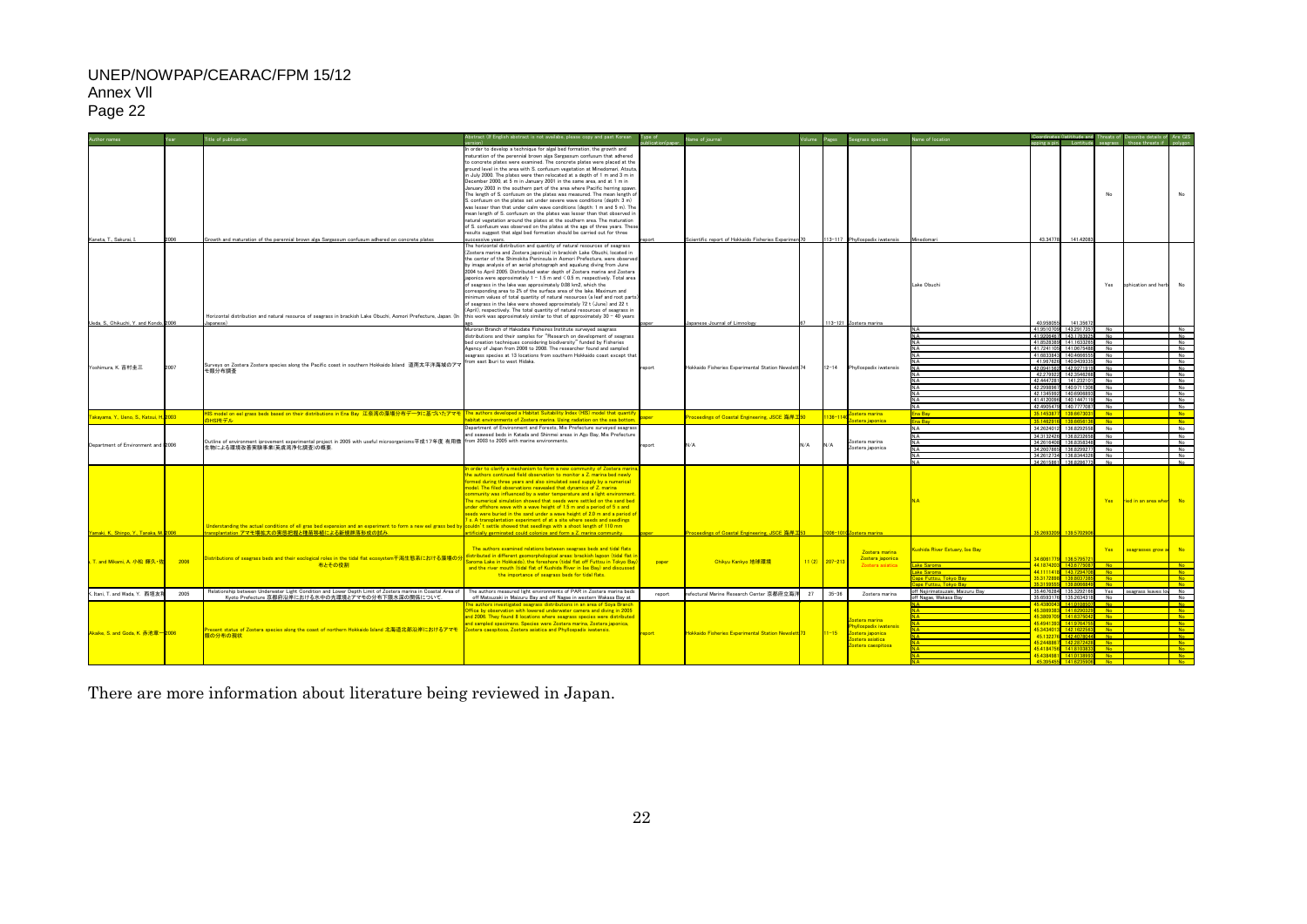Annex 2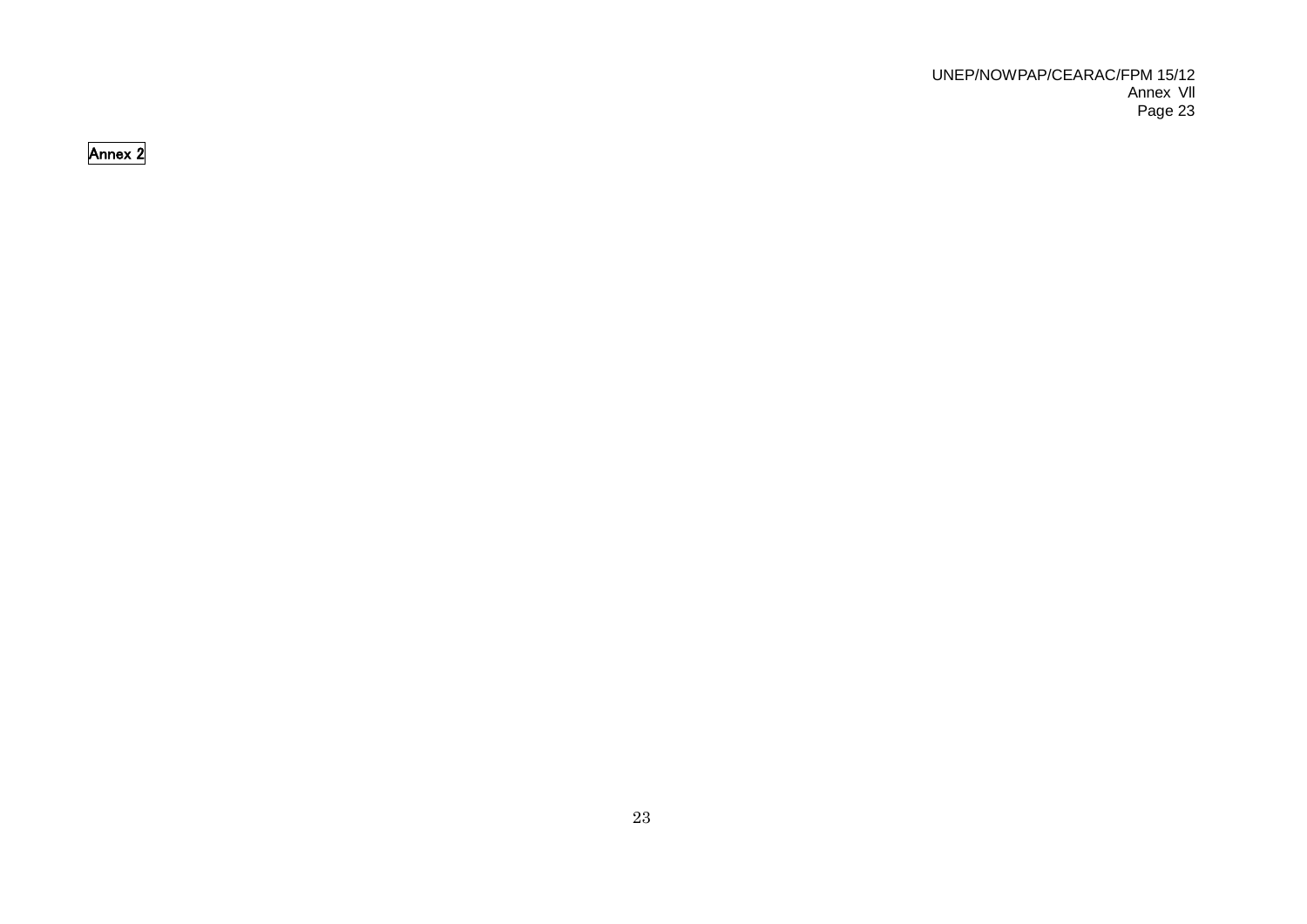## UNEP/NOWPAP/CEARAC/FPM 15/12

## Annex Vll

Page 24

| ರ್−<br>Country | Name of area | Area $(km2)$ | Sensor name        | Aquision date | Data type | Resolution      | Price per km <sup>2</sup> | Price            | Price in USD based on      |
|----------------|--------------|--------------|--------------------|---------------|-----------|-----------------|---------------------------|------------------|----------------------------|
|                |              |              |                    |               |           |                 |                           |                  | currency rate of Aug, 2017 |
|                |              | 16 $km2$     | Landsat MSS        | 1979/6/12     | 4 bands   | <b>80m</b>      | Free                      | Free             | Free                       |
|                |              | 16 $km2$     | aerial photography | 1984          | 1 band    | 2m              |                           |                  |                            |
|                |              | 16 $km2$     | Landsat MSS        | 1989/5/1      | 4 bands   | 30 <sub>m</sub> | Free                      | Free             | Free                       |
|                |              | 16 $km2$     |                    | 1990/6/2      | 7 bands   | <b>30m</b>      | Free                      | Free             | Free                       |
|                |              | 16 $km2$     | Landsat TM         | 1995/12/9     | 7 bands   | 30m             | Free                      | Free             | Free                       |
| China          | Swan lake    | 16 $km2$     | aerial photography | 1997          | 1 band    | 2m              |                           |                  |                            |
|                |              | 16 $km2$     | Landsat TM         | 2001/9/21     | 7 bands   | 30 <sub>m</sub> | Free                      | Free             | Free                       |
|                |              | 16 $km2$     | Landsat ETM+       | 2002/6/11     | 7 bands   | 30 <sub>m</sub> | Free                      | Free             | Free                       |
|                |              | 16 $km2$     | Landsat ETM+       | 2004/8/12     | 7 bands   | 30 <sub>m</sub> | Free                      | Free             | Free                       |
|                |              | 16 $km2$     | Landsat ETM+       | 2005/3/23     | 7 bands   | 30 <sub>m</sub> | Free                      | Free             | Free                       |
|                |              | 16 $km2$     | Landsat ETM+       | 2005/10/17    | 7 bands   | 30m             | Free                      | Free             | Free                       |
|                |              | 16 $km2$     | Worldview          | 2006/3/27     | 7 bands   | 2m              | 200 RMB                   | 10000 yuan (RMB) | 1450                       |
|                |              | 16 $km2$     | Landsat ETM+       | 2006/8/17     | 7 bands   | 30 <sub>m</sub> | Free                      | Free             | Free                       |
|                |              | 16 $km2$     | Landsat ETM+       | 2007/1/24     | 7 bands   | 30 <sub>m</sub> | Free                      | Free             | Free                       |
|                |              | 16 $km2$     | Landsat ETM+       | 2008/8/7      | 7 bands   | 30 <sub>m</sub> | Free                      | Free             | Free                       |
|                |              | 16 $km2$     | Landsat ETM+       | 2009/4/3      | 7 bands   | 30m             | Free                      | Free             | Free                       |
|                |              | 16 $km2$     | Worldview-2        | 2012/10/23    | 4 bands   | 2m              | <b>200 RMB</b>            | 10000 yuan (RMB) | 1450                       |
|                |              | 16 $km2$     | Worldview-2        | 2016/3/27     | 4 bands   | 2m              | 200 RMB                   | 10000 yuan (RMB) | 1450                       |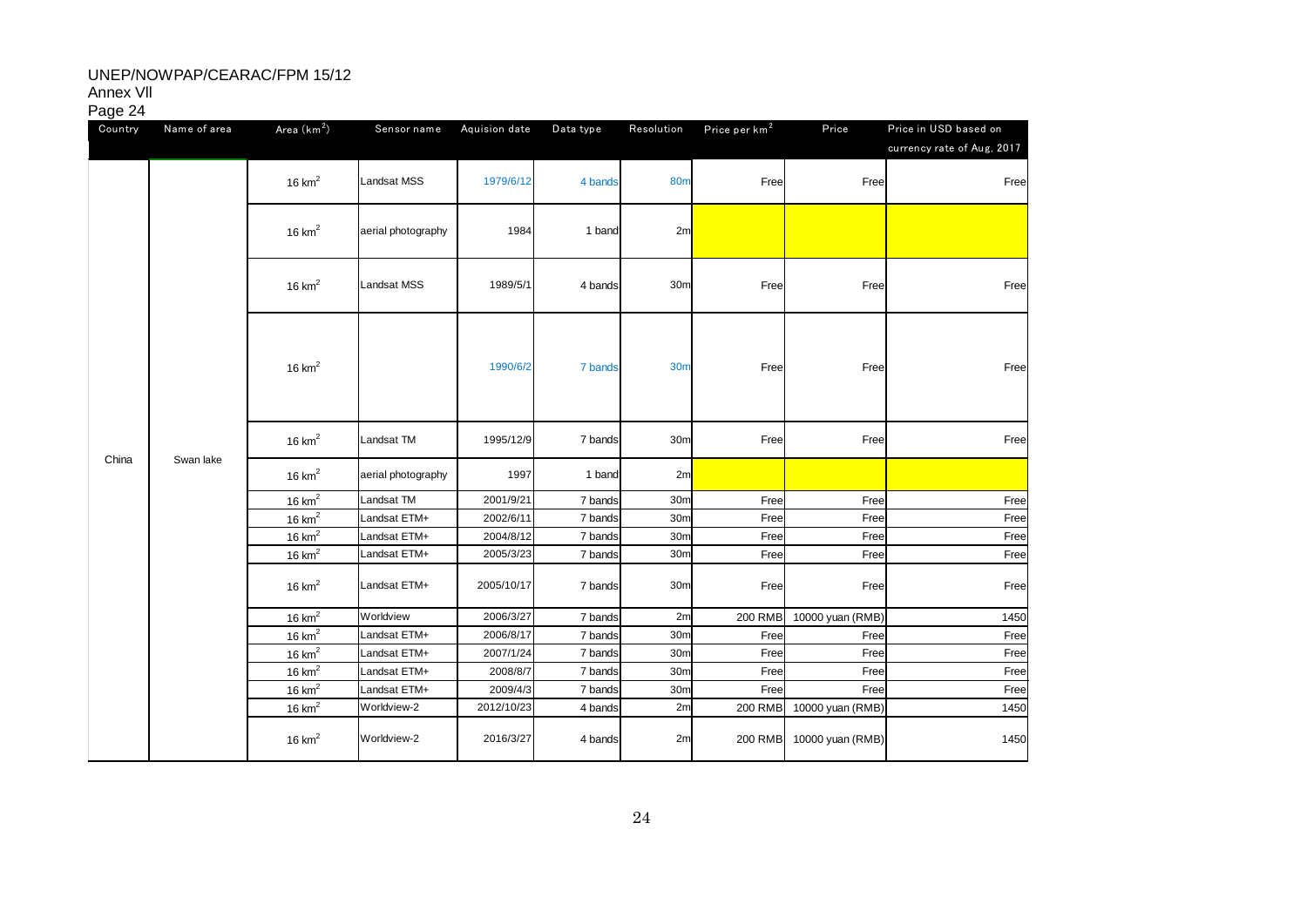| Country | Name of area      | Area $(km2)$       | Sensor name   | Aquision date | Data type           | Resolution       | Price per km <sup>2</sup> | Price                       | Price in USD based on      |
|---------|-------------------|--------------------|---------------|---------------|---------------------|------------------|---------------------------|-----------------------------|----------------------------|
|         |                   |                    |               |               |                     |                  |                           |                             | currency rate of Aug, 2017 |
|         |                   | 109 $km2$          | GeoEye-1      | 2014/11/22    | 4 bands             | 2m               | 3,000円                    | 247,212円<br>(-30% discount) | 2200                       |
|         | Himi (Toyama Bay) | $500 \text{ km}^2$ | RapidEye      | 2016/3/17     | 5 bands             | 5m               | 260円                      | 133,380円<br>(-5% discount)  | 1200                       |
|         |                   | 35 $km2$           | Worldview-3   | 2016/11/13    | 8 bands             | 1.6 <sub>m</sub> | 3,800円                    | 143,640円                    | 1300                       |
|         |                   |                    | Landsat-8 OLI | 2015/6/1      | 4bands              | 30 <sub>m</sub>  | Free                      | Free                        | Free                       |
|         |                   |                    | Landsat-8 OLI | 2014/11/21    | 4bands              | 30 <sub>m</sub>  | Free                      | Free                        | Free                       |
|         |                   |                    | Landsat TM    | 1991/11/22    | 4bands              | 30 <sub>m</sub>  | Free                      | Free                        | Free                       |
| Japan   |                   |                    | Landsat TM    | 1992/6/1      | 4bands              | 30 <sub>m</sub>  | Free                      | Free                        | Free                       |
|         |                   |                    | Landsat TM    | 1994/3/3      | 4bands              | 30 <sub>m</sub>  | Free                      | Free                        | Free                       |
|         | Nanao Bay         | $50 \text{ km}^2$  | Landsat TM    | 1996/3/24     | 4bands              | 30 <sub>m</sub>  | Free                      | Free                        | Free                       |
|         |                   |                    | Landsat TM    | 1999/3/1      | 4bands              | 30 <sub>m</sub>  | Free                      | Free                        | Free                       |
|         |                   |                    | Landsat ETM+  | 2000/3/27     | 4bands              | 30 <sub>m</sub>  | Free                      | Free                        | Free                       |
|         |                   |                    | Landsat TM    | 2004/2/11     | 4bands              | 30 <sub>m</sub>  | Free                      | Free                        | Free                       |
|         |                   |                    | Landsat TM    | 2007/2/3      | 4bands              | 30 <sub>m</sub>  | Free                      | Free                        | Free                       |
|         |                   |                    | Landsat TM    | 2008/3/12     | $\frac{25}{4$ bands | 30 <sub>m</sub>  | Free                      | Free                        | Free                       |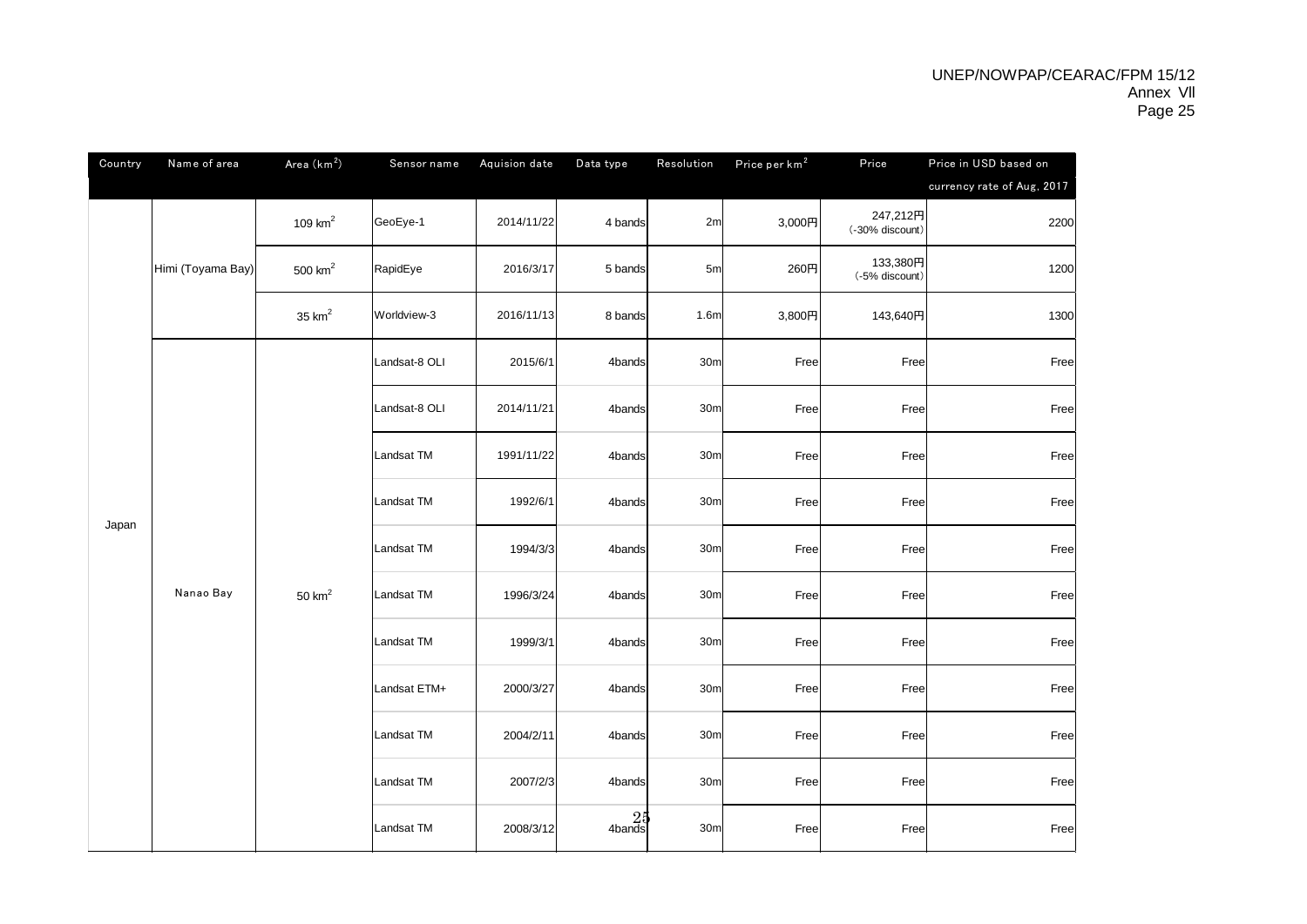## UNEP/NOWPAP/CEARAC/FPM 15/12

## Annex Vll Page 26

| Country | Name of area  | Area $(km2)$ | Sensor name   | Aquision date | Data type | Resolution      | Price per km <sup>2</sup> | Price   | Price in USD based on      |
|---------|---------------|--------------|---------------|---------------|-----------|-----------------|---------------------------|---------|----------------------------|
|         |               |              |               |               |           |                 |                           |         | currency rate of Aug, 2017 |
|         |               |              | Landsat 5TM   | 1990/5/21     | 7 bands   | 30m             | Free                      | Free    | Free                       |
|         |               |              | Landsat 5TM   | 1991/12/2     | 7 bands   | 30m             | Free                      | Free    | Free                       |
|         |               |              | Landsat 5TM   | 1992/10/2     | 7 bands   | 30 <sub>m</sub> | Free                      | Free    | Free                       |
|         |               |              | Landsat 5TM   | 1993/1/5      | 7 bands   | 30m             | Free                      | Free    | Free                       |
|         |               |              | Landsat 5TM   | 1994/5/16     | 7 bands   | 30m             | Free                      | Free    | Free                       |
|         |               |              | Landsat 5TM   | 1995/12/27    | 7 bands   | 30m             | Free                      | Free    | Free                       |
|         |               |              | Landsat 5TM   | 1997/3/5      | 7 bands   | 30m             | Free                      | Free    | Free                       |
|         |               |              | Landsat 5TM   | 1999/3/11     | 7 bands   | 30m             | Free                      | Free    | Free                       |
| Korea   | Jangheung Bay | 16 $km2$     | Landsat 5TM   | 2000/3/13     | 7 bands   | 30m             | Free                      | Free    | Free                       |
|         |               |              | Landsat 5TM   | 2001/4/1      | 7 bands   | 30m             | Free                      | Free    | Free                       |
|         |               |              | Landsat 7ETM+ | 2002/2/7      | 8 bands   | 30 <sub>m</sub> | Free                      | Free    | Free                       |
|         |               |              | Landsat 5TM   | 2003/12/3     | 7 bands   | 30 <sub>m</sub> | Free                      | Free    | Free                       |
|         |               |              | Spot-4        | 2004/2/27     | 5 bands   | 10 <sub>m</sub> | \$1.78                    | \$1,600 | 1600                       |
|         |               |              | Landsat 7ETM+ | 2005/4/4      | 8 bands   | 30 m            | Free                      | Free    | Free                       |
|         |               |              | Kompsat-2     | 2007/12/20    | 4 bands   | 4 <sub>m</sub>  | \$8                       | \$800   | 800                        |
|         |               |              | Aster         | 2011/3/27     | 3 bands   | 15 <sub>m</sub> | \$0.01                    | \$223   | 223                        |
|         |               |              | Kompsat-2     | 2012/1/7      | 4 bands   | 4 m             | \$8                       | \$800   | 800                        |
|         |               |              | Landsat 7ETM+ | 2013/9/17     | 8 bands   | 30 m            | Free                      | Free    | Free                       |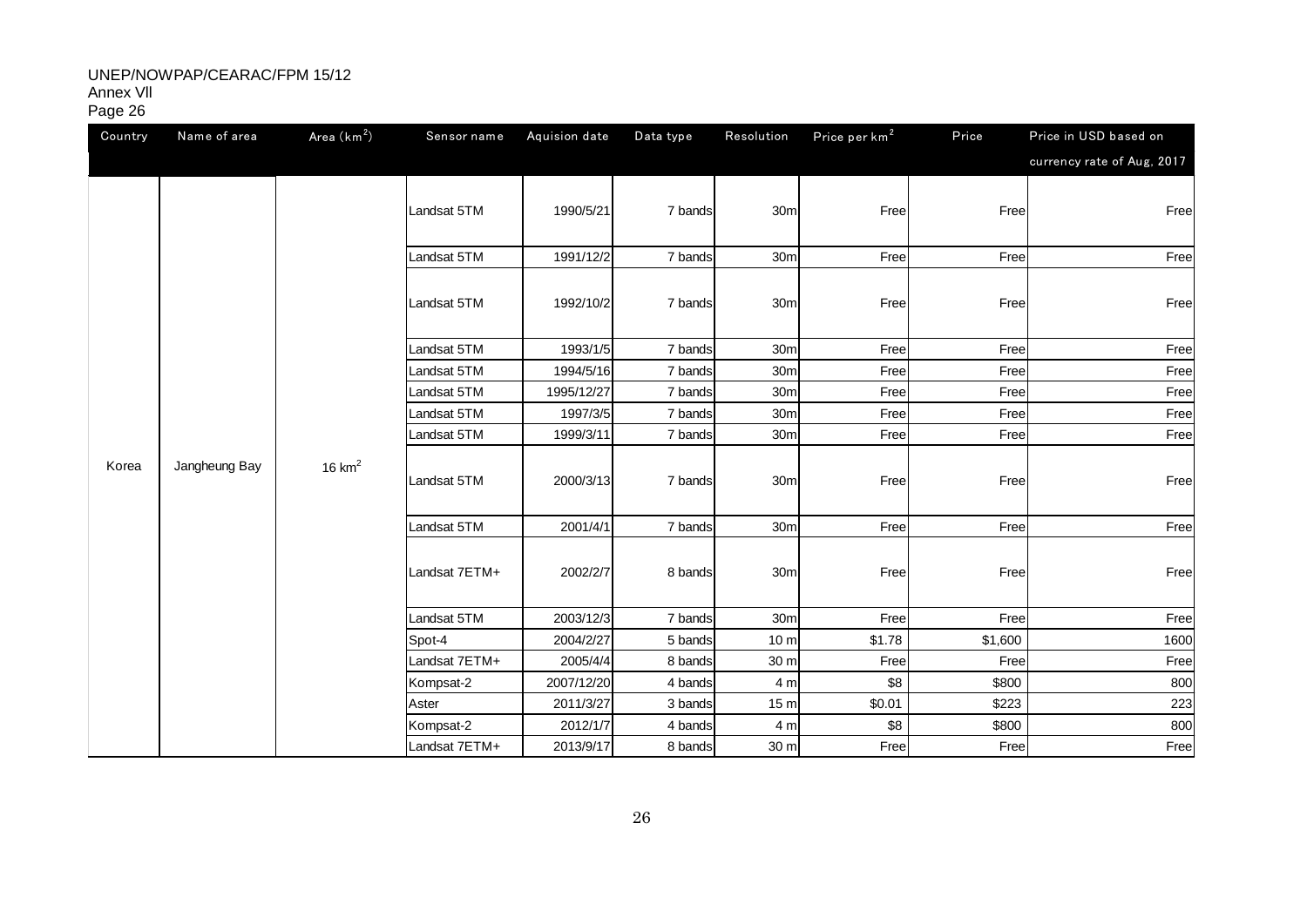| Country | Name of area                                                                   | Area $(km2)$      | Sensor name    | Aquision date | Data type | Resolution      | Price per km <sup>2</sup> | Price    | Price in USD based on      |
|---------|--------------------------------------------------------------------------------|-------------------|----------------|---------------|-----------|-----------------|---------------------------|----------|----------------------------|
|         |                                                                                |                   |                |               |           |                 |                           |          | currency rate of Aug, 2017 |
|         |                                                                                |                   | Landsat 7 ETM+ | 2001/11/12    | 8 bands   | 30 <sub>m</sub> | Free                      | Free     | Free                       |
|         | <b>EASTERN</b>                                                                 |                   | Landsat-5 TM   | 2009/10/9     | 7 bands   | 30 <sub>m</sub> | Free                      | Free     | Free                       |
|         | <b>SECTION OF THE</b>                                                          |                   | Landsat 7 ETM+ | 2011/9/21     | 8 bands   | 30m             | Free                      | Free     | Free                       |
|         | <b>FAR EASTERN</b><br><b>MARINE</b>                                            | $60 \text{ km}^2$ | Landsat-8 OLI  | 2013/9/18     | 9 bands   | 30m             | Free                      | Free     | Free                       |
|         | RESERVE                                                                        |                   | Landsat-8 OLI  | 2014/11/8     | 9 bands   | 30 <sub>m</sub> | Free                      | Free     | Freel                      |
| Russia  | Southern section of<br>the Far Eastern<br><b>Marine Reserve</b>                | 40 $km2$          | Landsat-8 OLI  | 2013/11/5     | 9 bands   | 30m             | Free                      | Free     | Free                       |
|         | Gulf of Pos'eta                                                                | 100 $km2$         | Landsat-8 OLI  | 2013/11/5     | 9 bands   | 30m             | Free                      | Free     | Free                       |
|         | <b>EASTERN</b><br><b>SECTION OF THE</b><br><b>FAR EASTERN</b><br><b>MARINE</b> | $20 \text{ km}^2$ | SPOT-5         | 2012/10/23    | 5 bands   | 10 <sub>m</sub> | \$20.00                   | \$400.00 | 800                        |
|         | RESERVE                                                                        |                   | IKONOS-2       | 2013/10/15    | 5 bands   | 3.2             | \$20.00                   | \$400.00 | 800                        |
|         |                                                                                |                   |                | Total         |           |                 |                           |          | 12623                      |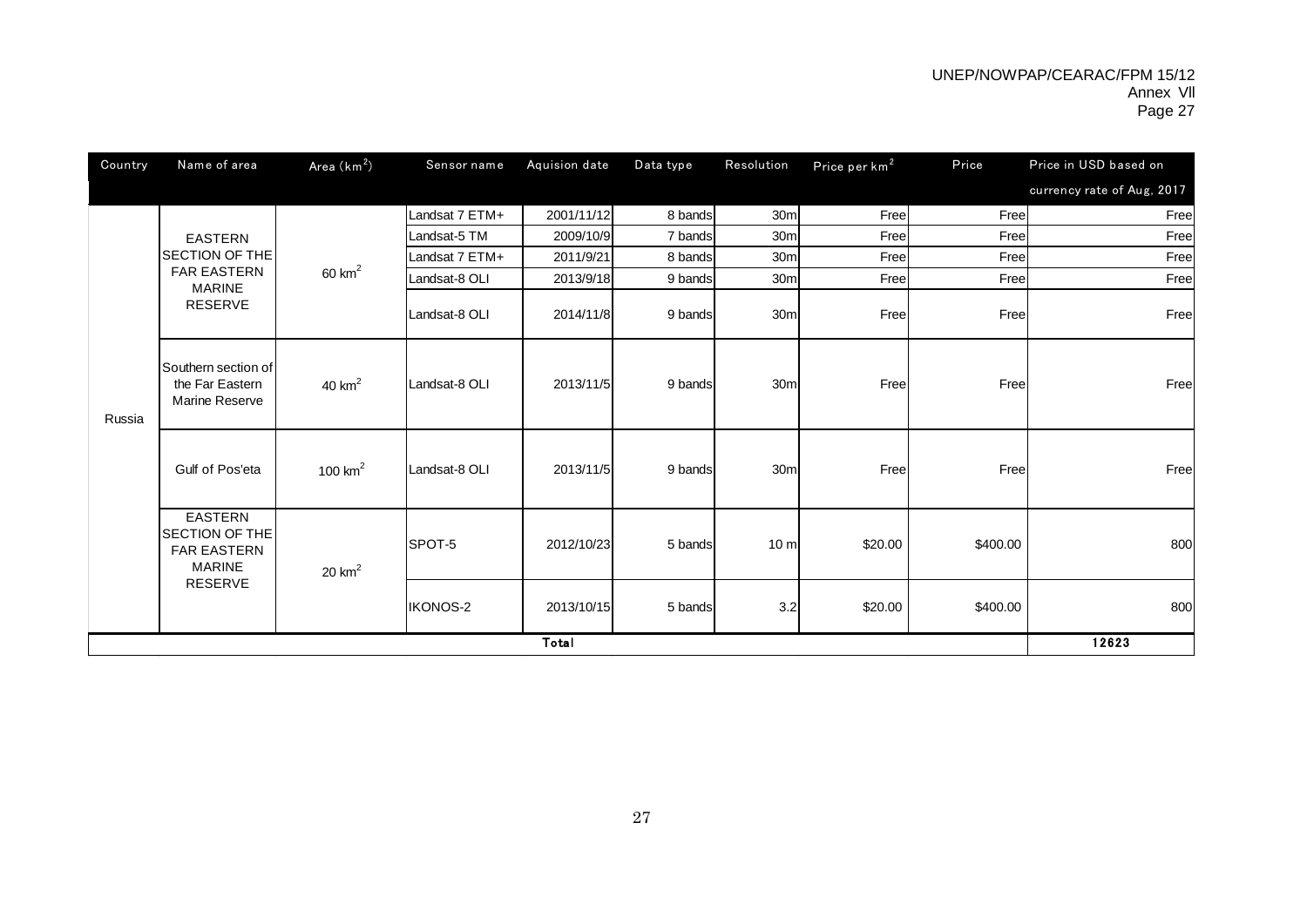| Country | Name of area      | Device used                 | Date                       | Ship charterage                      | Ship charterge in USD<br>based on rate of Aug, 2017 |
|---------|-------------------|-----------------------------|----------------------------|--------------------------------------|-----------------------------------------------------|
| China   | Swan Lake         | Echosounder                 | $2016/5/16$ ,<br>2016/5/17 | <b>US \$ 1500</b><br>(\$750 per day) | 1,500                                               |
| Japan   | Nanao Bay         | Under water came 2015/6/2,  | $2015/6/1$ ,<br>2015/6/16  | 60000 JPY<br>$(20000$ JPY per day)   | 550                                                 |
|         | Himi              | Under water came 2015/7/15, | $2015/7/1$ ,<br>2015/7/16  | 120000 JPY<br>(40000 JPY per day)    | 1,100                                               |
| Korea   | <b>EASTERN</b>    |                             | $2015/07/21$ ,             |                                      |                                                     |
|         | <b>SECTION OF</b> | Under water                 | 2015/07/22,                |                                      |                                                     |
|         | THE FAR           | camera,                     | $2015/07/23$ ,             | US\$350 per day                      | 1,750                                               |
|         | <b>EASTERN</b>    | echosounder and             | 2015/09/18,                | $(1750 \text{ }$ )                   |                                                     |
|         | <b>MARINE</b>     | SCUBA transects 2015/09/19  |                            |                                      |                                                     |
|         | <b>RESERVE</b>    |                             |                            |                                      |                                                     |
| Russia  | Jangheung Bay     | Echosounder                 | $2016/5/16$ ,              | <b>US \$ 1500</b>                    | 1,500                                               |
|         |                   |                             | 2016/5/17                  | (\$750 per day)                      |                                                     |
| Total   |                   |                             |                            |                                      | 6,400                                               |